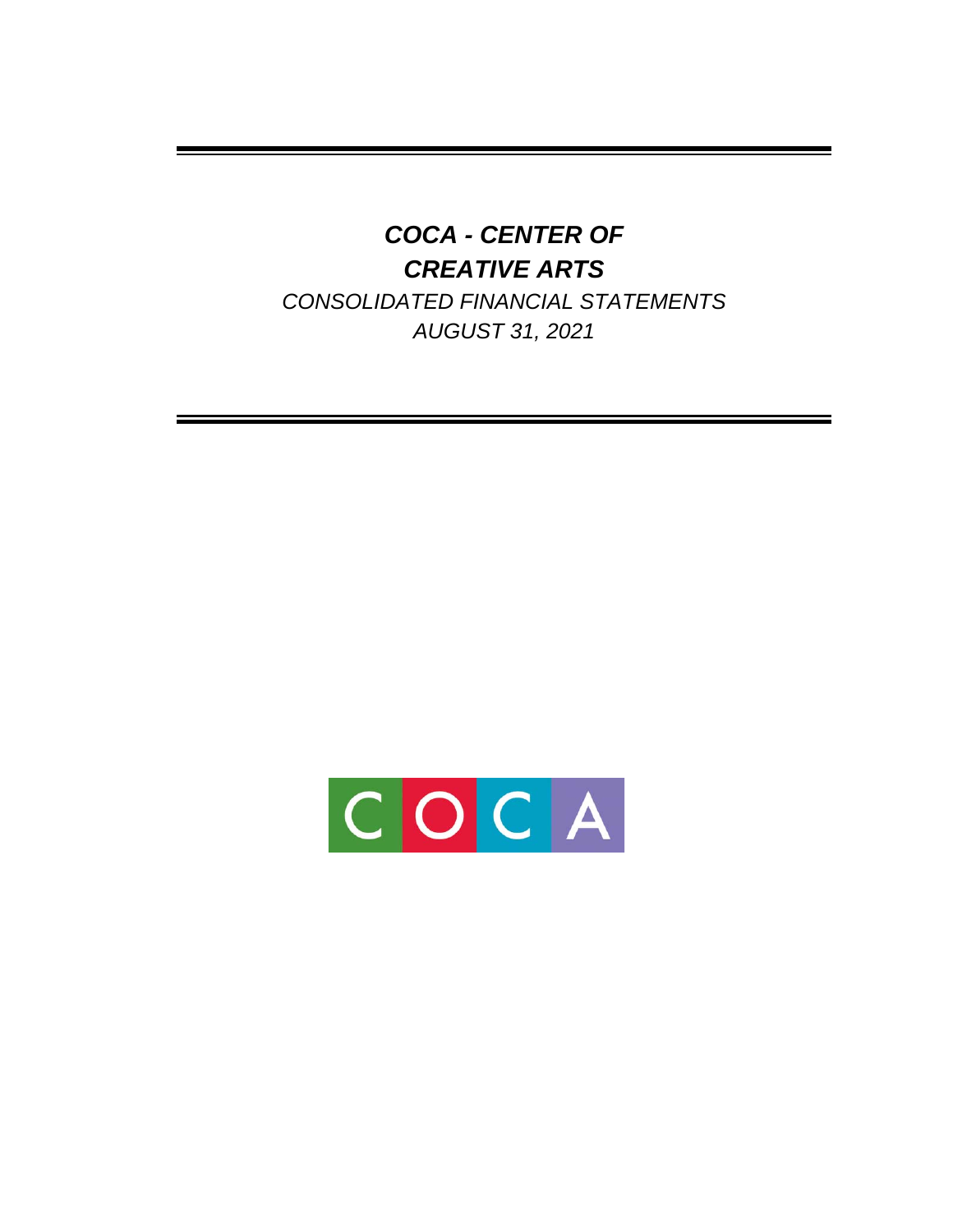## **Contents**

| <b>Consolidated Financial Statements</b>              |  |
|-------------------------------------------------------|--|
| Consolidated Statement Of Financial Position 3        |  |
|                                                       |  |
| Consolidated Statements Of Functional Expenses  6 - 7 |  |
|                                                       |  |
|                                                       |  |

**Page** 

## **Supplementary Information**

| Independent Auditors' Report On Supplementary |
|-----------------------------------------------|
|                                               |
|                                               |
|                                               |
|                                               |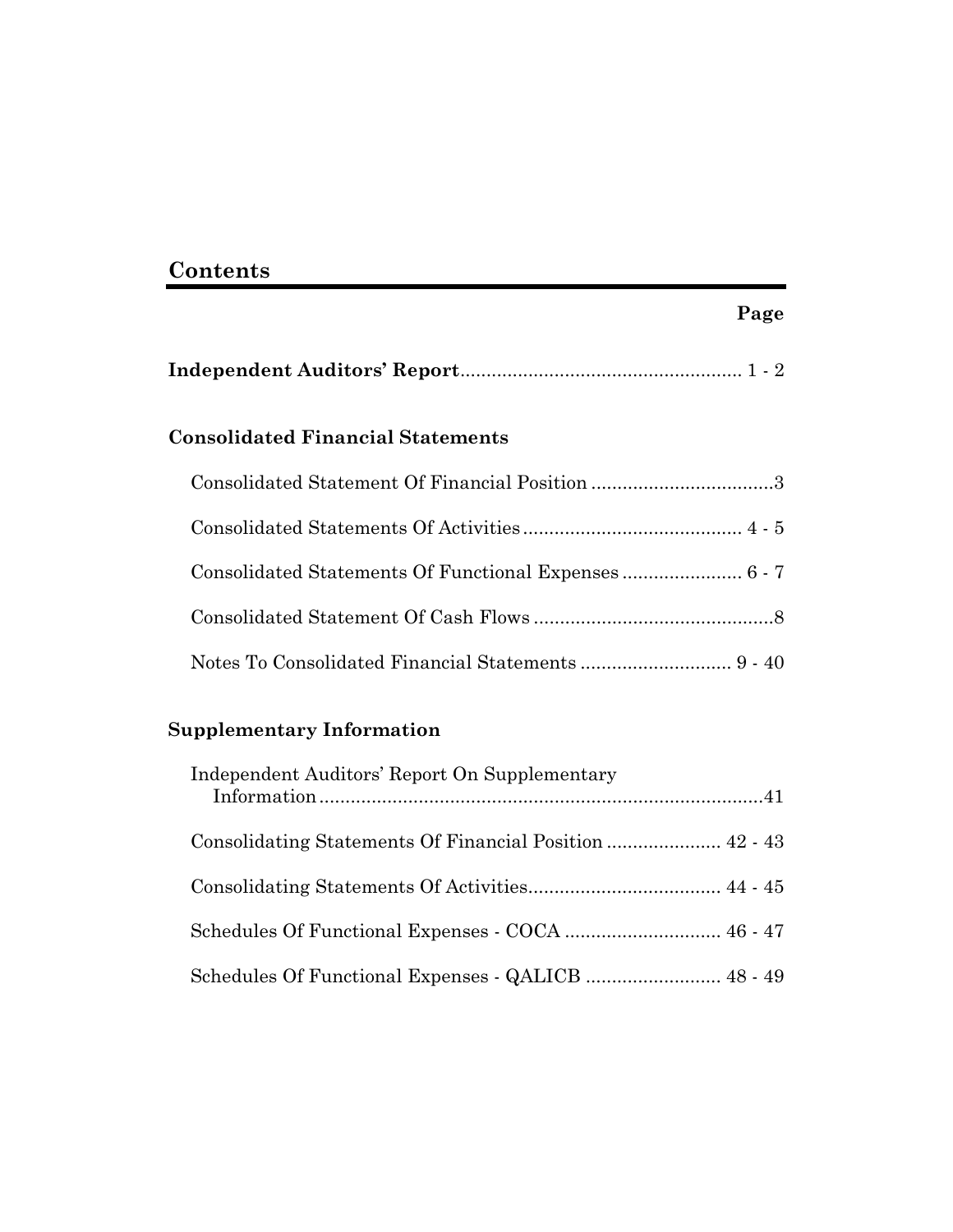

CERTIFIED PUBLIC ACCOUNTANTS & BUSINESS CONSULTANTS

## **Independent Auditors' Report**

Board of Directors COCA - Center of Creative Arts St. Louis, Missouri

### **Report On The Consolidated Financial Statements**

We have audited the consolidated financial statements of COCA - Center of Creative Arts and affiliates, all not-for-profit organizations (collectively, COCA), which comprise the consolidated statement of financial position as of August 31, 2021 and 2020, and the related consolidated statements of activities, functional expenses and cash flows for the years then ended, and the related notes to the consolidated financial statements.

#### *Management's Responsibility For The Consolidated Financial Statements*

Management is responsible for the preparation and fair presentation of these consolidated financial statements in accordance with accounting principles generally accepted in the United States of America; this includes the design, implementation, and maintenance of internal control relevant to the preparation and fair presentation of consolidated financial statements that are free from material misstatement, whether due to fraud or error.

#### *Auditors' Responsibility*

Our responsibility is to express an opinion on these consolidated financial statements based on our audits. We conducted our audits in accordance with auditing standards generally accepted in the United States of America. Those standards require that we plan and perform the audit to obtain reasonable assurance about whether the consolidated financial statements are free from material misstatement.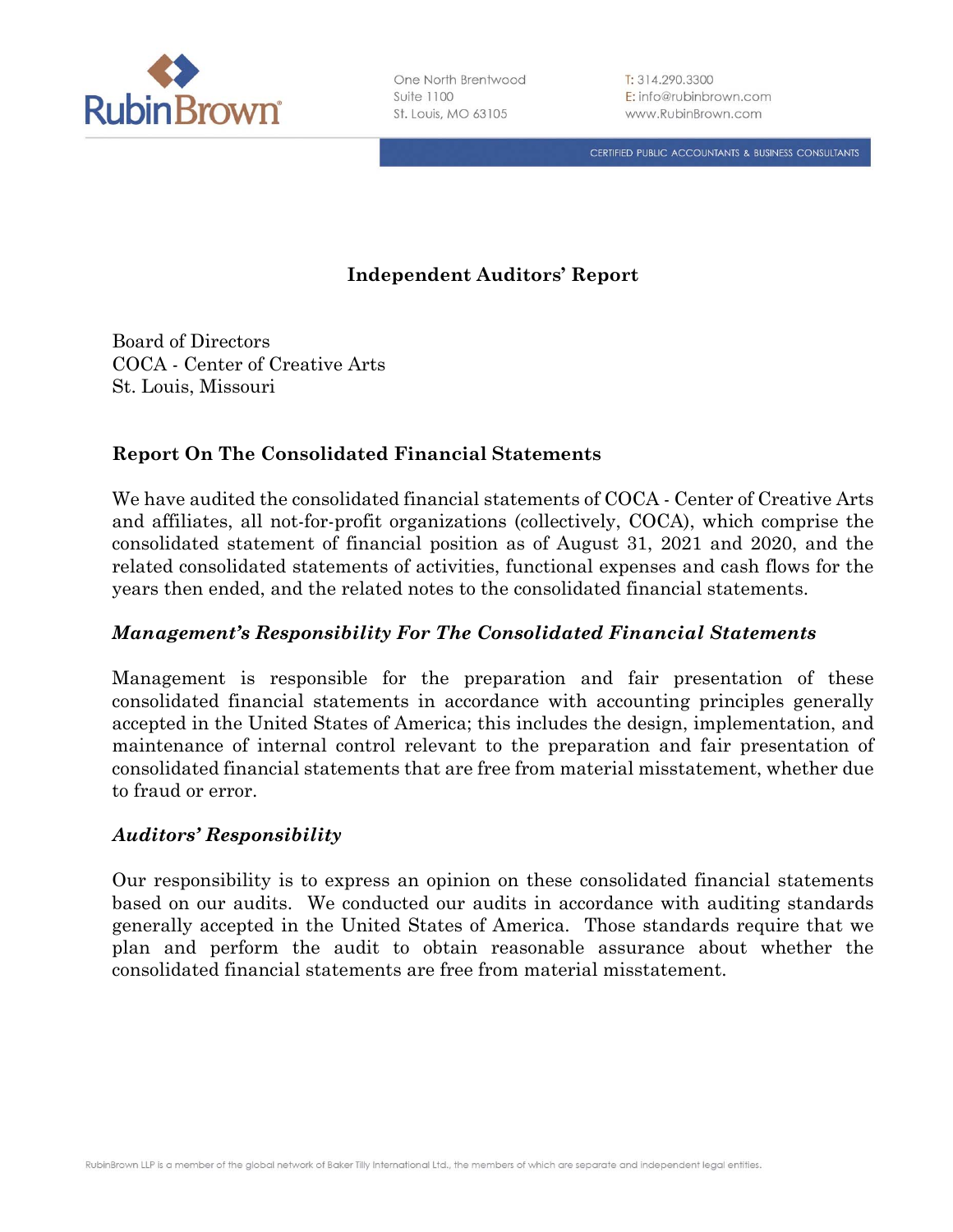An audit involves performing procedures to obtain audit evidence about the amounts and disclosures in the consolidated financial statements. The procedures selected depend on the auditors' judgment, including the assessment of the risks of material misstatement of the consolidated financial statements, whether due to fraud or error. In making those risk assessments, the auditor considers internal control relevant to the entity's preparation and fair presentation of the consolidated financial statements in order to design audit procedures that are appropriate in the circumstances, but not for the purpose of expressing an opinion on the effectiveness of the entity's internal control. Accordingly, we express no such opinion. An audit also includes evaluating the appropriateness of accounting policies used and the reasonableness of significant accounting estimates made by management, as well as evaluating the overall presentation of the consolidated financial statements.

We believe that the audit evidence we have obtained is sufficient and appropriate to provide a basis for our audit opinion.

## *Opinion*

In our opinion, the consolidated financial statements referred to above present fairly, in all material respects, the financial position of COCA as of August 31, 2021 and 2020, and the changes in its net assets and its cash flows for the years then ended, in accordance with accounting principles generally accepted in the United States of America.

RubinBrown LLP

February 15, 2022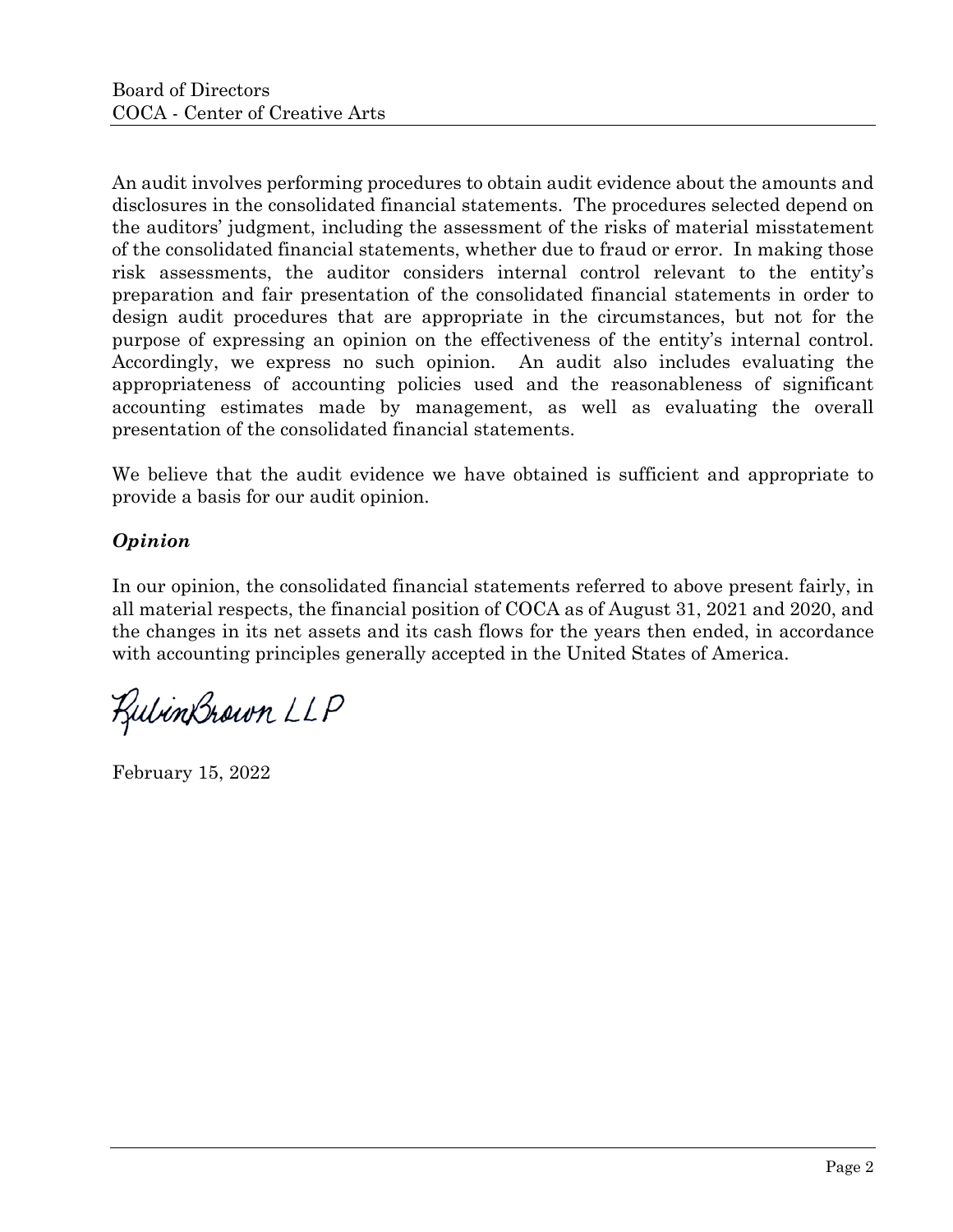## **CONSOLIDATED STATEMENT OF FINANCIAL POSITION August 31, 2021 And 2020**

|                                         | Assets                                      |                                   |     |            |       |            |
|-----------------------------------------|---------------------------------------------|-----------------------------------|-----|------------|-------|------------|
|                                         |                                             |                                   |     |            | Total |            |
|                                         | <b>Without Donor</b><br><b>Restrictions</b> | <b>With Donor</b><br>Restrictions |     | 2021       |       | 2020       |
| Cash and cash equivalents               | \$<br>3,848,818                             | \$<br>318,873                     | \$  | 4,167,691  | \$    | 2,872,852  |
| Cash and cash equivalents -             |                                             |                                   |     |            |       |            |
| Board-designated reserve                | 387,107                                     |                                   |     | 387,107    |       | 347,407    |
| Restricted cash                         | 385,104                                     |                                   |     | 385,104    |       | 467,535    |
| Accounts receivable                     | 1,316,165                                   |                                   |     | 1,316,165  |       | 10,685     |
| Promises to give                        | 5,188,240                                   | 1,215,722                         |     | 6,403,962  |       | 9,594,869  |
| Prepaid expenses                        | 49,122                                      |                                   |     | 49,122     |       | 126,940    |
| Note and interest receivable            | 10,498,869                                  |                                   |     | 10,498,869 |       | 10,498,869 |
| Property and equipment                  | 33,698,218                                  |                                   |     | 33,698,218 |       | 34,694,835 |
| Assets restricted and/or designated for |                                             |                                   |     |            |       |            |
| endowment                               | 2,018,288                                   | 4,811,769                         |     | 6,830,057  |       | 5,634,975  |
| <b>Total Assets</b>                     | \$<br>57,389,931                            | \$<br>6,346,364                   | \$. | 63,736,295 | \$    | 64,248,967 |

#### **Liabilities And Net Assets**

| <b>Liabilities</b>                              |                  |     |           |     |              |                  |
|-------------------------------------------------|------------------|-----|-----------|-----|--------------|------------------|
| Long-term debt                                  | \$<br>22,345,463 | \$  |           | \$  | 22,345,463   | \$<br>24,589,283 |
| Less: Unamortized debt issuance costs           | (525, 041)       |     |           |     | (525, 041)   | (557, 393)       |
| Long-term debt less unamortized                 |                  |     |           |     |              |                  |
| debt issuance costs                             | 21,820,422       |     |           |     | 21,820,422   | 24,031,890       |
| Paycheck Protection Program loan                | 568,390          |     |           |     | 568,390      | 741,800          |
| Accounts payable and accrued expenses           | 707,223          |     |           |     | 707,223      | 1,811,149        |
| Deferred revenue                                | 2,008,109        |     |           |     | 2,008,109    | 2,028,514        |
| <b>Total Liabilities</b>                        | 25, 104, 144     |     |           |     | 25, 104, 144 | 28,613,353       |
| <b>Net Assets</b><br>Without Donor Restrictions |                  |     |           |     |              |                  |
| Undesignated                                    | 2,315,487        |     |           |     | 2,315,487    | (219,993)        |
| Board-designated endowment                      | 2,018,288        |     |           |     | 2,018,288    | 1,653,463        |
| Board-designated capital building reserve       | 387,107          |     |           |     | 387,107      | 347,407          |
| Board-designated debt service reserve           | 5,188,240        |     |           |     | 5,188,240    | 8,607,471        |
| Investment in note and interest receivable      | 10,498,869       |     |           |     | 10,498,869   | 10,498,869       |
| Investment in property and equipment            | 11,877,796       |     |           |     | 11,877,796   | 9,454,253        |
| <b>Total Without Donor Restrictions</b>         | 32,285,787       |     |           |     | 32,285,787   | 30,341,470       |
| With Donor Restrictions                         |                  |     | 6,346,364 |     | 6,346,364    | 5,294,144        |
| <b>Total Net Assets</b>                         | 32,285,787       |     | 6,346,364 |     | 38,632,151   | 35,635,614       |
| <b>Total Liabilities And Net Assets</b>         | \$<br>57,389,931 | \$. | 6,346,364 | \$. | 63,736,295   | \$<br>64,248,967 |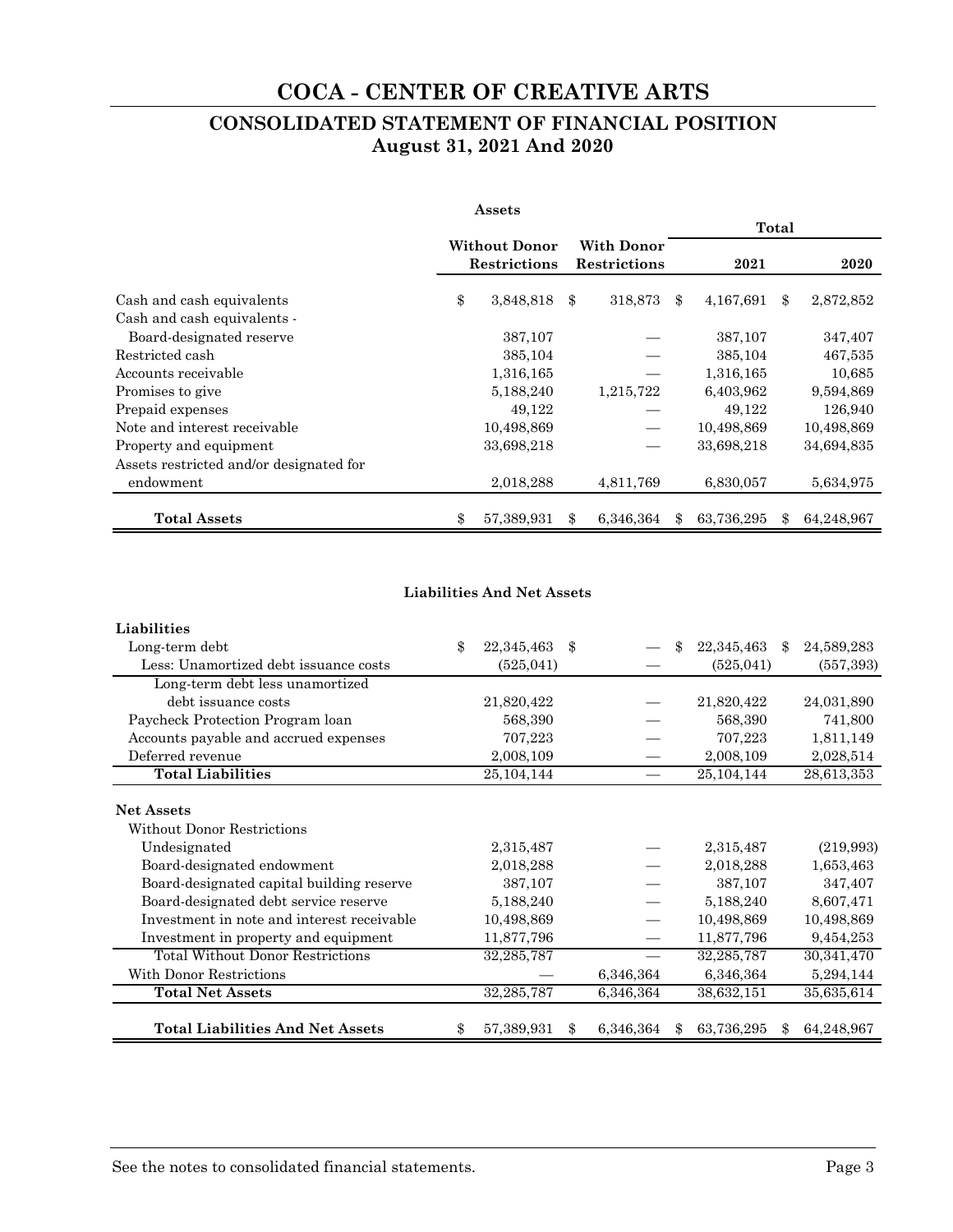## **CONSOLIDATED STATEMENT OF ACTIVITIES For The Year Ended August 31, 2021**

|                                                                         | <b>Without Donor</b><br>Restrictions | With Donor<br>Restrictions | Total              |
|-------------------------------------------------------------------------|--------------------------------------|----------------------------|--------------------|
| Support                                                                 |                                      |                            |                    |
| Contributions and grants - operations                                   | \$<br>132,425                        | 2,750,250<br>\$            | \$<br>2,882,675    |
| Contributions and grants - Create Our Future Campaign                   | 295,500                              |                            | 295,500            |
| <b>Bequests</b><br>Adjustment to discount on long-term promises to give | 826,557<br>293,600                   | (61, 100)                  | 826,557<br>232,500 |
| Total contributions and grants                                          | 1,548,082                            | 2,689,150                  | 4,237,232          |
|                                                                         |                                      |                            |                    |
| Fundraising event revenue                                               | 776,491                              | 441,340                    | 1,217,831          |
| Costs of direct benefits to donors                                      | (355, 387)                           |                            | (355, 387)         |
| Net revenues from fundraising events                                    | 421.104                              | 441,340                    | 862,444            |
| <b>Total Support</b>                                                    | 1,969,186                            | 3,130,490                  | 5,099,676          |
| Revenue                                                                 |                                      |                            |                    |
| Program revenues:                                                       |                                      |                            |                    |
| Education (net of \$147,286 of scholarships)                            | 670,218                              |                            | 670,218            |
| Camps                                                                   | 670,082                              |                            | 670,082            |
| COCAedu                                                                 | 55,270                               |                            | 55,270             |
| Productions and exhibits<br>COCAbiz                                     | 79,961<br>48,432                     |                            | 79,961<br>48,432   |
| Investment income appropriated for current operations                   | 62,053                               | 147,948                    | 210,001            |
| Miscellaneous                                                           | 72,099                               |                            | 72.099             |
| <b>Total Revenue</b>                                                    | 1,658,115                            | 147,948                    | 1,806,063          |
| <b>Net Assets Released From Restrictions</b>                            | 2,875,146                            | (2,875,146)                |                    |
| <b>Appropriation Of Endowment Investment Earnings</b>                   | 147,948                              | (147, 948)                 |                    |
| <b>Total Support And Revenue</b>                                        | 6,650,395                            | 255,344                    | 6,905,739          |
| <b>Expenses And Losses</b>                                              |                                      |                            |                    |
| Program:                                                                |                                      |                            |                    |
| Education                                                               | 3,220,269                            |                            | 3,220,269          |
| Camps                                                                   | 718,605                              |                            | 718,605            |
| COCAedu                                                                 | 224,081                              |                            | 224,081            |
| Productions and exhibits                                                | 935,825                              |                            | 935,825            |
| COCAbiz                                                                 | 176,125                              |                            | 176,125            |
| <b>Total Program Expenses</b>                                           | 5,274,905                            |                            | 5,274,905          |
| Management and general<br>Fundraising:                                  | 1,586,851                            |                            | 1,586,851          |
| Development and fundraising events                                      | 770,450                              |                            | 770,450            |
| <b>Total Expenses</b>                                                   | 7,632,206                            |                            | 7,632,206          |
| Loss on uncollectible promises to give                                  |                                      | 24,450                     | 24,450             |
| <b>Total Expenses And Losses</b>                                        | 7,632,206                            | 24,450                     | 7,656,656          |
| Increase (Decrease) In Net Assets From Operations                       | (981, 811)                           | 230,894                    | (750, 917)         |
| <b>Other Gains and Income</b>                                           |                                      |                            |                    |
| Investment income in excess of amount                                   |                                      |                            |                    |
| appropriated for current operations                                     | 445,154                              | 821,326                    | 1,266,480          |
| Gain on extinguishment of Paycheck                                      |                                      |                            |                    |
| Protection Program loan                                                 | 741,800                              |                            | 741,800            |
| Employee retention credit                                               | 1,298,456                            |                            | 1,298,456          |
| Shuttered venue operators grant                                         | 440,718                              |                            | 440,718            |
| <b>Total Other Gains And Income</b>                                     | 2,926,128                            | 821,326                    | 3,747,454          |
| <b>Increase In Net Assets</b>                                           | 1,944,317                            | 1,052,220                  | 2,996,537          |
| Net Assets - Beginning Of Year                                          | 30, 341, 470                         | 5,294,144                  | 35,635,614         |
| Net Assets - End Of Year                                                | \$<br>32,285,787                     | 6,346,364<br>\$            | \$<br>38,632,151   |

See the notes to consolidated financial statements. Page 4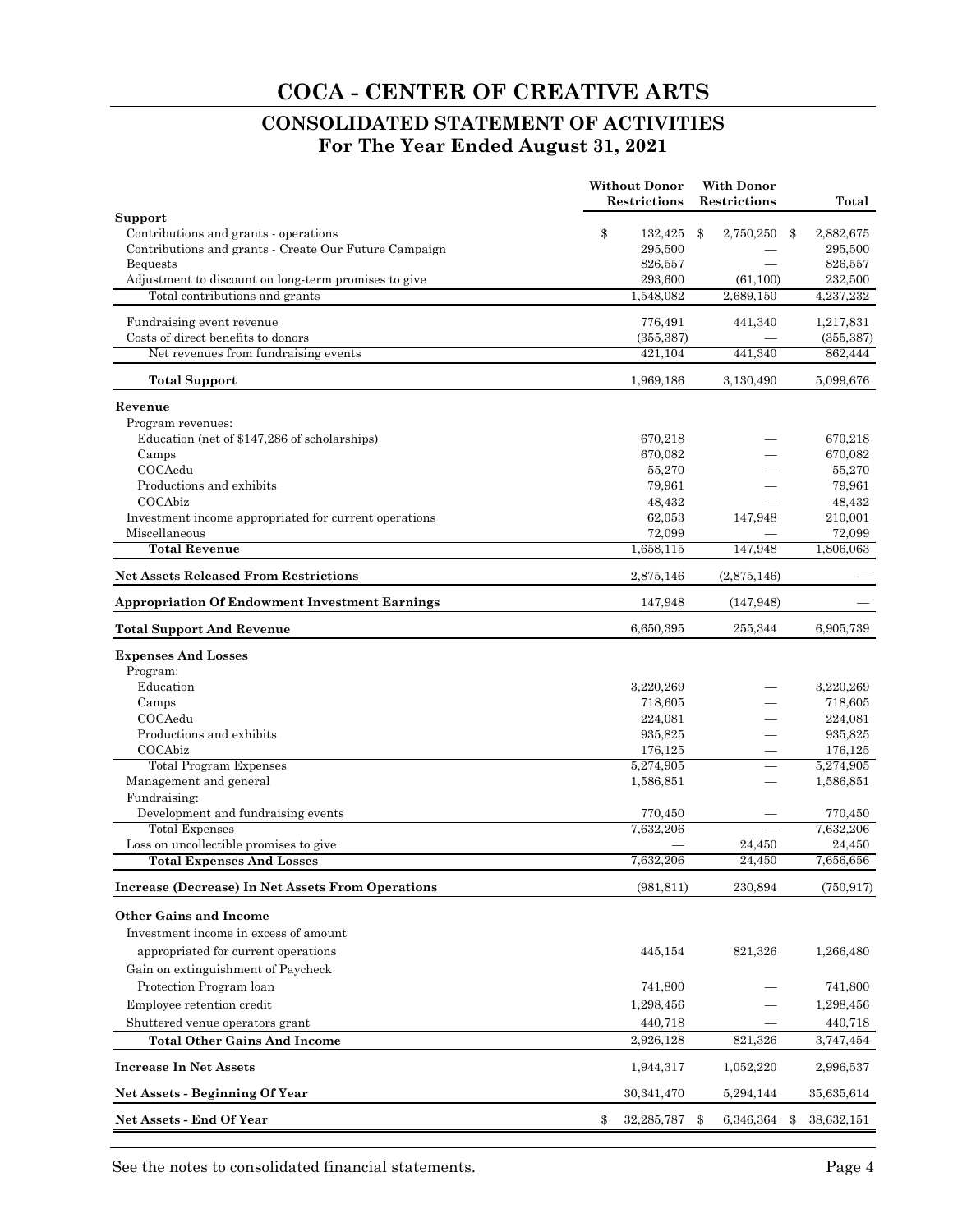## **CONSOLIDATED STATEMENT OF ACTIVITIES For The Year Ended August 31, 2020**

|                                                       | <b>Without Donor</b> | <b>With Donor</b>  |                  |
|-------------------------------------------------------|----------------------|--------------------|------------------|
|                                                       | Restrictions         | Restrictions       | Total            |
| Support<br>Contributions and grants - operations      | \$<br>68,306         | \$<br>1,547,424 \$ | 1,615,730        |
| Contributions and grants - Create Our Future Campaign |                      | 1,284,186          | 1,284,186        |
| Adjustment to discount on long-term promises to give  |                      | 214,400            | 214,400          |
| Total contributions and grants                        | 68,306               | 3,046,010          | 3,114,316        |
| Fundraising event revenue                             | 686,937              | 608,070            | 1,295,007        |
| Costs of direct benefits to donors                    | (130, 291)           |                    | (130, 291)       |
| Net revenues from fundraising events                  | 556,646              | 608,070            | 1,164,716        |
| <b>Total Support</b>                                  | 624,952              | 3,654,080          | 4,279,032        |
| Revenue                                               |                      |                    |                  |
| Program revenues:                                     |                      |                    |                  |
| Education (net of \$198,023 of scholarships)          | 894,660              |                    | 894,660          |
| Camps                                                 | 70,499               |                    | 70,499           |
| COCAedu                                               | 115,515              |                    | 115,515          |
| Productions and exhibits                              | 136,046              |                    | 136,046          |
| COCAbiz                                               | 76,416               |                    | 76,416           |
| Investment income appropriated for current operations | 54,054               | 135,944            | 189,998          |
| Miscellaneous                                         | 13,430               |                    | 13,430           |
| <b>Total Revenue</b>                                  | 1,360,620            | 135,944            | 1,496,564        |
| <b>Net Assets Released From Restrictions</b>          | 27,407,414           | (27, 407, 414)     |                  |
| <b>Appropriation Of Endowment Investment Earnings</b> | 135,944              | (135, 944)         |                  |
| <b>Total Support And Revenue</b>                      | 29,528,930           | (23, 753, 334)     | 5,775,596        |
| <b>Expenses And Losses</b>                            |                      |                    |                  |
| Program:                                              |                      |                    |                  |
| Education                                             | 2,068,868            |                    | 2,068,868        |
| Camps                                                 | 332,837              |                    | 332,837          |
| COCAedu                                               | 481,854              |                    | 481,854          |
| Productions and exhibits                              | 582,976              |                    | 582,976          |
| COCAbiz                                               | 198,228              |                    | 198,228          |
| <b>Total Program Expenses</b>                         | 3,664,763            |                    | 3,664,763        |
| Management and general                                | 977,741              |                    | 977,741          |
| Fundraising:                                          |                      |                    |                  |
| Create Our Future Campaign                            | 257,740              |                    | 257,740          |
| Development and fundraising events                    | 863,951              |                    | 863,951          |
| <b>Total Expenses</b>                                 | 5,764,195            |                    | 5,764,195        |
| Loss on uncollectible promises to give                |                      | 258,239            | 258,239          |
| <b>Total Expenses And Losses</b>                      | 5,764,195            | 258,239            | 6,022,434        |
| Increase (Decrease) In Net Assets From Operations     | 23,764,735           | (24, 011, 573)     | (246, 838)       |
| <b>Other Gains and Income</b>                         |                      |                    |                  |
| Investment income in excess of amount                 |                      |                    |                  |
| appropriated for current operations                   | 192,544              | 228,673            | 421,217          |
| <b>Total Other Gains And Income</b>                   | 192,544              | 228,673            | 421,217          |
| Increase (Decrease) In Net Assets                     | 23,957,279           | (23, 782, 900)     | 174,379          |
| Net Assets - Beginning Of Year                        | 6,384,191            | 29,077,044         | 35,461,235       |
| Net Assets - End Of Year                              | \$<br>30,341,470     | \$<br>5,294,144    | 35,635,614<br>\$ |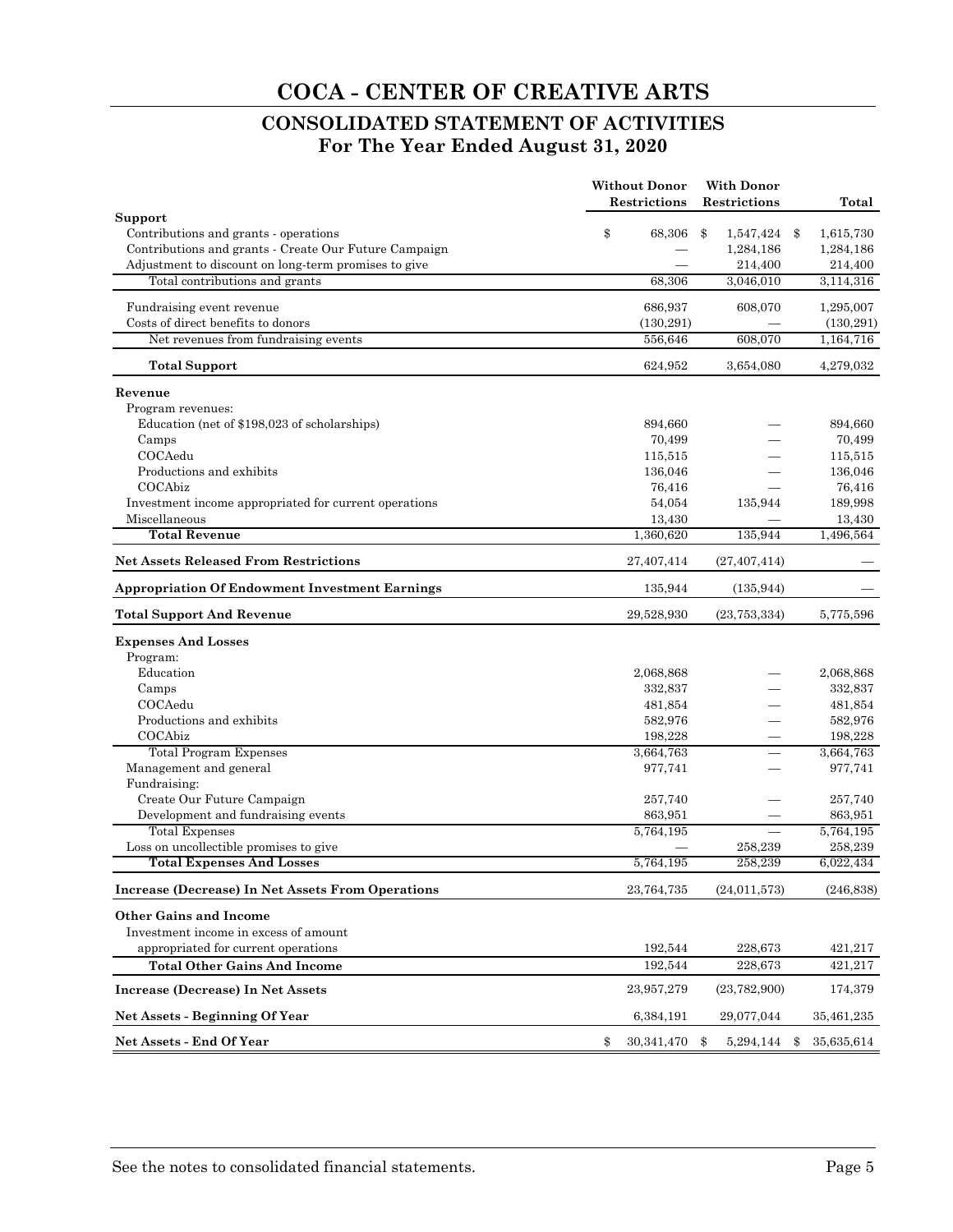### **CONSOLIDATED STATEMENT OF FUNCTIONAL EXPENSES For The Year Ended August 31, 2021**

|                       |               |                          | Program            |                                   | Fundraising<br>Development      |                          |                                  |               |                 |
|-----------------------|---------------|--------------------------|--------------------|-----------------------------------|---------------------------------|--------------------------|----------------------------------|---------------|-----------------|
|                       |               |                          |                    | Productions                       |                                 | <b>And Fundraising</b>   |                                  |               |                 |
|                       | Education     |                          | Camps COCAedu      | And Exhibits                      | COCAbiz                         | <b>Total</b>             | Management<br><b>And General</b> | Events        | Total           |
| Salaries and wages    | 897,615<br>\$ | \$                       | 414,264 \$ 161,785 | 251,798<br>\$                     | \$119,305                       | \$1,844,767              | 639,687<br>\$                    | \$<br>579,688 | 3,064,142<br>\$ |
| Consultants           | 19,499        | 11,000                   | 12,881             | 237,829                           | 3,338                           | 284,547                  | 77                               | 7,500         | 292,124         |
| Health insurance      | 26,919        | 3,908                    | 5,575              | $\overline{\phantom{0}}$          | 5,230                           | 41,632                   | 11,274                           | 16,373        | 69,279          |
| Payroll taxes         | 70,853        | 34,831                   | 12,458             | 20,042                            | 9,436                           | 147,620                  | 45,684                           | 40,574        | 233,878         |
| Advertising and       |               |                          |                    |                                   |                                 |                          |                                  |               |                 |
| marketing             |               |                          |                    |                                   |                                 |                          | 125,740                          |               | 125,740         |
| Artist accommodations |               |                          |                    |                                   |                                 |                          |                                  |               |                 |
| and hospitality       |               | 1,263                    |                    | 5,028                             |                                 | 6,291                    |                                  |               | 6,291           |
| Artist fees           |               |                          |                    | 14,500                            |                                 | 14,500                   |                                  |               | 14,500          |
| Bad debt expense      |               |                          |                    | $\overbrace{\phantom{123221111}}$ |                                 |                          | 1,551                            |               | 1,551           |
| Building occupancy    | 381,350       | 102,011                  | 12,948             | 178,026                           | 18,412                          | 692,747                  | 46,868                           | 8,923         | 748,538         |
| Depreciation          | 1,194,139     | 44,233                   | 5,623              | 45,904                            | 7,995                           | 1,297,894                | 15,242                           | 9,035         | 1,322,171       |
| Donor cultivation     |               |                          |                    | —                                 | —                               |                          | $\hspace{0.1mm}-\hspace{0.1mm}$  | 8,392         | 8,392           |
| Event expenses        |               |                          |                    |                                   | 10                              | 10                       |                                  | 50,544        | 50,554          |
| Insurance             | 35,101        | 8,178                    | 1,040              | 14,051                            | 1,478                           | 59,848                   | 2,930                            | 1,670         | 64,448          |
| Interest              | 417,266       | 22,230                   | 2,826              | 38,841                            | 4,018                           | 485,181                  | 7,661                            | 4,541         | 497,383         |
| Miscellaneous         | 16            |                          |                    |                                   | $\hspace{0.1mm}-\hspace{0.1mm}$ | 16                       | $\hspace{0.1mm}-\hspace{0.1mm}$  |               | 16              |
| Office                | 667           | 737                      | 120                | 6,398                             | 125                             | 8,047                    | 56,930                           | 3,151         | 68,128          |
| Postage and shipping  |               |                          |                    |                                   |                                 |                          | 1,585                            | 865           | 2,450           |
| Professional fees     |               | $\overline{\phantom{0}}$ |                    | $\overline{\phantom{0}}$          | —                               | $\overline{\phantom{0}}$ | 517,954                          |               | 517,954         |
| Program supplies      | 27,054        | 40,759                   | 4,302              | 44,484                            | 407                             | 117,006                  |                                  | 967           | 117,973         |
| Service charges       |               |                          |                    | $\overline{\phantom{0}}$          |                                 |                          | 66,824                           | 6,624         | 73,448          |
| Technology            | 72,601        | 19,394                   | 2,465              | 59,155                            | 3,516                           | 157,131                  | 31,146                           | 27,472        | 215,749         |
| Training              | 7,794         | $\overline{\phantom{0}}$ | 50                 | 773                               | $\overline{\phantom{0}}$        | 8,617                    | 10,048                           | 867           | 19,532          |
| Transportation        | 1,650         |                          |                    |                                   | $\overline{\phantom{0}}$        | 1,650                    | $\,206$                          | 37            | 1,893           |
| Utilities             | 67,745        | 15,797                   | 2,008              | 18,996                            | 2,855                           | 107,401                  | 5,444                            | 3,227         | 116,072         |
|                       | \$3,220,269   | \$<br>718,605            | \$224,081          | 935,825<br>\$                     | \$176,125                       | \$5,274,905              | 1,586,851<br>\$                  | \$<br>770,450 | \$7,632,206     |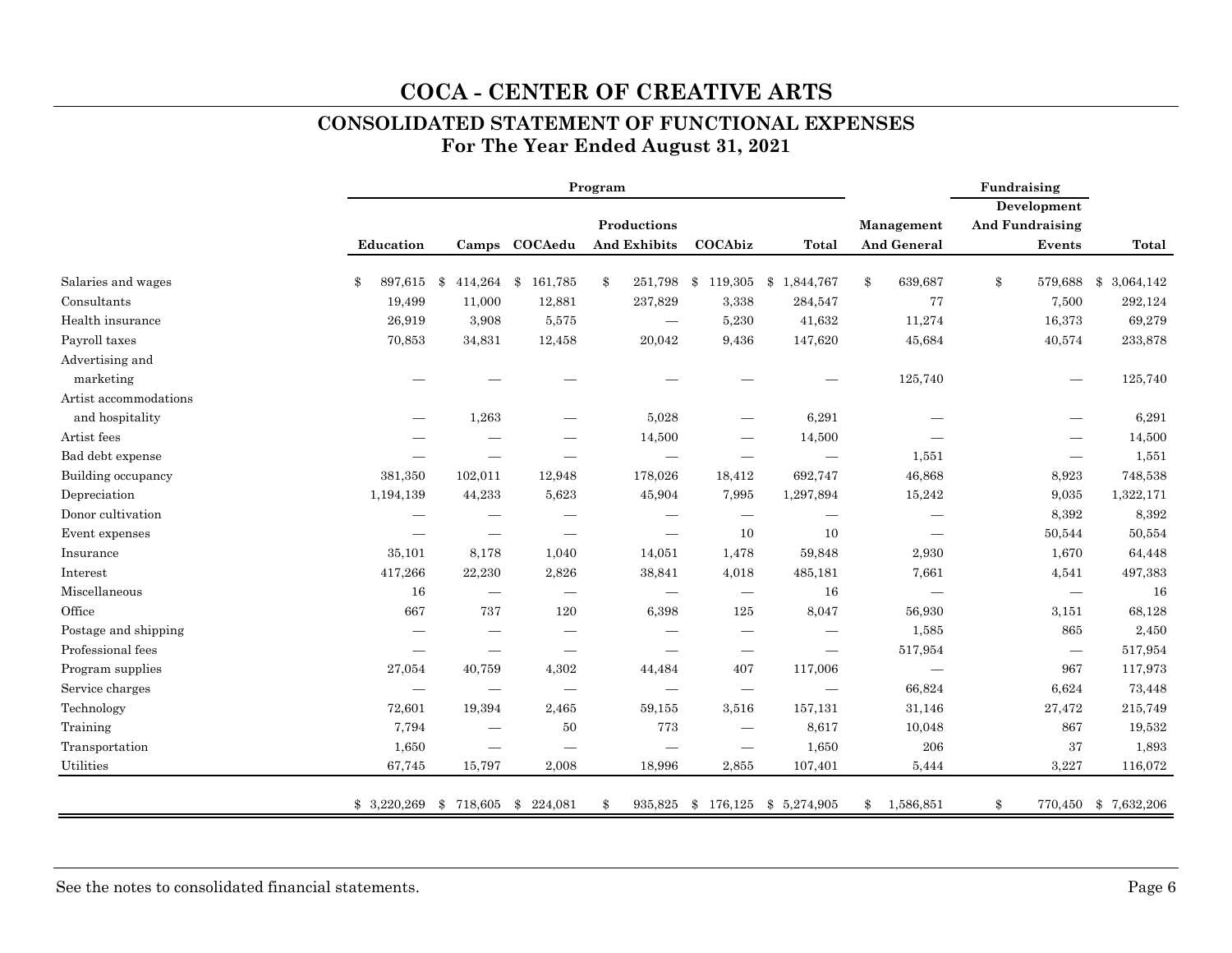# **CONSOLIDATED STATEMENT OF FUNCTIONAL EXPENSES**

**For The Year Ended August 31, 2020** 

|                       |                          |                                                                    |                                 | Program |                                 |                          |                                 |                          |                               | Fundraising            |                                   |           |
|-----------------------|--------------------------|--------------------------------------------------------------------|---------------------------------|---------|---------------------------------|--------------------------|---------------------------------|--------------------------|-------------------------------|------------------------|-----------------------------------|-----------|
|                       |                          |                                                                    |                                 |         |                                 |                          |                                 |                          | Create Our                    | Development            |                                   |           |
|                       |                          |                                                                    |                                 |         | Productions                     |                          |                                 | Management               | Future                        | <b>And Fundraising</b> |                                   |           |
|                       | Education                |                                                                    | Camps COCAedu                   |         | And Exhibits                    | COCAbiz                  | <b>Total</b>                    | <b>And General</b>       | Campaign                      | Events                 | Total                             | Total     |
| Salaries and wages    | $\mathbf{\$}$<br>927,297 | \$<br>$121,351$ \$                                                 | 342,384                         | \$      |                                 |                          | 297,071 \$ 137,804 \$ 1,825,907 | \$<br>466,740            | \$<br>209,579                 | \$<br>599,702 \$       | 809,281 \$                        | 3,101,928 |
| Consultants           | 49,477                   | 17,710                                                             | 18,913                          |         | 61,890                          | 2,000                    | 149,990                         | 454                      | 21,999                        | 10,000                 | 31,999                            | 182,443   |
| Health insurance      | 38,594                   | 1,792                                                              | 7,241                           |         | 3,523                           | 4,557                    | 55,707                          | 15,851                   | 5,008                         | 19,573                 | 24,581                            | 96,139    |
| Payroll taxes         | 67,344                   | 9,280                                                              | 26,166                          |         | 23,151                          | 10,128                   | 136,069                         | 37,703                   | 11,143                        | 44,641                 | 55,784                            | 229,556   |
| Advertising and       |                          |                                                                    |                                 |         |                                 |                          |                                 |                          |                               |                        |                                   |           |
| marketing             |                          |                                                                    |                                 |         |                                 |                          |                                 | 72,505                   |                               |                        |                                   | 72,505    |
| Artist accommodations |                          |                                                                    |                                 |         |                                 |                          |                                 |                          |                               |                        |                                   |           |
| and hospitality       | 234                      | 558                                                                |                                 |         | 12,266                          | 296                      | 13,354                          |                          |                               |                        |                                   | 13,354    |
| Artist fees           |                          |                                                                    |                                 |         | $\overbrace{\phantom{12333}}$   | 3,200                    | 3,200                           |                          |                               |                        |                                   | 3,200     |
| Bad debt expense      |                          | $\overline{\phantom{0}}$                                           |                                 |         | -                               |                          |                                 | 3,403                    |                               |                        | $\hspace{0.1mm}-\hspace{0.1mm}$   | 3,403     |
| Building occupancy    | 412,225                  | 83,579                                                             | 38,436                          |         | 65,285                          | 21,651                   | 621,176                         | 38,630                   |                               | 38,242                 | 38,242                            | 698,048   |
| Depreciation          | 277,273                  | 20,825                                                             | 9,131                           |         | 14,117                          | 3,665                    | 325,011                         | 9,237                    |                               | 9,131                  | 9,131                             | 343,379   |
| Donor cultivation     |                          | -                                                                  |                                 |         | -                               | $\overline{\phantom{0}}$ | $\overline{\phantom{0}}$        |                          |                               | 15,201                 | 15,201                            | 15,201    |
| Event expenses        |                          | $\overbrace{\phantom{aaaaa}}$                                      | $\overbrace{\phantom{1232211}}$ |         |                                 | 271                      | $271\,$                         | $\overline{\phantom{0}}$ |                               | 81,095                 | 81,095                            | 81,366    |
| Insurance             | 42,247                   | 10,365                                                             | 6,131                           |         | 13,419                          | 3,021                    | 75,183                          | 8,707                    |                               | 3,306                  | 3,306                             | 87,196    |
| Interest              | 67,624                   | 2,107                                                              | 924                             |         | 1,428                           | 370                      | 72,453                          | 934                      | $\overline{\phantom{m}}$      | 924                    | 924                               | 74,311    |
| Miscellaneous         | (1,228)                  | $\hspace{0.1mm}-\hspace{0.1mm}$                                    | $\overbrace{\phantom{12332}}$   |         | —                               | $\overline{\phantom{m}}$ | (1,228)                         |                          | $\overbrace{\phantom{12332}}$ |                        | $\hspace{0.1mm}-\hspace{0.1mm}$   | (1,228)   |
| Office                | 954                      | 2,471                                                              | 96                              |         | 1,966                           | $\overline{\phantom{m}}$ | 5,487                           | 32,731                   | $\overbrace{\phantom{12332}}$ | 3,107                  | 3,107                             | 41,325    |
| Postage and shipping  | 3,371                    | 7,671                                                              |                                 |         | 2,449                           | 535                      | 14,026                          | 4,601                    | 11                            | 17,268                 | 17,279                            | 35,906    |
| Professional fees     |                          | $\hspace{0.1mm}-\hspace{0.1mm}$<br>$\hspace{0.1mm}-\hspace{0.1mm}$ | $\overline{\phantom{m}}$        |         | $\qquad \qquad$                 | $\overline{\phantom{m}}$ | $\overbrace{\phantom{12333}}$   | 150,940                  | 10,000                        |                        | 10,000                            | 160,940   |
| Program supplies      | 20,602                   | 20,030                                                             | 6,179                           |         | 32,703                          | 361                      | 79,875                          | $\overline{\phantom{m}}$ |                               | 1,088                  | 1,088                             | 80,963    |
| Service charges       |                          | $\hspace{0.1mm}-\hspace{0.1mm}$<br>$\hspace{0.1mm}-\hspace{0.1mm}$ |                                 |         | $\hspace{0.1mm}-\hspace{0.1mm}$ | —                        | $\hspace{0.1mm}-\hspace{0.1mm}$ | 80,438                   |                               | 8,355                  | 8,355                             | 88,793    |
| Technology            | 77,772                   | 19,008                                                             | 13,176                          |         | 40,410                          | 7,121                    | 157,487                         | 38,973                   |                               | 4,554                  | 4,554                             | 201,014   |
| Training              | 5,162                    | $\hspace{0.1mm}-\hspace{0.1mm}$                                    | 1,837                           |         | 2,391                           | $\overline{\phantom{m}}$ | 9,390                           | 8,529                    |                               | 554                    | 554                               | 18,473    |
| Transportation        | 6,044                    | $\overline{\phantom{m}}$                                           | 4,185                           |         |                                 | 416                      | 10,645                          | 229                      |                               | 155                    | 155                               | 11,029    |
| Utilities             | 73,876                   | 16,090                                                             | 7,055                           |         | 10,907                          | 2,832                    | 110,760                         | 7,136                    |                               | 7,055                  | 7,055                             | 124,951   |
|                       | \$2,068,868              | $$332,837$ \$                                                      | 481,854                         | \$      |                                 | 582,976 \$ 198,228       | \$ 3,664,763                    | \$<br>977,741            | \$<br>257,740                 | \$                     | 863,951 \$ 1,121,691 \$ 5,764,195 |           |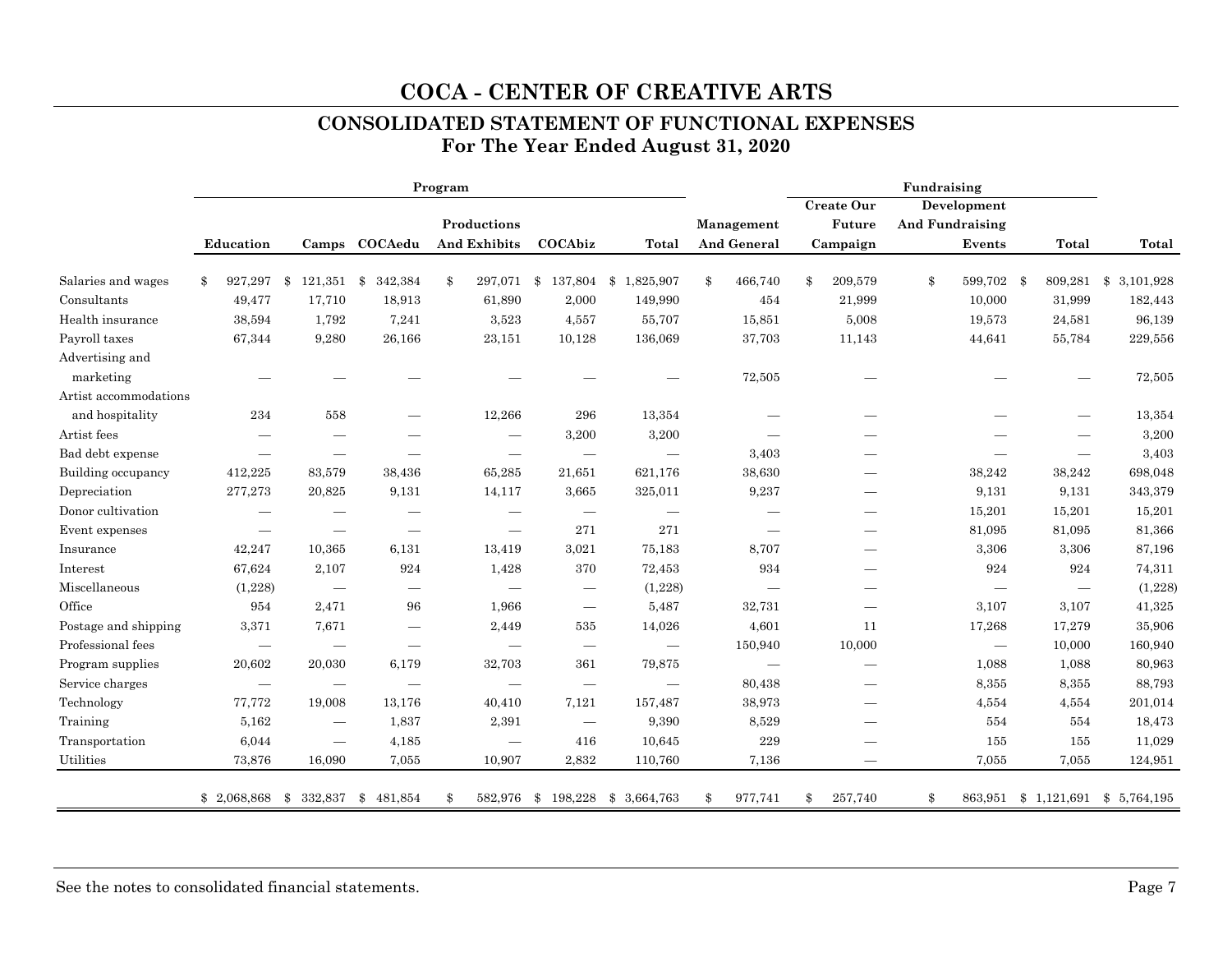## **CONSOLIDATED STATEMENT OF CASH FLOWS**

|                                                                | <b>For The Years</b> |                 |
|----------------------------------------------------------------|----------------------|-----------------|
|                                                                | Ended August 31,     |                 |
|                                                                | 2021                 | 2020            |
| <b>Cash Flows From Operating Activities</b>                    |                      |                 |
| Increase in net assets                                         | \$<br>2,996,537      | \$<br>174,379   |
| Adjustments to reconcile increase in net assets to             |                      |                 |
| net cash from operating activities:                            |                      |                 |
| Unrealized gain on investments                                 | (1,069,403)          | (460, 703)      |
| Realized (gain) loss on investments                            | (253, 265)           | 35,292          |
| Depreciation                                                   | 1,322,171            | 343,379         |
| Amortization of debt issuance costs                            | 32,352               | 32,292          |
| Contributions restricted for Create Our Future Campaign        | (293, 600)           | (1,482,186)     |
| Contributions restricted for endowment                         | (8,931)              | (19, 561)       |
| Loss on uncollectible promises to give                         | 24,450               | 258,239         |
| Gain on extinguishment of Paycheck Protection Program loan     | (741,800)            |                 |
| Changes in assets and liabilities:                             |                      |                 |
| Accounts receivable                                            | (1,305,480)          | 11,972          |
| Promises to give                                               | (252, 774)           | 70,401          |
| Prepaid expenses                                               | 77,818               | (75, 437)       |
| Interest receivable                                            |                      |                 |
| Accounts payable and accrued expenses                          | 104,766              |                 |
| Deferred revenue                                               |                      | 315,461         |
|                                                                | (20, 405)<br>612,436 | 852,311         |
| Net Cash Provided By Operating Activities                      |                      | 55,839          |
| <b>Cash Flows From Investing Activities</b>                    |                      |                 |
| Purchases of investments                                       | (960, 316)           | (499, 770)      |
| Proceeds from sale of investments                              |                      |                 |
|                                                                | 1,083,151            | 302,053         |
| Capital expenditures                                           | (1,534,246)          | (15, 844, 626)  |
| Net Cash Used In Investing Activities                          | (1,411,411)          | (16,042,343)    |
| <b>Cash Flows From Financing Activities</b>                    |                      |                 |
| Payments on long-term debt                                     | (42, 456)            |                 |
| Proceeds from Paycheck Protection Program loan                 |                      | 741,800         |
| Proceeds from line-of-credit agreement                         | 568,390              |                 |
|                                                                | 1,179,390            | 7,853,283       |
| Payment on line-of-credit agreement                            | (3,380,754)          |                 |
| Proceeds received from contributions restricted for endowment  | 13,682               | 16,119          |
| Proceeds received from contributions restricted for Create Our |                      |                 |
| Future Campaign                                                | 3,712,831            | 4,005,321       |
| <b>Net Cash Provided By Financing Activities</b>               | 2,051,083            | 12,616,523      |
|                                                                |                      |                 |
| Net Increase (Decrease) In Cash And Cash Equivalents           | 1,252,108            | (3,369,981)     |
|                                                                |                      |                 |
| Cash, Cash Equivalents And Restricted Cash - Beginning         |                      |                 |
| <b>Of Year</b>                                                 | 3,687,794            | 7,057,775       |
| Cash, Cash Equivalents And Restricted Cash - End Of Year       | \$<br>4,939,902      | \$<br>3,687,794 |
|                                                                |                      |                 |
| <b>Supplemental Disclosure Of Cash Flow Information</b>        |                      |                 |
| Interest paid                                                  |                      |                 |
| Capital expenditures included in accounts payable              | \$<br>412,479        | \$<br>319,505   |
| and accrued expenses                                           |                      | 1,208,692       |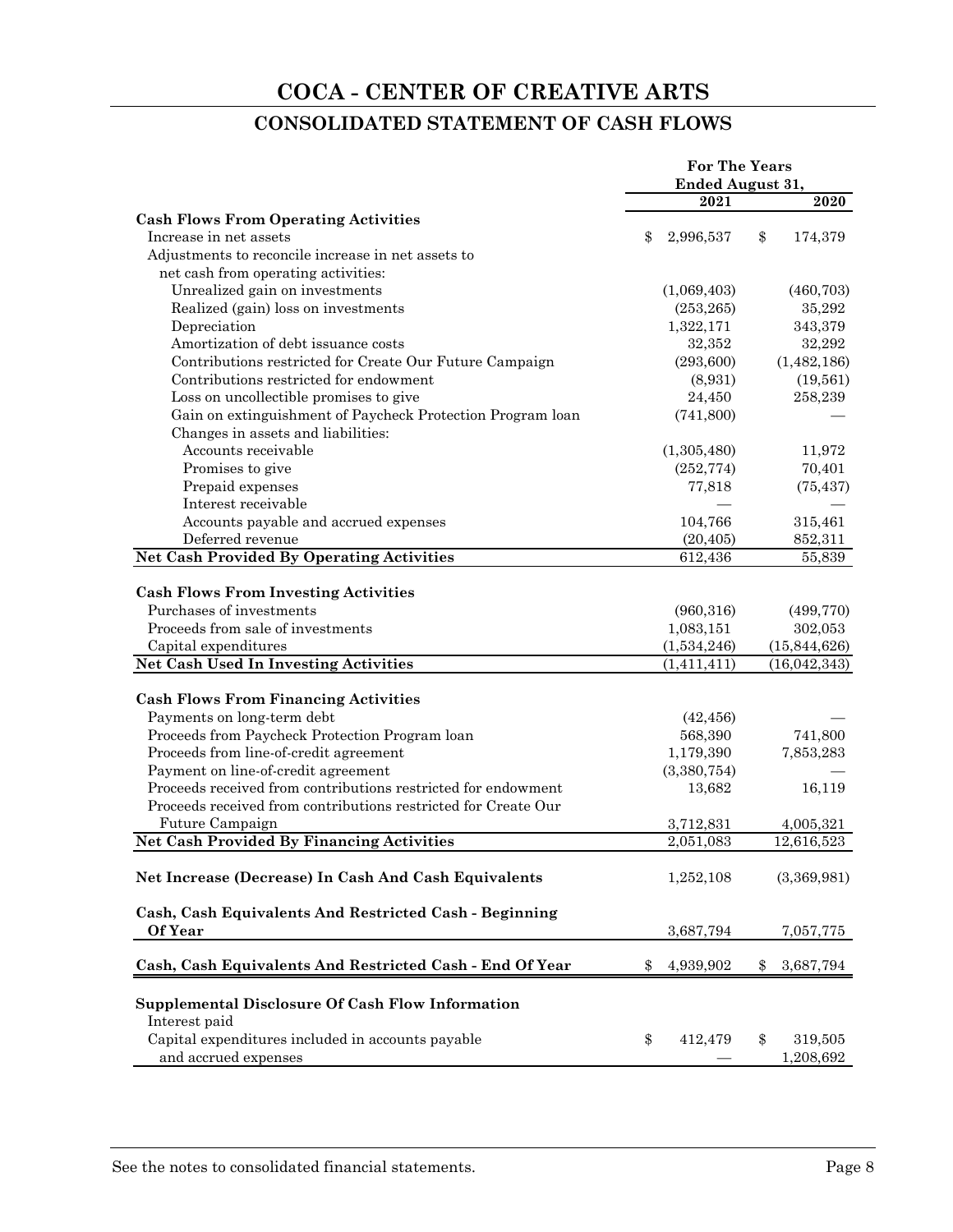## **NOTES TO CONSOLIDATED FINANCIAL STATEMENTS August 31, 2021 And 2020**

## **1. Operations**

COCA began operations in 1987 as the Center of Contemporary Arts. During 2003, COCA changed its name to COCA - Center of Creative Arts.

Launched quietly in early 2015, COCA - Center of Creative Arts launched the Create Our Future Campaign, with the goal of raising \$45 million to support the construction of a facility expansion as well as build capital/operating reserves and endowment funds. This ambitious project, which was successfully completed during 2020, positions COCA - Center of Creative Arts to meet evolving community needs and serve its growing student base, while also sustaining its long-term commitment to ensuring access.

On December 6, 2018, COCA - Center of Creative Arts entered into a New Markets Tax Credit (NMTC) transaction to provide funds, along with the Create Our Future Campaign, to support the construction of COCA - Center of Creative Arts' facility expansion.

Because of this transaction, two new not-for-profit organizations were established - COCA Leverage Lender, Inc. (Leverage Lender) and COCA QALICB, Inc. (QALICB). The Leverage Lender will act as a financial conduit for COCA to make investments supporting this project. The QALICB will complete construction and hold title to the facility expansion as well as lease said facility to COCA. The QALICB will operate in such a way that it qualifies as a Qualified Active Low-Income Community Business under the definition of the NMTC Program under Internal Revenue Code (IRC) §45(d). Given an economic interest as well as a majority overlap of Board members between COCA - Center of Creative Arts and these entities, these entities are consolidated for financial statement purposes with COCA - Center of Creative Arts.

Revenue and support includes receipts from program revenues, public contributions, fundraising, and grants. The funds thus generated, after deducting operating expenses, are used primarily to promote, sponsor, and implement cultural, artistic, and educational activities and programs relating to visual and performing arts.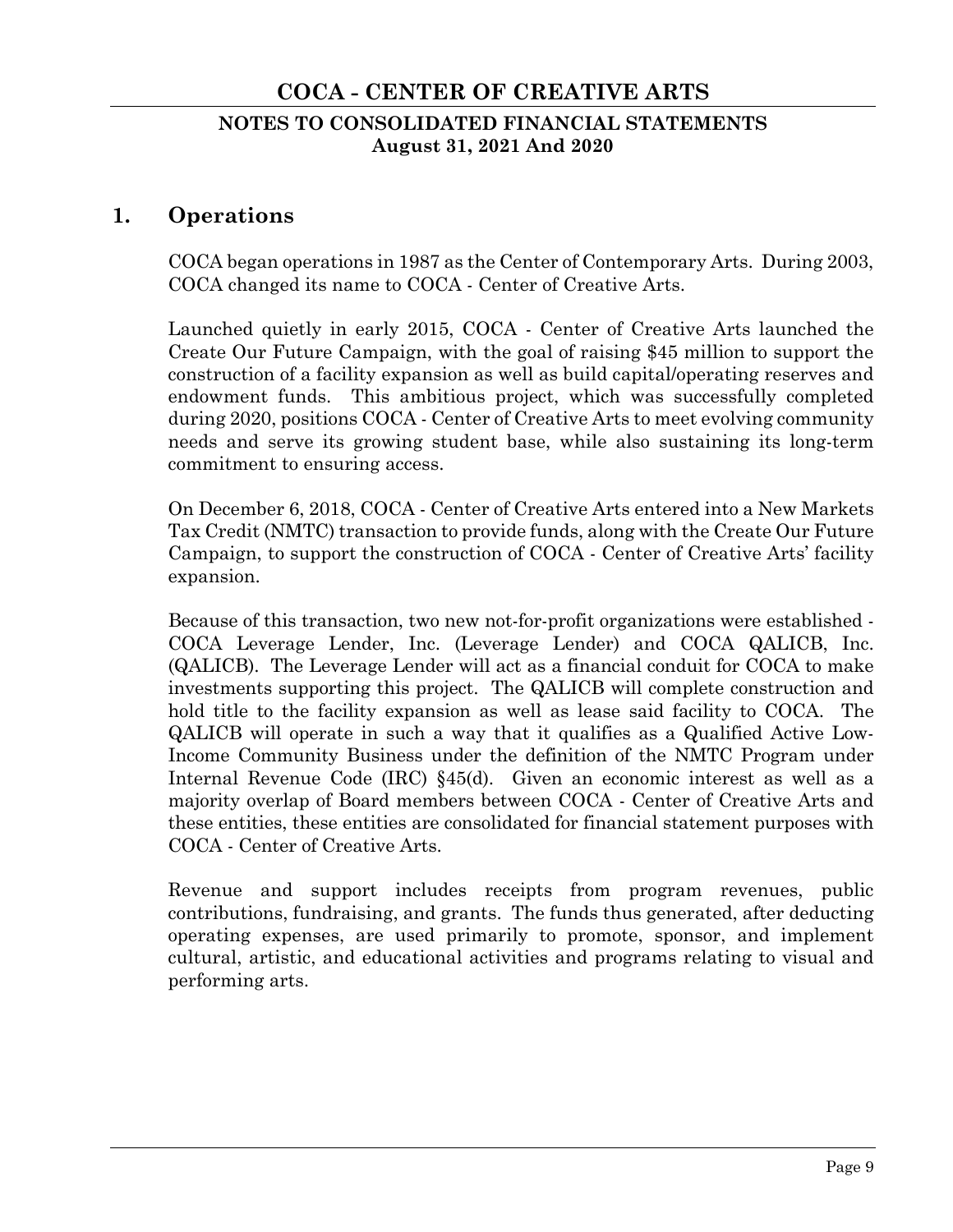Notes To Consolidated Financial Statements *(Continued)*

## **2. Summary Of Significant Accounting Policies**

## **Principles Of Consolidation**

The accompanying consolidated financial statements include the accounts of COCA - Center of Creative Arts, COCA Leverage Lender, Inc. and COCA QALICB, Inc. (collectively, COCA). All significant inter-entity investments, transactions and account balances have been eliminated in consolidation.

#### **Accounting Basis**

COCA prepares its consolidated financial statements on the accrual basis of accounting. Income is recognized when earned and expenses are recognized when incurred.

#### **Basis Of Presentation**

Consolidated financial statement presentation follows guidance set forth by generally accepted accounting principles (GAAP) for not-for-profit organizations, which requires COCA to report information regarding its consolidated financial position and activities according to two classes of net assets: "net assets without donor restrictions" and "net assets with donor restrictions."

#### **Estimates And Assumptions**

Management uses estimates and assumptions in preparing consolidated financial statements. Those estimates and assumptions affect the reported amounts of assets and liabilities, the disclosure of contingent assets and liabilities, and the reported revenues and expenses. Actual results may differ from these estimates.

#### **Operating And Nonoperating Activity**

Operating results in the consolidated statements of activities reflect all transactions except those items that do not occur on a consistent basis such the gain on extinguishment of debt and COVID-19 related government funding such as the employee retention credit and shuttered venue operators grant as well investment income in excess of the amount appropriated for current operations.

#### **Cash And Cash Equivalents**

COCA considers all temporary cash investments with original maturities less than three months from date of purchase to be cash equivalents.

COCA invests its excess cash in debt instruments and securities with financial institutions that have strong credit ratings and established guidelines relative to diversification and maturities that maintain safety and liquidity. Bank deposits exceeded federally insured limits at various times during the year. The total uninsured balance at August 31, 2021 was approximately \$4,598,000.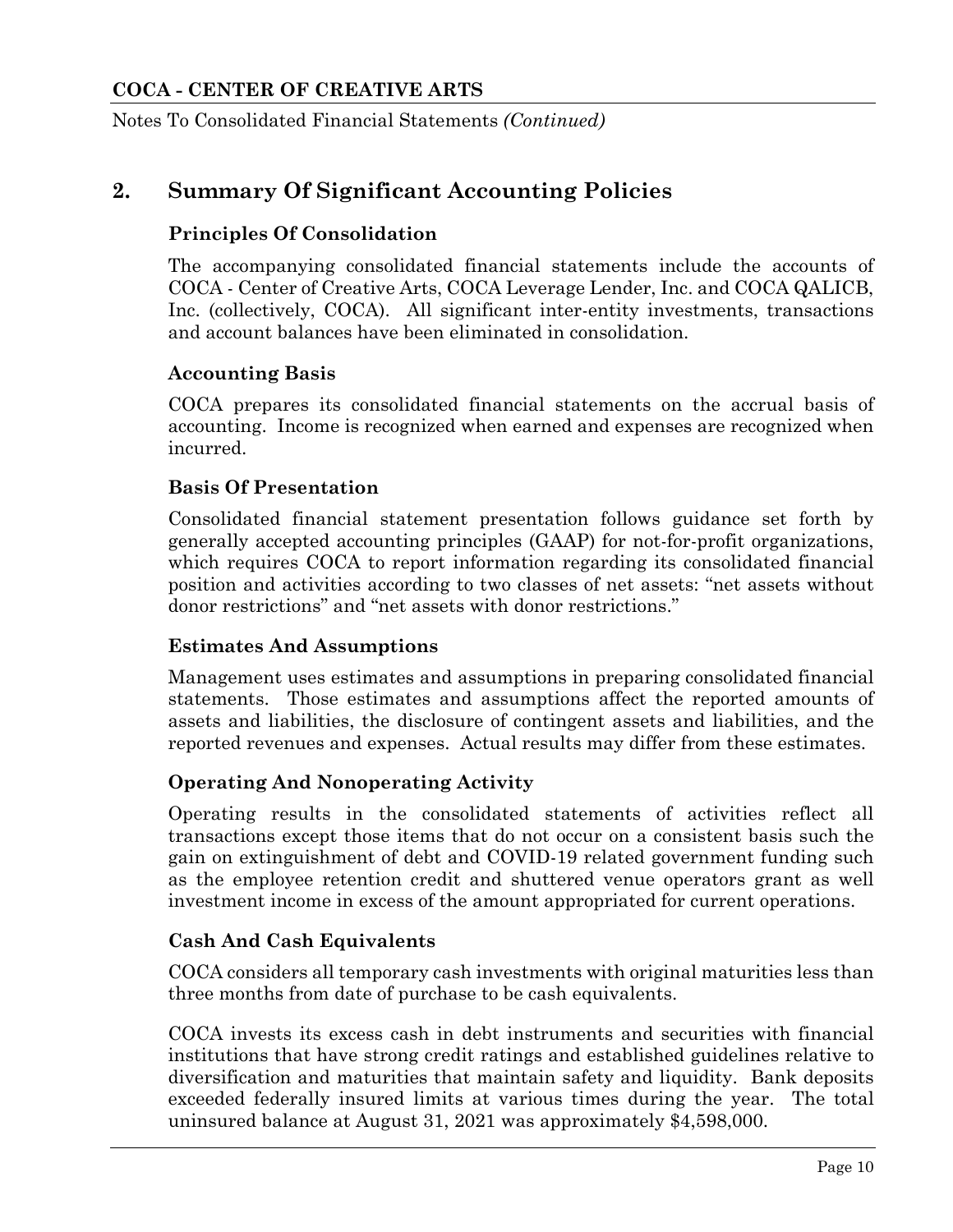Notes To Consolidated Financial Statements *(Continued)*

## **Restricted Cash**

At August 31, 2021, restricted cash consists of an IFF CDE Reserve and NCIF CDE Reserve with balances of \$207,846 and \$177,258, respectively. At August 31, 2020, the balances of the IFF CDE Reserve and NCIF CDE Reserve were \$253,277 and \$214,258, respectively. These reserves serve as collateral for COCA's long-term debt.

### **Accounts Receivable**

Accounts receivable are stated at the amount management expects to collect from balances outstanding at year end. Based on management's assessment of its credit history with patrons having outstanding balances and current relationships with them, it has concluded that realization losses on balances outstanding at year end will be immaterial.

### **Promises To Give**

Unconditional promises to give are recognized as support in the period the promises are received. Conditional promises to give, that is, those with a measurable performance or other barrier, are recognized as support when the conditions upon which they depend are met. Promises to give are reported at the amount management expects to collect on balances outstanding at year end. Management provides for probable uncollectible amounts through a charge to earnings and a credit to a valuation allowance based on its assessment of the current status of individual balances. Those balances that are still outstanding after management has used reasonable collection efforts are written off through a charge to the valuation allowance and a credit to the receivable.

#### **Assets Restricted/Designated For Endowment (Investments)**

Investments are reported at fair value. Gains or losses on sales of investments are determined on a specific cost identification method. Unrealized gains and losses are determined based on year-end fair value fluctuations.

Investment securities are exposed to various risks such as interest rate, market, and credit risks. Due to the level of risk associated with certain investment securities, it is at least reasonably possible that changes in the values of investment securities will occur in the near term, and those changes could materially affect the amounts reported in the consolidated statement of financial position.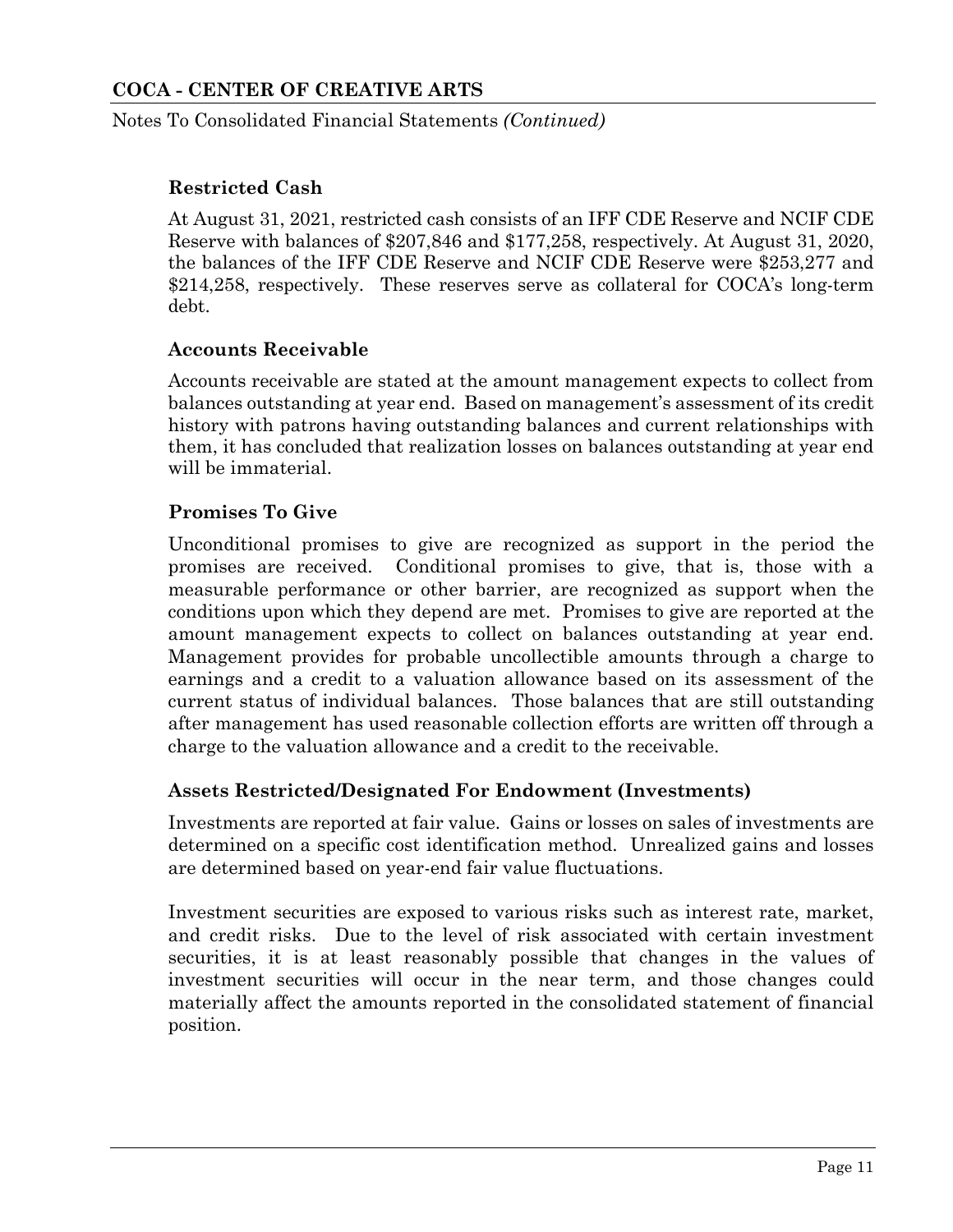Notes To Consolidated Financial Statements *(Continued)*

#### **Note And Interest Receivable**

Note and interest receivable is stated at the amount management expects to collect from balances outstanding at year end. Management provides for probable uncollectible amounts through a charge to earnings and a credit to a valuation allowance based on its assessment of the current status of the note. Management's periodic evaluation of the adequacy of the allowance is based on the note's past performance, known and other inherent risks, adverse situations that may affect the borrower's ability to repay, estimated value of any underlying collateral, and current economic conditions. Balances still outstanding after management has used reasonable collection efforts will be written off through a charge to the valuation allowance and a credit to note and interest receivable. Based on management's assessment of its credit history and current relationship with the borrower, management does not believe an allowance is necessary as of August 31, 2021 or 2020.

### **Property And Equipment**

Property and equipment are carried at cost, less accumulated depreciation, which is computed using the straight-line method over the following periods:

| Buildings and building improvements    | $31.5$ years    |
|----------------------------------------|-----------------|
| Courtyard improvements and landscaping | $15 - 20$ years |
| Furniture and fixtures                 | $3 - 15$ vears  |
| <b>Vehicles</b>                        | $5 - 7$ years   |

COCA reviews the carrying value of its property and equipment for impairment whenever events or circumstances indicate that the carrying value of an asset may not be recoverable from the estimated future cash flows expected to result from its use or eventual disposition. No impairment loss was recognized in 2021 or 2020.

## **Forgivable Note Payable**

COCA has loans that are part of the Paycheck Protection Program (PPP) established under the Coronavirus Aid, Relief, and Economic Security Act (CARES Act) and administered by the U.S. Small Business Administration (SBA). In accordance with the requirements of the CARES Act, COCA expects to use the proceeds from the loans exclusively for qualified expenses under the PPP, including payroll costs and rent and utility costs, as further detailed in the CARES Act and applicable guidance issued by the SBA.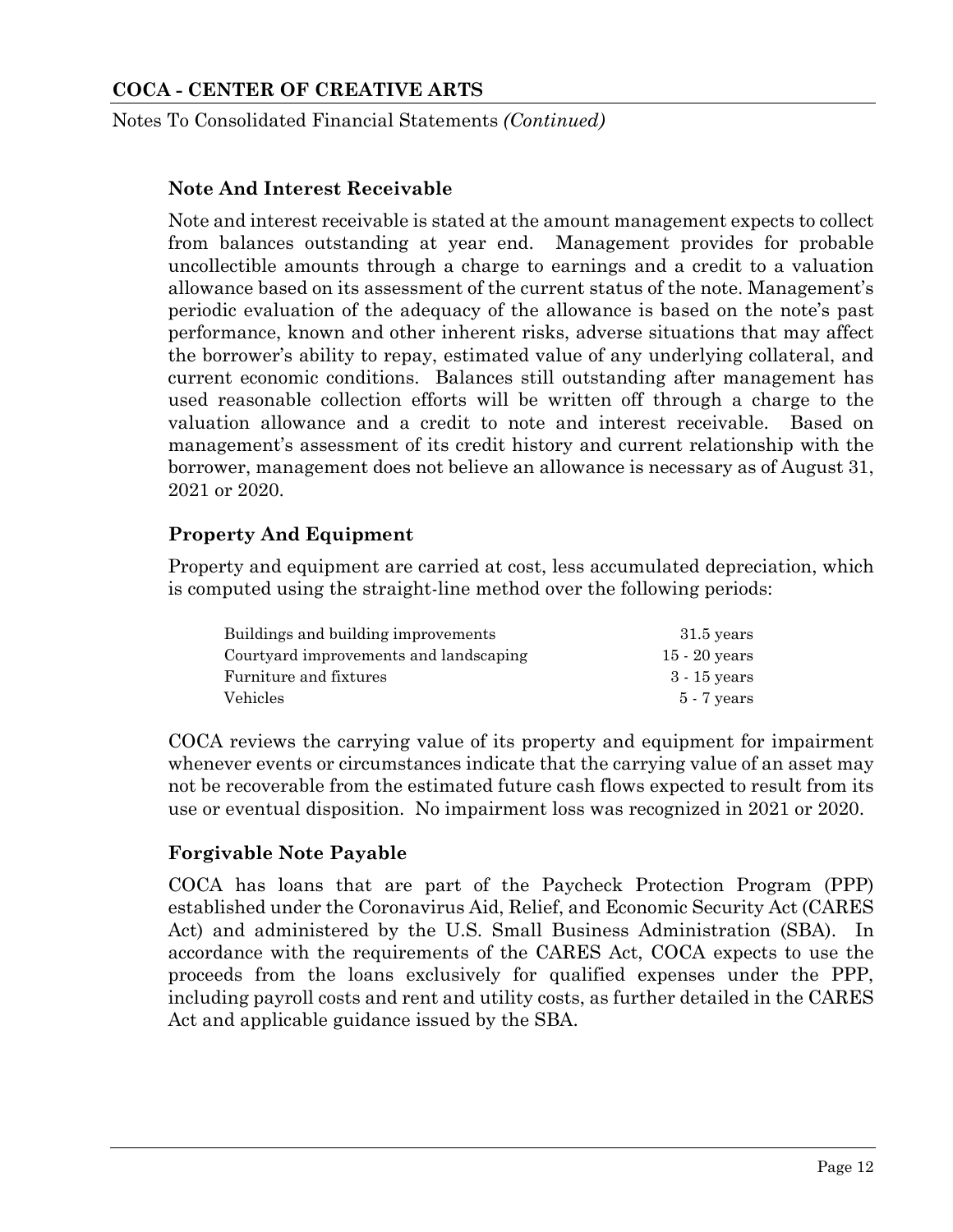Notes To Consolidated Financial Statements *(Continued)*

COCA considers the PPP loans to be debt, subject to the provisions of Financial Accounting Standards Board (FASB) Accounting Standards Codification (ASC) 470, *Debt*. COCA will not impute additional interest at a market rate as transactions where interest rates are prescribed by governmental agencies are not subject to the accounting guidance on imputing interest.

The loans will remain recorded as a liability until either (1) the loan is, in part or wholly, forgiven and the debtor has been legally released or (2) the debtor pays off the loan to the creditor. Once the loan is, in part or wholly, forgiven and legal release is received, COCA will reduce the liability by the amount forgiven and record a gain on extinguishment.

## **Debt Issuance Costs**

Debt issuance costs of \$605,254 were capitalized and are being amortized using the effective interest method over the life of the related long-term debt. Debt issuance costs are reported as a reduction from the related long-term debt. Amortization expense is included in interest expense on the consolidated statement of functional expenses. Accumulated amortization amounted to \$80,213 and \$47,861 at August 31, 2021 and 2020, respectively.

## **Support**

COCA reports gifts of cash and other assets as without donor restrictions or with donor restrictions, depending on the existence and/or nature of any donor restrictions.

When a donor restriction expires, that is, when a stipulated time restriction ends or purpose restriction is accomplished, net assets with donor restrictions are reclassified to net assets without donor restrictions and reported in the consolidated statement of activities as net assets released from restrictions. COCA has also adopted the policy of reporting net assets released from restrictions upon completion of the donor purpose restriction, regardless of whether the related cash has been received.

Property and equipment purchased with restricted contributions are considered with donor restrictions and are released from restrictions when the property and equipment is placed in service.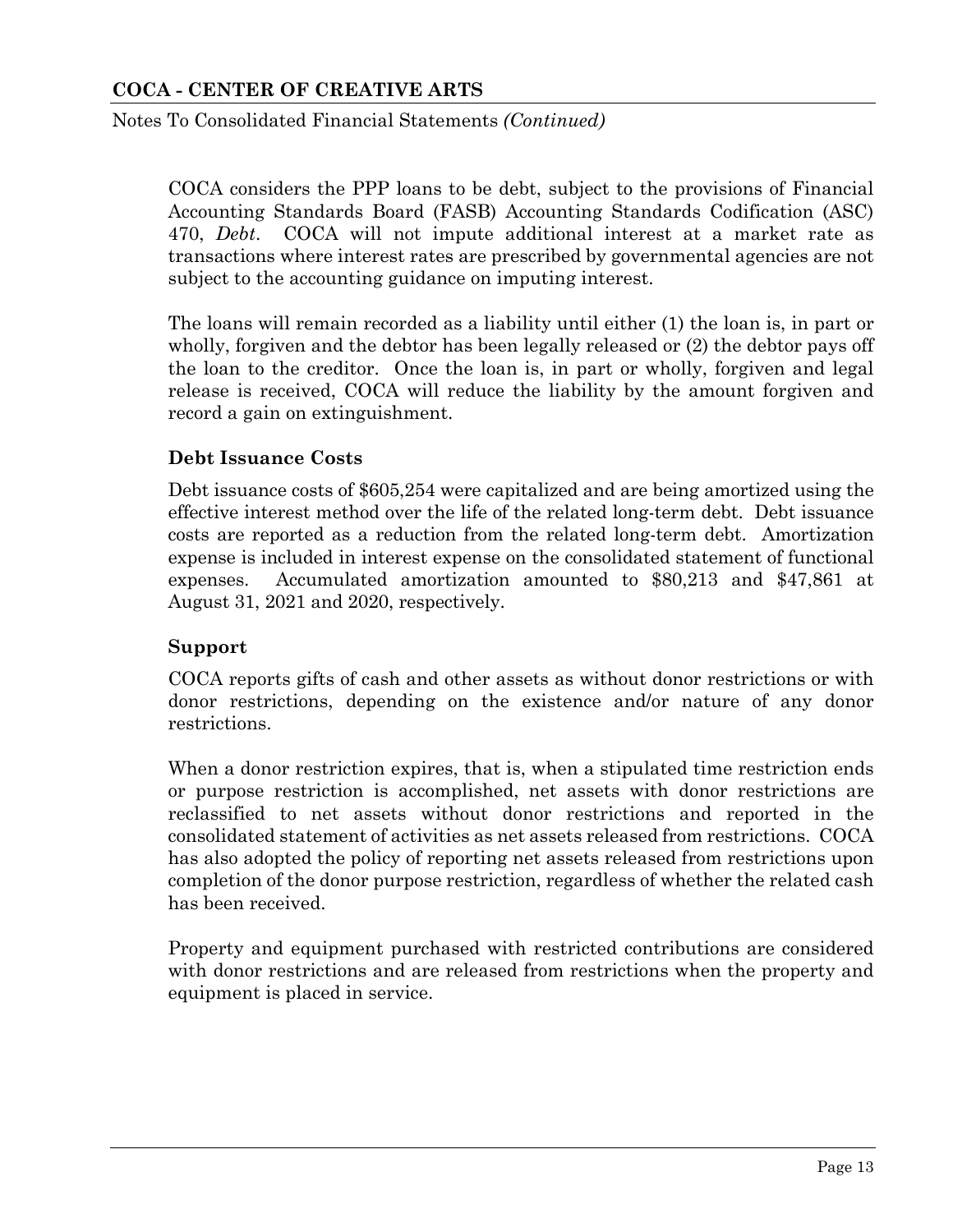Notes To Consolidated Financial Statements *(Continued)*

### **Donated Services**

Certain professional services are donated to COCA by various organizations. Those donated services are recognized as contributions if the services: (a) create or enhance nonfinancial assets or (b) require specialized skills, are performed by people with those skills, and would otherwise be purchased by COCA. Those donated services are recorded at fair value at the date of donation. A substantial number of volunteers (212 and 289 in 2021 and 2020, respectively) have also donated a significant amount of their time (2,121 and 2,983 hours in 2021 and 2020, respectively) to COCA's programs. These donated services have not been recognized, as contributions in the consolidated financial statements since the aforementioned recognition criteria, as stated by generally accepted accounting principles, were not met.

### **Revenue And Revenue Recognition**

A national leader in innovative arts education, COCA provides meaningful arts experiences in its own studios, gallery and theatres, as well as in schools, community centers and corporate settings around St. Louis. As a multidisciplinary community arts center, COCA reaches more than 50,000 people annually through dance, vocal music, theatre, arts and design and beyond.

COCA serves dedicated students in dance, voice, theatre and art and design and recreational learners across arts disciplines through its Education and Camp programs. Set rates are established for each class and camp, with full-year as well as multi-class discounts available for classes. Need-based financial assistance through scholarships is also available. Revenue is recognized when the camp occurs or over the semester the class is held. A non-refundable annual registration fee is also charged and recognized upon registration. Generally, COCA bills students for classes prior to the beginning of the semester, and students' accounts receivable are due in full before classes begin if not on an approved payment plan. Tuition fees will be refunded, less a \$25 processing fee per class or camp, if requested by the withdrawal deadline. Registration fees are non-refundable. COCA offers no refund or credit for missed class or camp days due to illness, schedule conflicts or for any other reasons, although COCA has adopted policies and procedures, during the COVID-19 pandemic, to meet the unique needs of this time and provide flexibility to students and families.

Payments of tuition for the upcoming year, which are received in the current year, are recorded as deferred revenue and recognized as revenue when earned. The opening and closing balances in deferred revenue related to tuition at September 1, 2020 and August 31, 2021 were \$181,044 and \$222,393, respectively. The opening and closing balances in deferred revenue related to tuition at September 1, 2019 and August 31, 2020 were \$229,082 and \$181,044, respectively.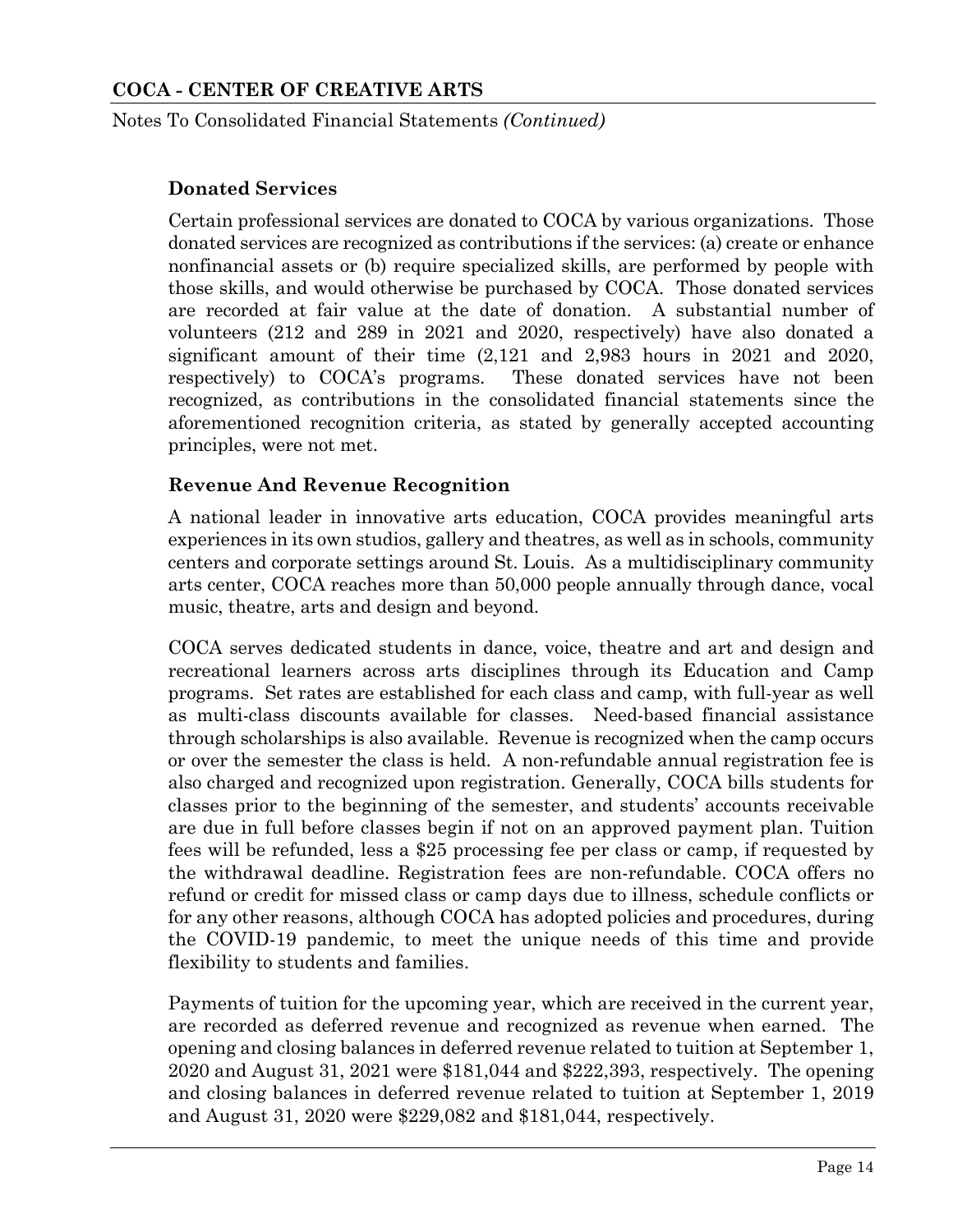Notes To Consolidated Financial Statements *(Continued)*

In support of its Education program, COCA sub-leases a studio to another not-forprofit organization (Note 14). This 30-year sub-lease agreement commenced when the facility expansion was placed in service. Rental income is recognized on a monthly pro-rata basis over the term of the lease and is included in miscellaneous revenue on the consolidated statement of activities. Prepayments of the studio sub-lease by another not-for-profit organization are recorded as deferred revenue. The first installment was due 30 days after the execution of the lease agreement on February 9, 2019 and the second installment was due on the date the facility expansion was placed in service on August 1, 2020. The opening and closing balances in deferred revenue related to prepayments that have been received but not yet recognized as revenue at September 1, 2020 and August 31, 2021 were \$1,847,470 and \$1,785,716, respectively. The opening and closing balances in deferred revenue related to prepayments that have been received but not yet recognized as revenue at September 1, 2019 and August 31, 2020 were \$926,308 and \$1,847,470, respectively.

COCA serves area schools through its COCAedu program. COCA's arts integration residency programs encourage classroom educators, cultural organizations and teaching artists to work together to integrate the arts into lessons across all subject areas in order to engage and inspire their students to use critical thinking, problem solving and collaboration skills. COCA's arts classes and residencies provide customized, multidisciplinary arts enrichment programs. COCA's workshops and classes engage teachers in hands-on activities designed to give them the tools needed to develop and implement arts-based strategies in their classrooms. Revenue for these services is recognized as these services are provided to area schools.

COCA serves business leaders through its COCAbiz program. COCAbiz provides immersive arts-based training, programming and consulting for business professionals. Revenue is recognized when these trainings and programming are delivered to businesses.

COCA serves community members through its performances and exhibitions. COCApresents, COCA's signature performance season, brings thought-provoking programming to the St. Louis community with a selection of work from local, national, and student-artists. The Millstone Gallery at COCA presents timely, relevant exhibitions from emerging and established St. Louis artists. Revenue is recognized when the performance or exhibition is held.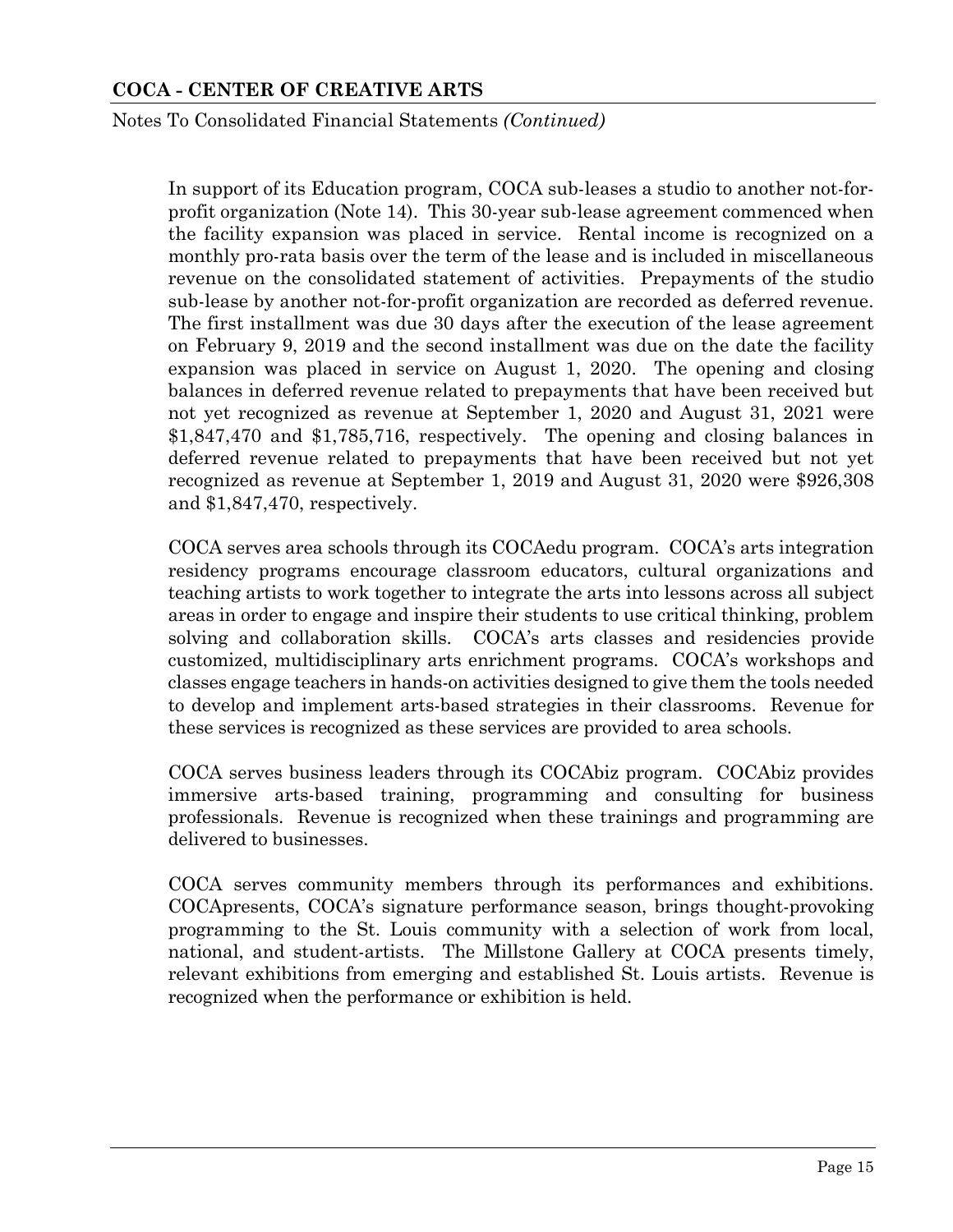Notes To Consolidated Financial Statements *(Continued)*

### **Employee Retention Credit**

The CARES Act provided an employee retention credit which is a refundable tax credit against certain employment taxes of up to \$5,000 per employee for eligible employers. The credit is equal to 50% of qualified wages paid to employees during a quarter, capped at \$10,000 of qualified wages through December 31, 2020.

The Consolidated Appropriations Act of 2021 extended and expanded the availability of the employee retention credit through December 31, 2021. However, certain provisions apply only after December 31, 2020. This new legislation amends the employee retention credit to be equal to 70% of qualified wages paid to employees after December 31, 2020, and before December 31, 2021. The Infrastructure Investment and Jobs Act, which was signed in November 2021, changed the ending date of availability of the employee retention credit for COCA to September 30, 2021. During 2021, a maximum of \$10,000 in qualified wages for each employee per calendar quarter may be counted in determining the 70% credit. Therefore, the maximum tax credit that can be claimed by an eligible employer in 2021 is \$7,000 per employee per calendar quarter.

COCA recognizes the employee retention credit when the conditions for earning it are substantially met.

COCA qualified for the credit beginning in March 2020 and received additional credits for qualified wages through September 2021. During the year ended August 31, 2021, revenue in the amount of \$1,298,456 was recognized as other gains and income on the consolidated statement of activities related to the employee retention credit. \$1,298,456 remains outstanding at August 31, 2021 and is included in accounts receivable on the consolidated statement of financial position.

#### **Shuttered Venue Operators Grant**

A portion of COCA's revenue in 2021 is derived from the Shuttered Venue Operators Grants program established by the Economic Aid to Hard-Hit Small Businesses, Nonprofits and Venues Act, and amended by the American Rescue Plan Act. Recognition of this grant revenue is conditional upon the incurrence of allowable qualifying expenses. Amounts received are recognized as revenue when COCA has incurred expenditures in compliance with the specific grant provisions. Amounts received prior to incurring qualifying expenditures would be reported as refundable advances in the consolidated statement of financial position. For the year ended August 31, 2021, COCA incurred qualifying expenditures of \$440,718 and recognized the related revenue as other gains and income on the consolidated statement of activities.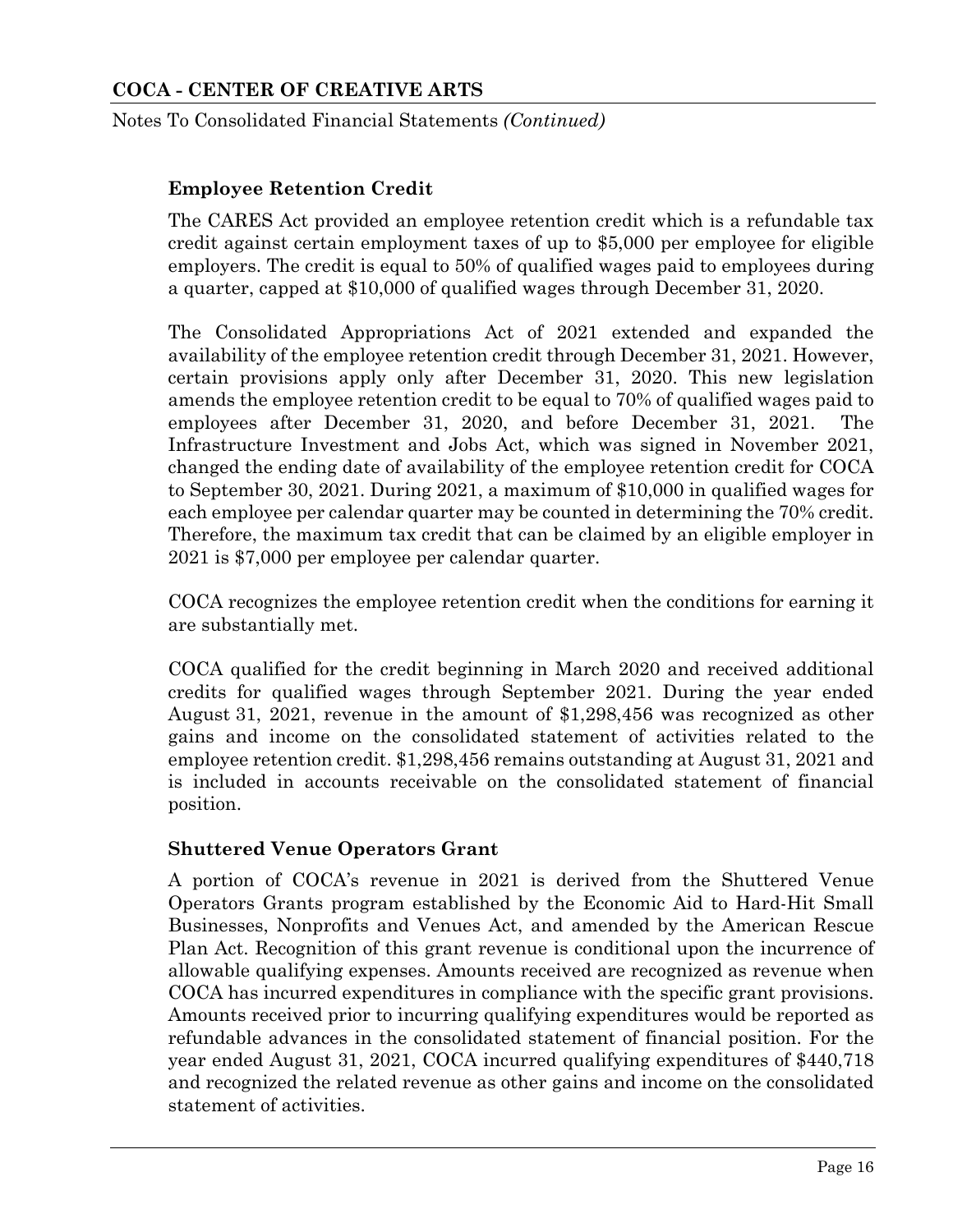Notes To Consolidated Financial Statements *(Continued)*

### **Description Of Program Services And Supporting Activities**

The following program services and supporting activities are included in the accompanying consolidated financial statements:

#### **Education**

Includes those expenditures that enable COCA to provide performing and visual arts education at COCA's main University City location as well as provide support services for pre-professional students.

#### **Camps**

Includes those expenditures that enable COCA to provide summer arts camps at COCA's main University City location.

### **COCAedu**

Includes those expenditures that enable COCA to provide arts education and arts-integration programs for students at K-12 schools throughout the St. Louis region and professional development for classroom teachers. Additionally, includes expenditures that enable COCA to collaborate with St. Louis arts and cultural organizations to better engage teachers and students and improve learning through the arts. COCAedu balances both revenue-generating and subsidized arts instruction, making its distinctive programs available, regardless of practical, transportation, or economic barriers.

## **Productions And Exhibits**

Comprised of original COCA productions and the best touring companies from around the world, COCA offers the highest caliber, cross-disciplinary, live theatre and dance performances for St. Louis audiences. With access as a core value, COCA provides opportunities for families to experience engaging theatre together and strives to make these shows accessible to the widest possible demographic through discounted tickets, partnerships, and school time performances for school students. Additionally, includes expenditures that enable COCA to exhibit local and nationally recognized artists in its gallery.

## **COCAbiz**

Includes those expenditures that enable COCA to provide arts-based business instruction, including custom training, workshops, talks, coaching, and special events, to help individuals and corporate teams embrace creative problem solving, team collaboration, innovative thinking, and more dynamic leadership.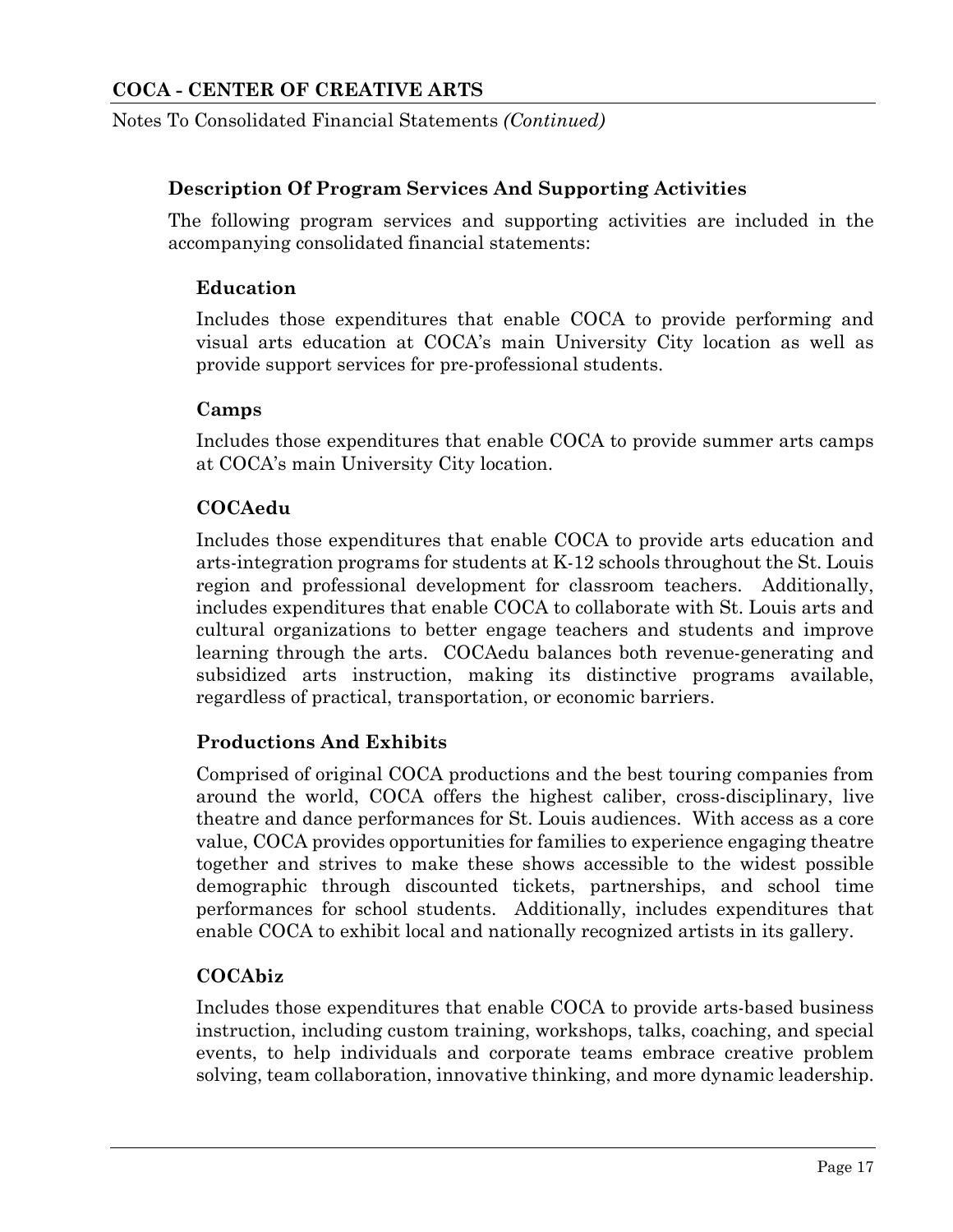Notes To Consolidated Financial Statements *(Continued)*

### **Management And General**

Includes the functions necessary to maintain an equitable employment program, ensure a quality working environment, provide coordination and articulation of COCA's program strategy, promote and advertise COCA's programs and events to the public, secure proper administrative functioning of the Board, and manage the financial and budgetary responsibilities of COCA.

### **Fundraising**

Provides the structure necessary to identify, cultivate and secure private financial support from corporations, foundations, public agencies and individuals, including fundraising events.

### **Expense Allocation**

Expenses that are directly identifiable as related to specific functions are charged to those specific functions. Expenses related to multiple functions are allocated to those multiple functions based on an analysis of personnel time and related activities (such as salaries and wages, health insurance and payroll taxes) or square footage (such as building occupancy, depreciation, utilities, and interest). Management and general expenses include those expenses that are not directly identifiable with any other specific function but provide for the overall support and direction of COCA.

#### **Advertising Costs**

Advertising costs are expensed as incurred. Advertising expense totaled \$125,740 and \$72,505 for 2021 and 2020, respectively.

#### **Tax Status**

The United States Treasury Department has advised that COCA constitutes a qualified not-for-profit organization and is, therefore, exempt from federal income taxes on related exempt income under Section 501(c)(3) of the Internal Revenue Code.

#### **Reclassifications**

Certain amounts on the 2020 financial statements were reclassified, where appropriate, to conform to the presentation used in the 2021 financial statements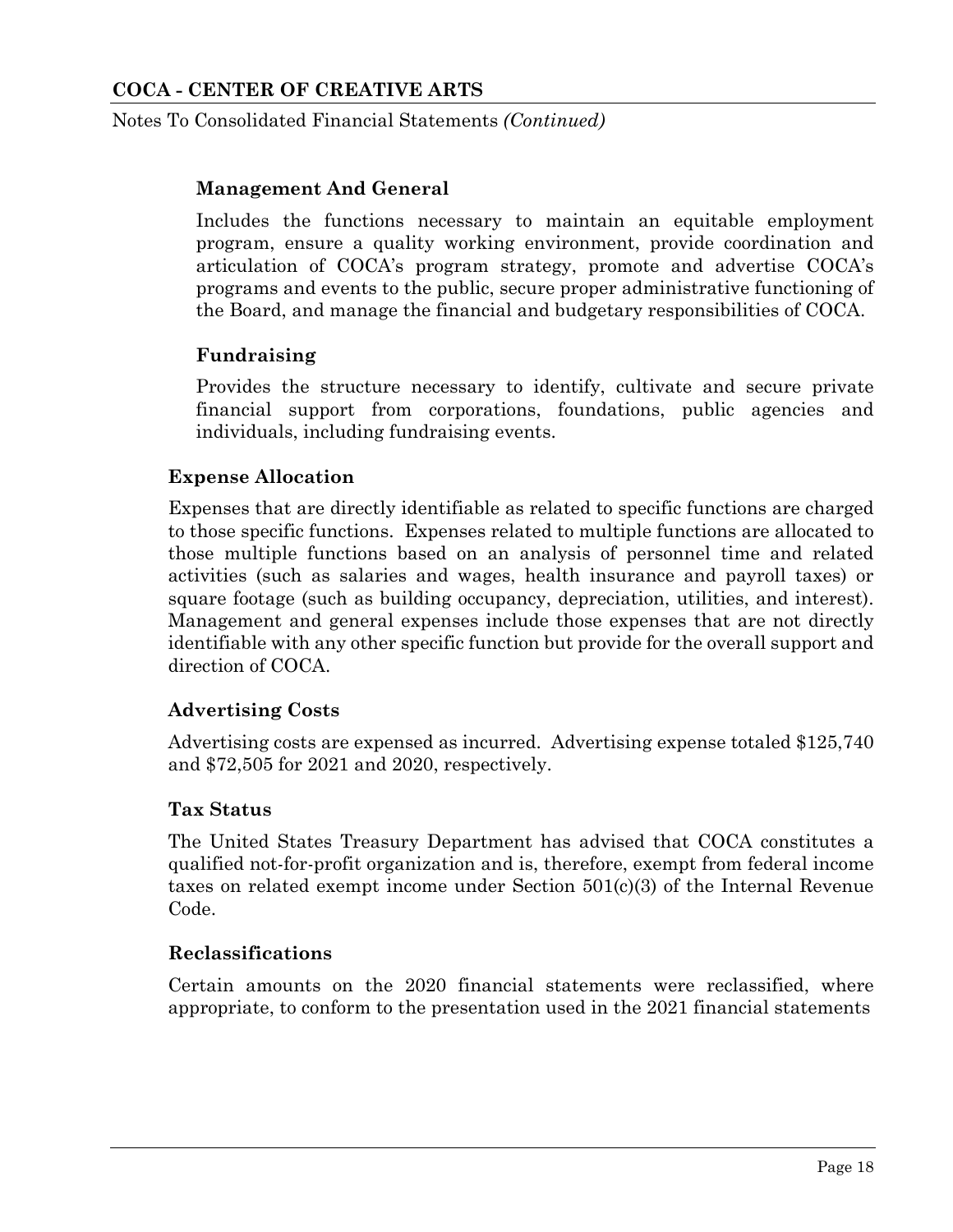Notes To Consolidated Financial Statements *(Continued)*

#### **Subsequent Events**

Management has evaluated subsequent events through the date the consolidated financial statements are available for issue, which is the date of the Independent Auditors' Report.

### **Recent Accounting Pronouncements**

During 2021, COCA adopted FASB Accounting Standards Update (ASU) 2014-09, *Revenue from Contracts with Customers (Topic 606)*, which clarifies the principles for recognizing revenue and develops a common revenue standard. ASU 2014-09 requires new disclosures about contracts with customers, significant judgements in determining the satisfaction of performance obligations in contracts, and assets recognized from costs to obtain or fulfill contracts. This adoption did not have a material impact on COCA's consolidated financial statements.

## **3. Promises To Give**

Promises to give consist of unconditional contributions and grants that are to be utilized for various programs and operations and are collectible as follows:

|                                                  | 2021 |                      |    |                                            |    |       |              |                        |  |  |  |
|--------------------------------------------------|------|----------------------|----|--------------------------------------------|----|-------|--------------|------------------------|--|--|--|
|                                                  |      | Operating            |    | Create Our<br>Future<br>Campaign Endowment |    |       |              | Total                  |  |  |  |
| Less than one year<br>One - five years           | \$   | 629,772<br>579,450   | \$ | 921,544<br>5,120,646                       | \$ | 6,009 | $\mathbf{F}$ | 1,557,325<br>5,700,096 |  |  |  |
| More than five years                             |      | 125,000<br>1,334,222 |    | 6,042,190                                  |    | 6,009 |              | 125,000<br>7,382,421   |  |  |  |
| Less: Discount to record at<br>present value     |      | 74,700               |    | 524,400                                    |    |       |              | 599,100                |  |  |  |
| Less: Allowance for doubtful<br>promises to give |      | 43,800               |    | 329,550                                    |    |       |              | 373,350                |  |  |  |
|                                                  | \$   | 1,215,722            | \$ | 5.188.240                                  | \$ | 6.009 | \$           | 6,409,971              |  |  |  |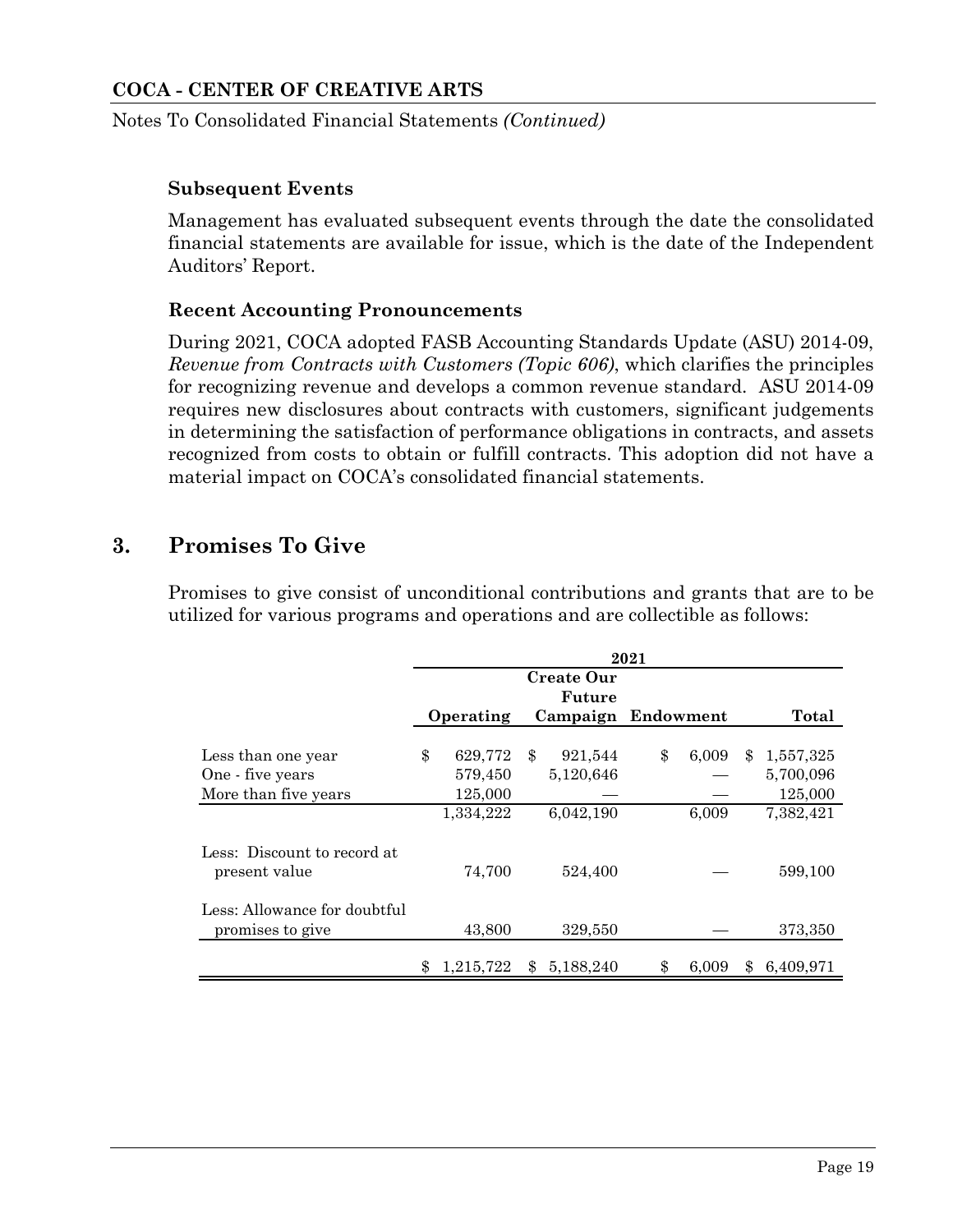|                                                  | 2020 |           |     |                    |    |        |     |            |  |  |  |
|--------------------------------------------------|------|-----------|-----|--------------------|----|--------|-----|------------|--|--|--|
|                                                  |      |           |     |                    |    |        |     |            |  |  |  |
|                                                  |      | Operating |     | Campaign Endowment |    |        |     | Total      |  |  |  |
| Less than one year                               | \$   | 834,948   | \$. | 1,948,037          | \$ | 6,060  | \$. | 2,789,045  |  |  |  |
| One - five years                                 |      | 203,750   |     | 6,229,434          |    | 5,000  |     | 6,438,184  |  |  |  |
| More than five years                             |      |           |     | 1,610,000          |    |        |     | 1,610,000  |  |  |  |
|                                                  |      | 1,038,698 |     | 9,787,471          |    | 11,060 |     | 10,837,229 |  |  |  |
| Less: Discount to record at<br>present value     |      | 13,300    |     | 818,000            |    | 300    |     | 831,600    |  |  |  |
| Less: Allowance for doubtful<br>promises to give |      | 38,000    |     | 362,000            |    |        |     | 400,000    |  |  |  |
|                                                  | \$   | 987,398   | \$  | 8,607,471          |    | 10,760 | \$  | 9,605,629  |  |  |  |

Notes To Consolidated Financial Statements *(Continued)*

A discount rate of 3% was used to record the promises to give at the present value of future cash flows.

The promises to give are reported in the consolidated statement of financial position as follows:

|                                                                | 2021               | 2020                |
|----------------------------------------------------------------|--------------------|---------------------|
| Promises to give<br>Assets restricted/designated for endowment | 6,403,962<br>6.009 | 9,594,869<br>10,760 |
|                                                                | 6,409,971          | 9,605,629           |

As of August 31, 2021 and 2020, COCA had donor commitments to be paid from donor-advised funds and community foundations totaling approximately \$120,000 and \$170,000, respectively. As these donors do not have sole discretion over the distributions of the funds in these accounts, COCA has not recognized these commitments. Contribution revenue will be recognized when the distributions are received.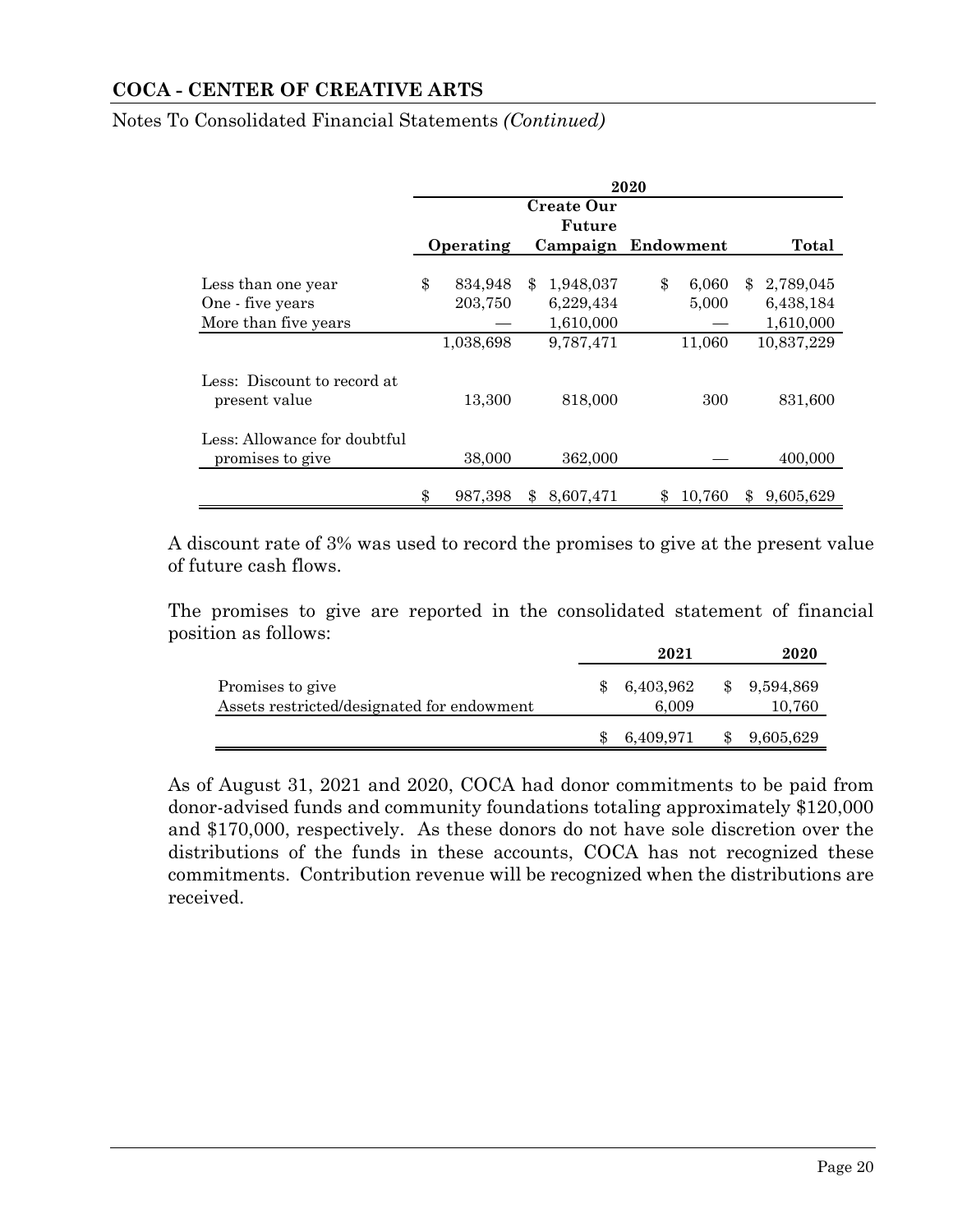Notes To Consolidated Financial Statements *(Continued)*

## **4. Prepaid Expenses**

Prepaid expenses consist of:

|                                                        |    | 2021                     | 2020                             |
|--------------------------------------------------------|----|--------------------------|----------------------------------|
| Prepaid insurance<br>Prepaid program expenses<br>Other | S  | 9.275<br>37,599<br>2.248 | \$<br>17,887<br>100,225<br>8,828 |
|                                                        | Ж, | 49.122                   | \$<br>126,940                    |

## **5. Note And Interest Receivable**

As part of the NMTC transaction, to fund the Qualified Equity Investment (QEI) made by USBCDC Investment Fund 261, LLC (the Investment Fund) to the sub-CDEs, which subsequently provided the needed financing to be provided to QALICB, the Leverage Lender loaned \$10,481,400 to the Investment Fund. The note accrues interest at an annual rate of 1%, with quarterly payments of accrued interest due. Commencing December 14, 2025, quarterly principal and interest payments of \$126,814 shall be due with the final payment of principal and accrued interest due on the note's maturity on December 5, 2048. The note is secured primarily by the Investment Fund's membership interest in USBCDE Sub-CDE 181, LLC (USBCDE Sub-CDE), IFF Capital 29 LLC (IFF Sub-CDE), and NCIF New Markets Capital Fund XXXIII CDE, LLC (NCIF Sub-CDE).

At August 31, 2021 and 2020, principal of \$10,481,400 and accrued interest of \$17,469 was outstanding.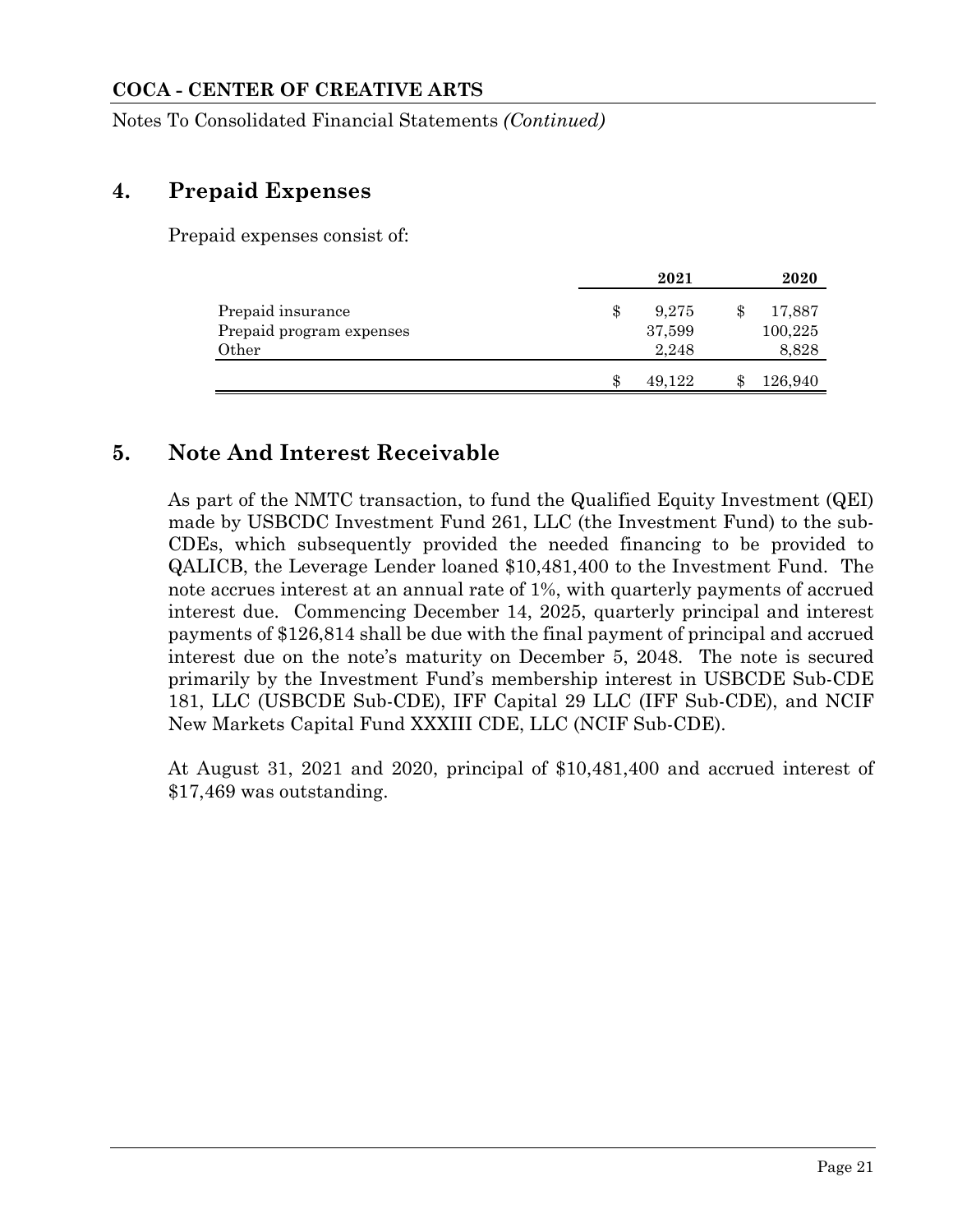Notes To Consolidated Financial Statements *(Continued)*

## **6. Assets Restricted And/Or Designated For Endowment**

Assets restricted and/or designated for endowment (investments) consist of:

|                           |                 | 2021 |           |    |           |    |           |
|---------------------------|-----------------|------|-----------|----|-----------|----|-----------|
|                           |                 |      | Fair      |    |           |    | Fair      |
|                           | Cost            |      | Value     |    | Cost      |    | Value     |
| Cash equivalents          | \$<br>114,607   | \$   | 114,610   | \$ | 69,950    | \$ | 69,954    |
| Fixed income mutual funds |                 |      |           |    |           |    |           |
| Global high yield         | 42,125          |      | 43,113    |    | 42,125    |    | 41,403    |
| International developed   | 178,357         |      | 188,557   |    | 178,357   |    | 188,628   |
| Investment grade taxable  | 826,631         |      | 865,339   |    | 788,524   |    | 861,814   |
| Hedge funds               |                 |      |           |    |           |    |           |
| Market neutral            | 141,342         |      | 162,580   |    | 141,550   |    | 148,875   |
| Long/short equity         | 117,725         |      | 149,716   |    | 117,725   |    | 140,376   |
| Nontraditional bond       | 65,000          |      | 69,156    |    | 65,000    |    | 66,621    |
| Equity mutual funds       |                 |      |           |    |           |    |           |
| U.S. large cap            | 1,265,322       |      | 2,197,676 |    | 1,256,198 |    | 1,832,993 |
| U.S. mid cap              | 528,854         |      | 928,160   |    | 617,523   |    | 802,715   |
| U.S. small cap            | 601,112         |      | 908,009   |    | 680,897   |    | 688,361   |
| International developed   | 666,197         |      | 888,941   |    | 566,197   |    | 606,882   |
| Emerging markets          | 241,945         |      | 308,191   |    | 134,741   |    | 175,593   |
|                           | \$<br>4,789,217 | \$   | 6,824,048 | \$ | 4,658,787 | \$ | 5,624,215 |

At August 31, 2021 and 2020, assets restricted and/or designated for endowment also include promises to give in the amount of \$6,009 and \$10,760, respectively.

Investment income is comprised of:

|                                                                                                 |  | 2021                            |   | 2020                           |
|-------------------------------------------------------------------------------------------------|--|---------------------------------|---|--------------------------------|
| Interest and dividends<br>Unrealized gain on investments<br>Realized gain (loss) on investments |  | 153,813<br>1,069,403<br>253,265 |   | 185,804<br>460,703<br>(35,292) |
|                                                                                                 |  | 1,476,481                       | Ж | 611,215                        |

Interest and dividends were reported net of fees. Investment fees totaled \$33,597 and \$29,644 in 2021 and 2020, respectively.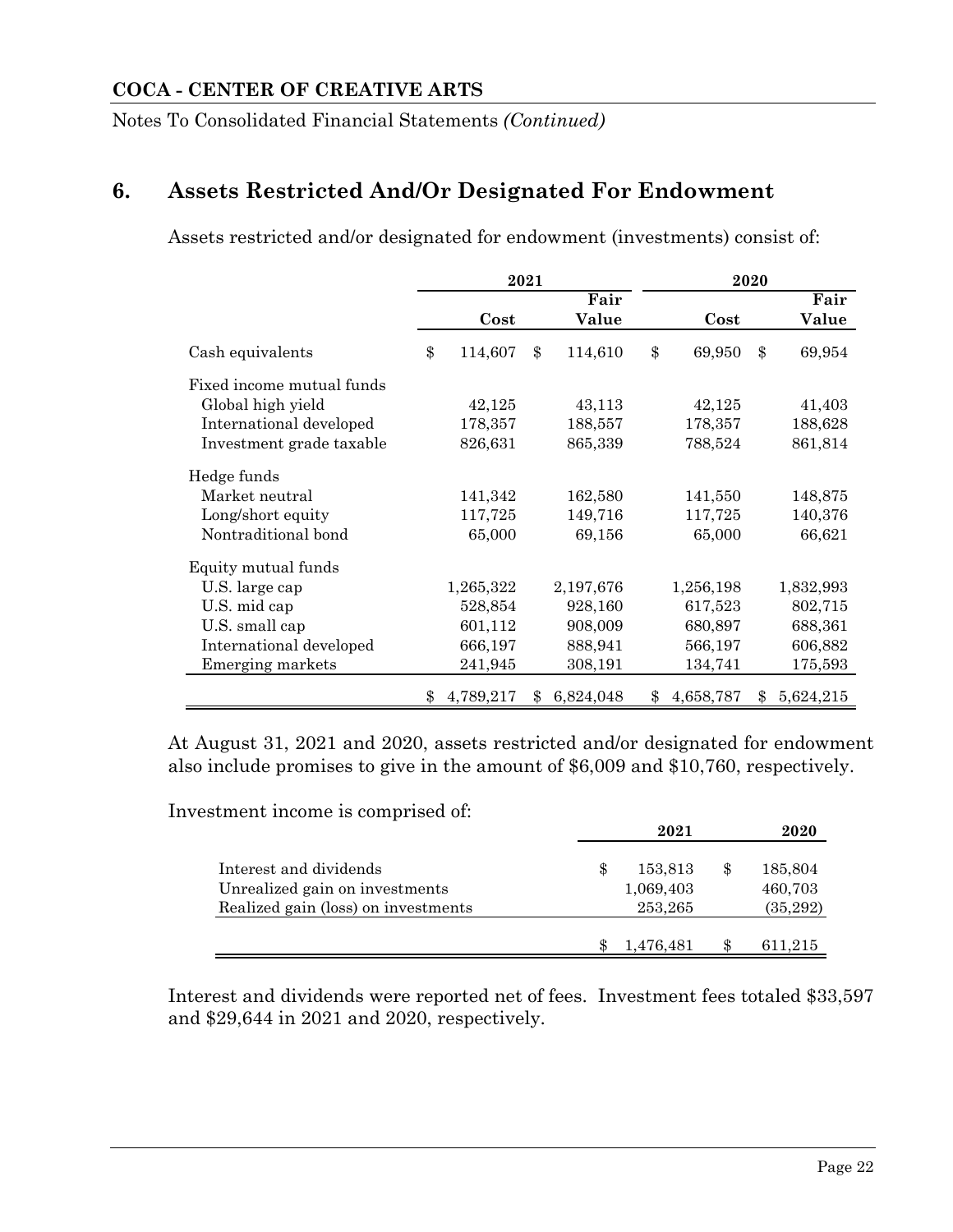Notes To Consolidated Financial Statements *(Continued)*

Investment income is reflected within the consolidated statement of activities as follows:

|                                                                              | 2021          | 2020    |  |  |
|------------------------------------------------------------------------------|---------------|---------|--|--|
| Investment income appropriated<br>for current operations                     | \$<br>210,001 | 189,998 |  |  |
| Investment income in excess of amount<br>appropriated for current operations | 1,266,480     | 421,217 |  |  |
|                                                                              | 1,476,481     | 611,215 |  |  |

Investments are carried at fair value in accordance with accounting principles generally accepted in the United States of America. Generally accepted accounting principles establish a framework for measuring fair value and provide a fair value hierarchy that prioritizes the inputs to valuation techniques used to measure fair value. The hierarchy gives the highest priority to unadjusted quoted prices in active markets for identical assets or liabilities (Level 1 measurements) and the lowest priority to unobservable inputs (Level 3 measurements).

The three levels of the fair value hierarchy are described below:

- Level 1 Inputs to the valuation methodology are unadjusted quoted prices for identical assets or liabilities in active markets that COCA has the ability to access.
- Level 2 Inputs to the valuation methodology include:
	- Quoted prices for similar assets or liabilities in active markets;
	- Quoted prices for identical or similar assets or liabilities in inactive markets;
	- Inputs other than quoted prices that are observable for the asset or liability;
	- Inputs that are derived principally from or corroborated by observable market data by correlation or other means.

If the asset or liability has a specified (contractual) term, the Level 2 input must be observable for substantially the full term of the asset or liability.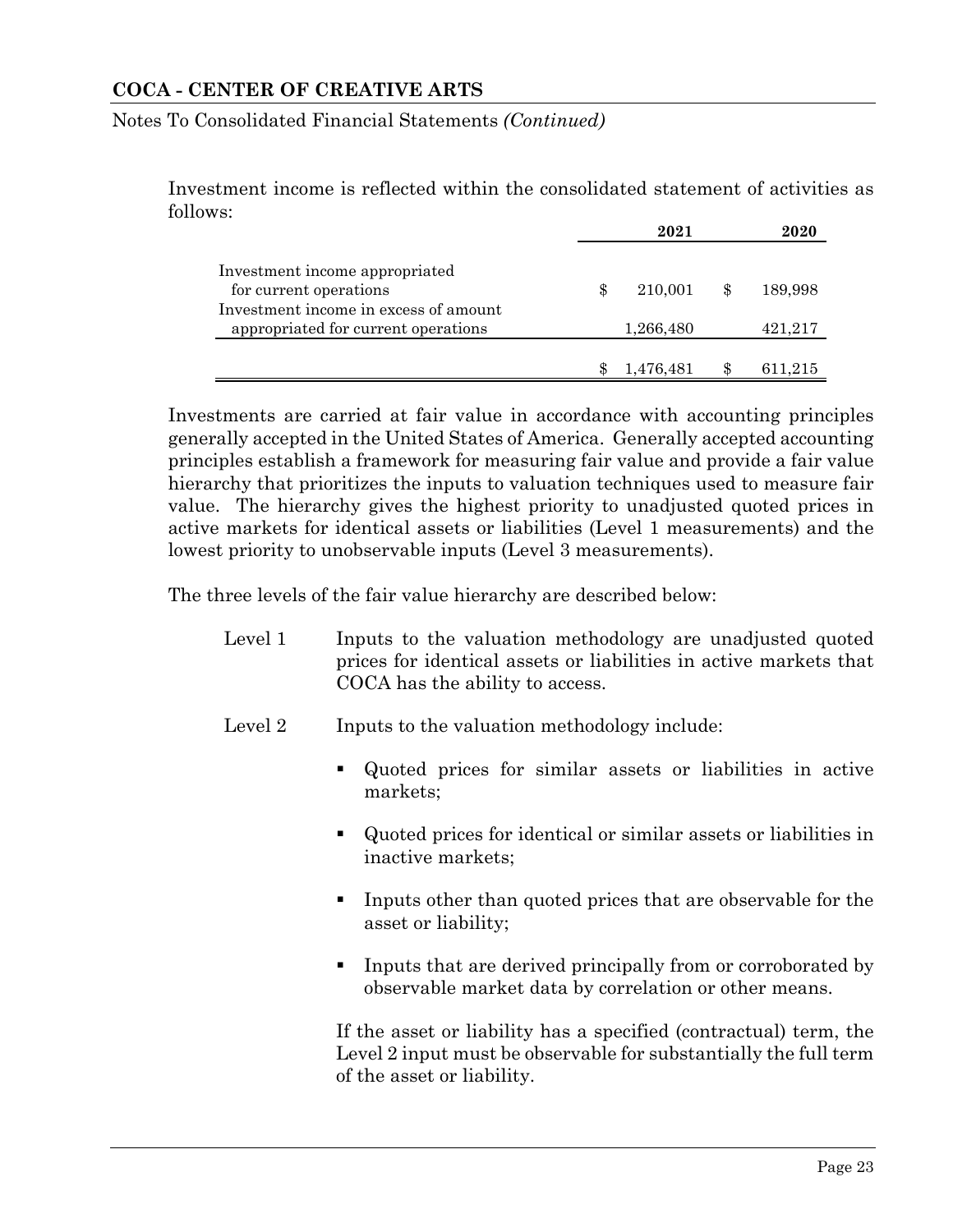Notes To Consolidated Financial Statements *(Continued)*

Level 3 Inputs to the valuation methodology are unobservable and significant to the fair value measurement.

The asset or liability's fair value measurement level within the fair value hierarchy is based on the lowest level of any input that is significant to the fair value measurement. Valuation techniques used need to maximize the use of observable inputs and minimize the use of unobservable inputs.

Following is a description of the valuation methodologies used for assets measured at fair value:

### **Mutual Funds And Hedge Funds**

Valued at the daily closing price as reported by the fund. Mutual and hedge funds held by COCA are open-end investment companies that are registered with the Securities and Exchange Commission. These funds are required to publish their daily NAV and to transact at that price. The registered investment companies held by COCA are deemed to be actively traded and are categorized as Level 1 in the fair value hierarchy.

During 2021 and 2020, there were no changes in the methods and/or assumptions utilized to derive the fair values of COCA's assets.

## **7. Property And Equipment**

Property and equipment consist of:

|                                        | 2021            | 2020            |
|----------------------------------------|-----------------|-----------------|
| Land                                   | 1,045,917<br>\$ | 1,045,917<br>\$ |
| Buildings and building improvements    | 34,103,610      | 33,856,690      |
| Courtyard improvements and landscaping | 83,240          | 77,810          |
| Furniture and fixtures                 | 2,881,572       | 2,833,915       |
| Vehicles                               | 81,503          | 81,503          |
| Construction in progress               | 25,547          |                 |
|                                        | 38,221,389      | 37,895,835      |
| Less: Accumulated depreciation         | 4,523,171       | 3,201,000       |
|                                        |                 |                 |
|                                        | \$33,698,218    | 34,694,835      |

Capitalized interest in the amount of \$470,614 is included in building and building improvements at August 31, 2021 and 2020, respectively.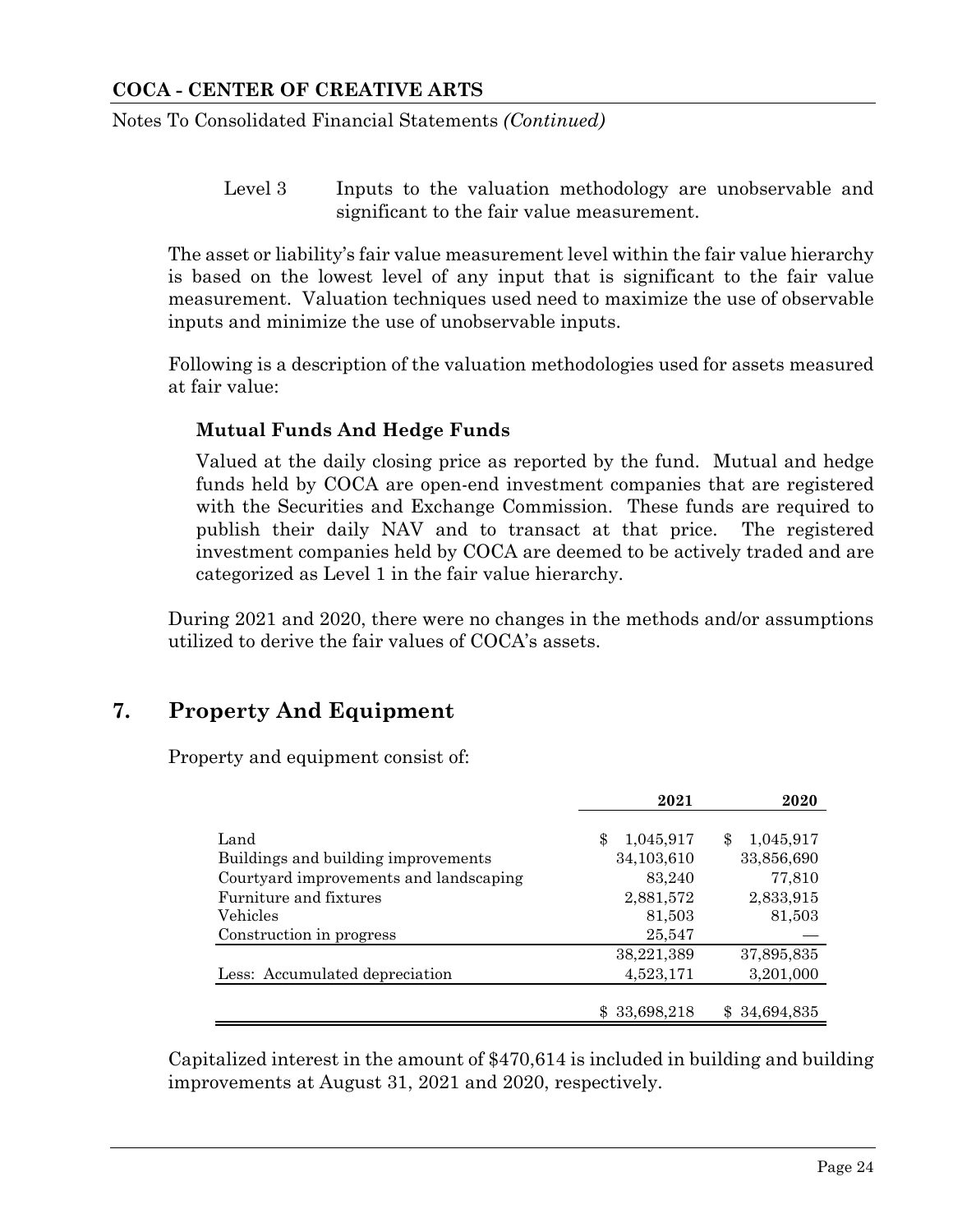Notes To Consolidated Financial Statements *(Continued)*

Facility expansion funded by the Create Our Future Campaign includes renovations of the Kuehner West Wing facilities, which were completed in June 2018, and construction of the new Ferring East Wing facilities, which commenced in August 2018 and was substantially completed in August 2020.

## **8. Revolving Line Of Credit**

During 2019, COCA entered into a revolving line-of-credit with Regions Bank to fund construction costs associated with the facility expansion. This agreement requires the total principal outstanding at any time to not exceed the lesser of a) the Borrowing Base or b) the Commitment Amount. The Borrowing Base shall equal (a)(i) 100% of the total amount of outstanding Create Our Future Campaign pledges, (ii) 100% of the total amount of outstanding Create Our Future Campaign pledges received after the date hereof by donors with a history of donating to COCA for at least five years, (iii) 80% of the total amount of outstanding Create Our Future Campaign pledges received after the date hereof by donors with a history of donating to COCA for less than five years (collectively, the Capital Campaign Pledges) and (iv) 100% of cash received from these Capital Campaign Pledges and on deposit at Regions Bank, less (b)(i) all Capital Campaign Pledges deemed ineligible by Regions Bank in its reasonable discretion, (ii) planned gifts to the extent included in Capital Campaign Pledges, (iii) in kind Capital Campaign Pledges, (iv) endowment Capital Campaign Pledges, and (v) any Excess Pledge Payments, all as set forth on COCA's most recent monthly Capital Campaign Pledge Report. The Commitment Amount is \$14,000,000 for the period December 5, 2018 to June 30, 2019, \$13,500,000 for the period July 1, 2019 to June 30, 2020, \$10,500,000 for the period July 1, 2020 to June 30, 2021, \$7,500,000 for the period July 1, 2021 to June 30, 2022, \$4,500,000 for the period July 1, 2022 to June 30, 2023, \$2,500,000 for the period July 1, 2023 to June 30, 2024, \$2,250,000 for the period July 1, 2024 to June 30, 2025, and \$1,250,000 for the period July 1, 2025 and thereafter. Quarterly, COCA must certify that the amount of the loan outstanding is less than the calculated Borrowing Base. The loan bears interest at the LIBOR rate and is secured by COCA's Capital Campaign Pledges and Pledge Account. Monthly interest-only payments are due until the loan's maturity on January 1, 2026 at which time all outstanding principal and interest shall be due.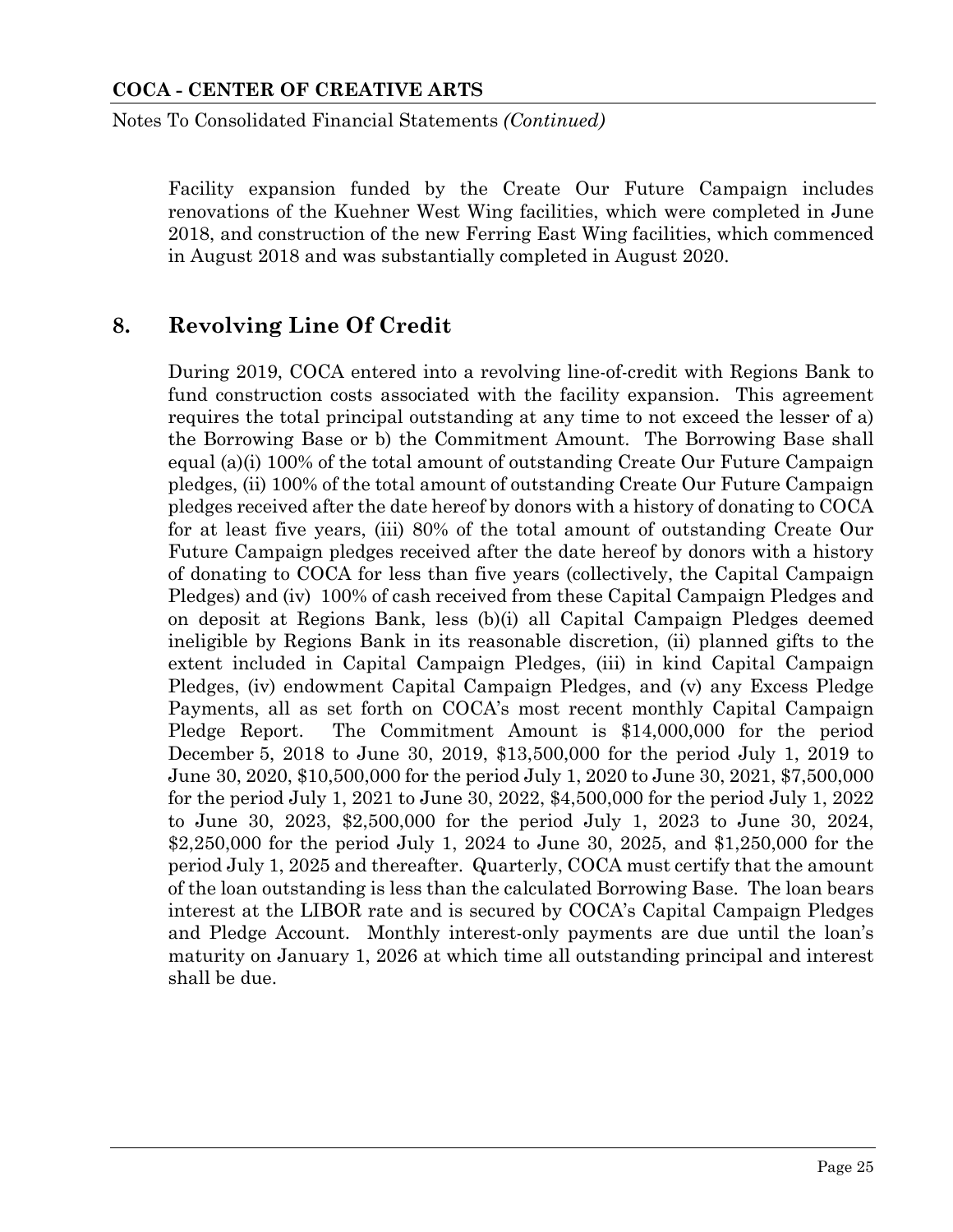Notes To Consolidated Financial Statements *(Continued)*

At August 31, 2021 and 2020, the outstanding balance on the line of credit was \$5,651,919 and \$7,853,283, respectively. During 2021, interest incurred and expensed on this line of credit amounted to \$163,336. During 2020, interest incurred on this line of credit amounted to \$67,772, of which \$51,671 was capitalized and \$16,101 was expensed. At August 31, 2021 and 2020, \$13,003 and \$13,887, respectively, remained outstanding and was included in accounts payable and accrued expenses on the consolidated statement of financial position.

During 2020, COCA entered into an additional operating revolving line of credit with Regions Bank that allows for borrowings up to \$800,000. This line of credit matures on December 5, 2022 and is payable on demand. Interest-only payments are required at the LIBOR rate. There was no outstanding balance on the line of credit at August 31, 2021 or 2020.

## **9. Long-Term Debt**

As part of the NMTC transaction, loan financing is being provided by USBCDE Sub-CDE, IFF Sub-CDE, and NCIF Sub-CDE (collectively, the sub-CDEs) to the QALICB to finance the facility expansion. Collectively, these loans are secured by the QALICB's personal and fixture property at the facility expansion and the balance in the QALICB's Disbursement Account (the Joint Collateral). In addition, on behalf of the QALICB, COCA has guaranteed interest payments on these loans as well as other guarantees to the sub-CDEs. On a quarterly basis, the QALICB must certify to the sub-CDEs the QALICB's compliance with NMTC compliance requirements, including that the QALICB remains a Qualified Active Low-Income Community Business.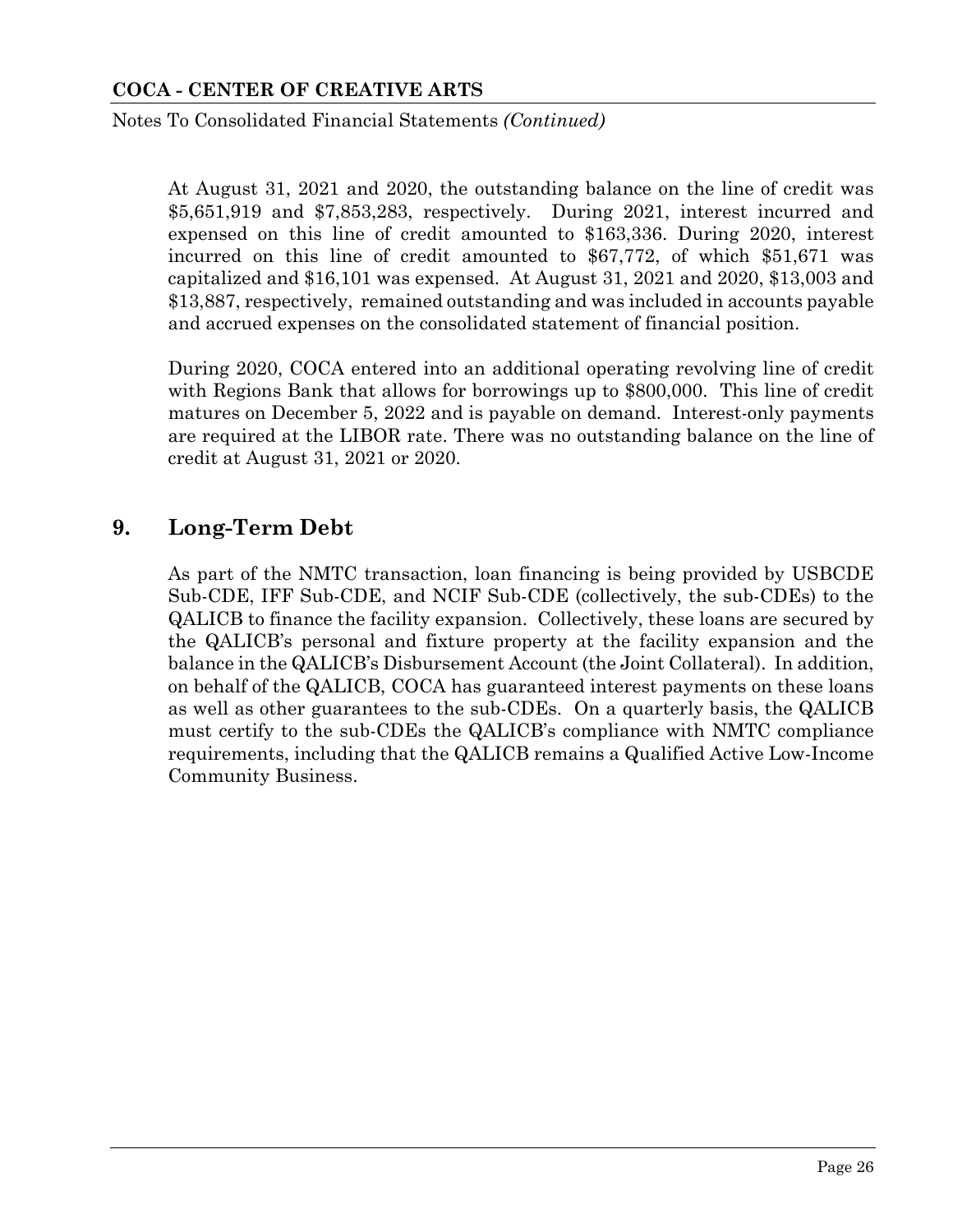Notes To Consolidated Financial Statements *(Continued)*

This loan financing consists of the following:

- Two loans in the amounts of \$3,703,428 and \$1,543,572 with IFF Sub-CDE. In addition to the Joint Collateral, an IFF CDE Reserve also secures these loans. This IFF CDE Reserve, which had an original balance of \$325,981, shall be utilized to pay a portion of debt service payments as well as IFF Sub-CDE fee reimbursements. At August 31, 2021 and 2020, the IFF CDE Reserve had a balance of \$207,846 and \$253,277, respectively. Both loans bear interest at 1.178% per annum with quarterly interest payments due. Commencing December 1, 2025, quarterly principal and interest payments on the two loans of \$45,711 and \$19,052, respectively, shall be due, with final principal and interest payments due upon the loans' maturity on December 5, 2048. The loans may not be prepaid in whole or in part at any time prior to December 5, 2025. At both August 31, 2021 and 2020, principal of \$3,703,428 and \$1,543,572, respectively, was outstanding on these loans. Interest incurred on these loans during 2021 and 2020 amounted to \$61,810, of which \$61,810 and \$5,309 was expensed during 2021 and 2020, respectively, and \$56,501 was capitalized during 2020. \$10,302 remained outstanding at August 31, 2021 and 2020, which is included in accounts payable and accrued expenses on the consolidated statement of financial position.
- Two loans in the amounts of \$2,795,040 and \$1,164,960 with USBCDE Sub-CDE. Both loans bear interest at 1.178% per annum with quarterly interest payments due. Commencing December 1, 2025, quarterly principal and interest payments on the two loans of \$34,520 and \$14,379, respectively, shall be due, with final principal and interest payments due upon the loans' maturity on December 5, 2048. The loans may not be prepaid in whole or in part at any time prior to December 5, 2025. At both August 31, 2021 and 2020, principal of \$2,795,040 and \$1,164,960, respectively, was outstanding on these loans. Interest incurred on these loans during 2021 and 2020 amounted to \$46,649, of which \$46,649 and \$3,971 was expensed during 2021 and 2021, respectively, and \$42,678 was capitalized during 2020. \$7,776 remained outstanding at August 31, 2021 and 2020, which is included in accounts payable and accrued expenses on the consolidated statement of financial position.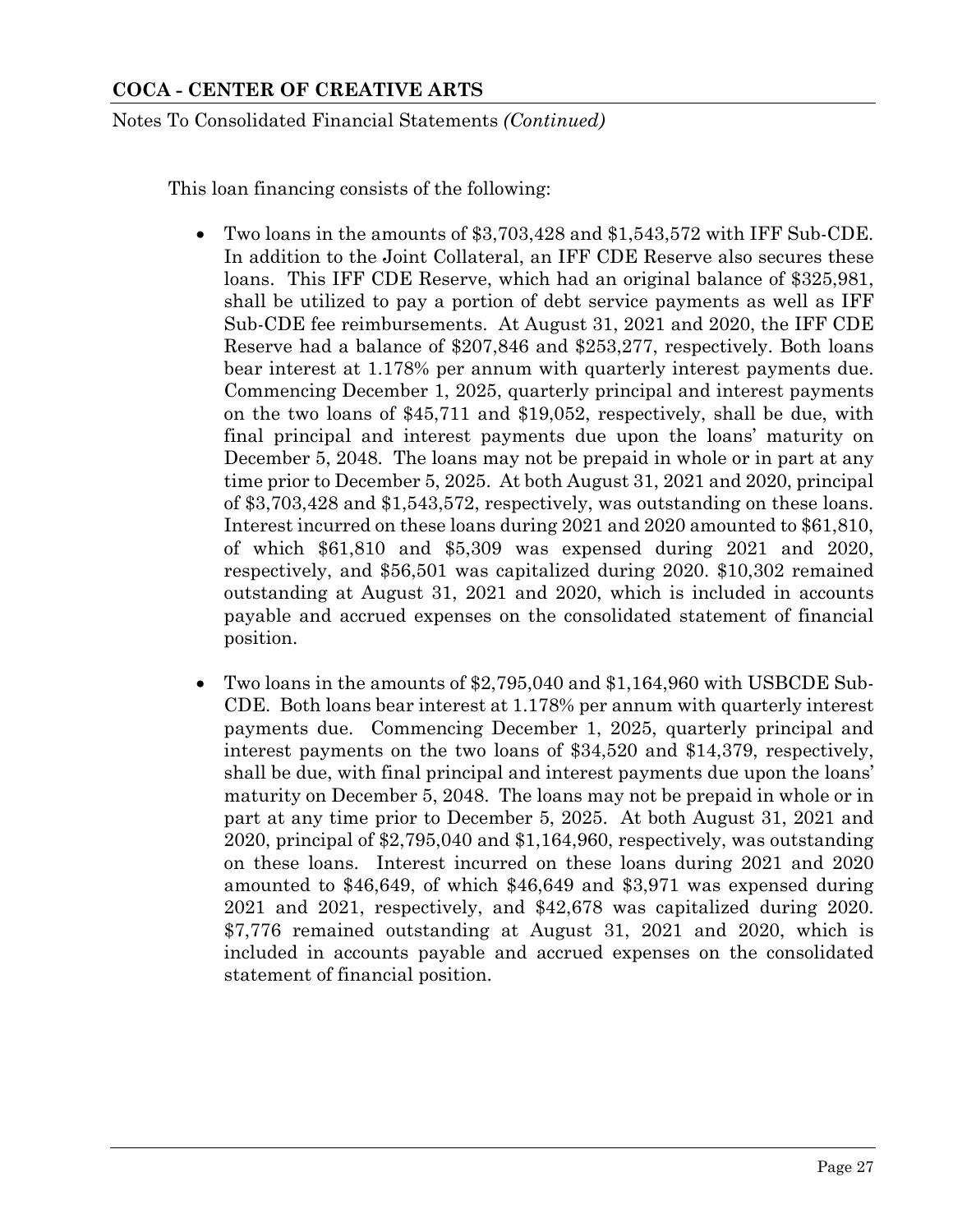Notes To Consolidated Financial Statements *(Continued)*

 Two loans in the amounts of \$3,982,932 and \$1,546,068 with NCIF Sub-CDE. In addition to the Joint Collateral, an NCIF CDE Reserve also secures these loans. This NCIF CDE Reserve, which had an original balance of \$265,508, shall be utilized to pay a portion of debt service payments as well as NCIF Sub-CDE fee reimbursements. At August 31, 2021 and 2020, the NCIF CDE Reserve had a balance of \$177,258 and \$214,258, respectively. Both loans bear interest at 1.178% per annum with quarterly interest payments due. Commencing December 1, 2025, quarterly principal and interest payments on the two loans of \$49,161 and \$19,083, respectively, shall be due, with final principal and interest payments due upon the loans' maturity on December 5, 2048. The loans may not be prepaid in whole or in part at any time prior to December 5, 2025. At both August 31, 2021 and 2020, principal of \$3,982,932 and \$1,546,068, respectively, was outstanding on these loans. Interest incurred on these loans during 2021 and 2020 amounted to \$65,132 of which \$65,132 and \$5,444 was expensed during 2021 and 2020, respectively, and \$59,688 was capitalized during 2020. \$10,854 remained outstanding at August 31, 2021 and 2020, which is included in accounts payable and accrued expenses on the consolidated statement of financial position.

In addition to the financing provided by the sub-CDEs, Legacy Bank also issued a \$2,000,000 loan to the QALICB. This loan bears interest at 6.5% and is secured by a deed of trust, security agreement, assignment of leases and rent, and fixture filing and a guarantee by COCA. For the twelve-month period commencing on the first loan disbursement, interest-only payments are due monthly. After this interest-only period, monthly payments of principal and interest of \$14,911 are due. All remaining principal and accrued interest is payable upon the loan's maturity on December 6, 2025. Principal of \$1,957,544 and \$2,000,000 was outstanding on this loan at August 31, 2021 and 2020, respectively. Interest incurred on this loan during 2021 and 2020 amounted to \$128,104 and \$132,166 respectively, of which \$128,104 and \$11,194 was expensed during 2021 and 2020, respectively, and \$120,972 was capitalized during 2020. \$10,617 and \$11,194 remained outstanding at August 31, 2021 and 2020, respectively, and is included in accounts payable and accrued expenses on the consolidated statement of financial position.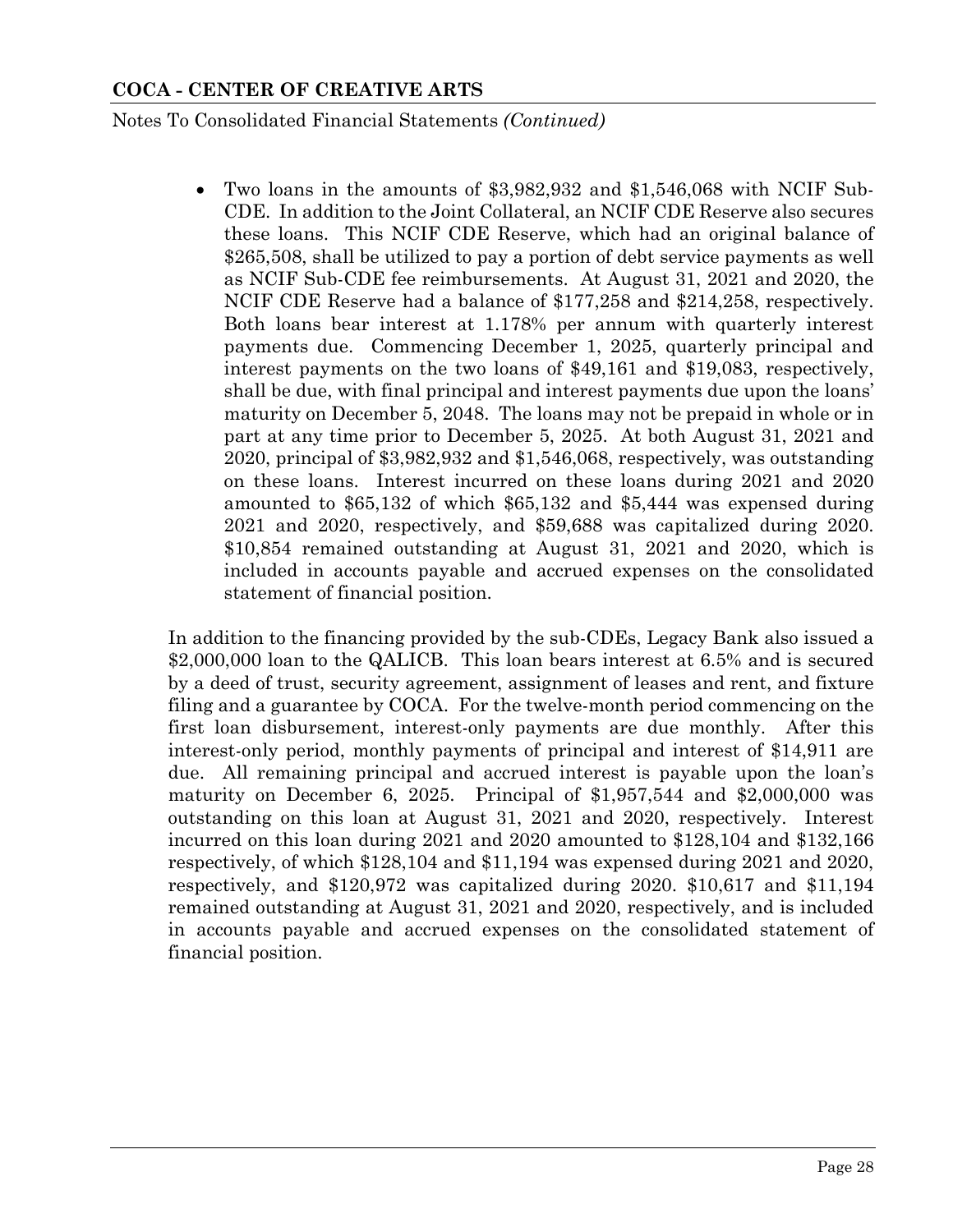Notes To Consolidated Financial Statements *(Continued)*

| Year       | Amount           |
|------------|------------------|
|            |                  |
| 2022       | \$<br>51,311     |
| 2023       | 54,797           |
| 2024       | 58,180           |
| 2025       | 62,471           |
| 2026       | 7,382,704        |
| Thereafter | 14,736,000       |
|            |                  |
|            | \$<br>22,345,463 |

Future required principal payments are as follows:

## **10. Paycheck Protection Program Loan**

In April 2020, COCA entered into a Paycheck Protection Program (PPP) loan in the amount of \$741,800 with a local bank. This loan was issued pursuant to the CARES Act's Paycheck Protection Program and was unsecured. Amounts outstanding under this loan bore interest at a rate of 1%. During the period beginning April 2020 and ending on the ten-month anniversary of the loan's covered period (the deferral period), interest on the outstanding principal balance would accrue, but neither principal nor interest were be due or payable. At the end of the deferral period, the outstanding principal that was not forgiven under the Paycheck Protection Program would convert to a term loan (the conversion balance). On the first payment date and each month thereafter, monthly principal and interest payments of \$41,543 would be due. A final payment of unpaid principal plus accrued interest was due at maturity in April 2022. As of August 31, 2020, COCA had not yet applied to the SBA for forgiveness and the loan was reflected as debt in the consolidated statement of financial position. During 2021, full forgiveness was approved by the SBA and a gain on extinguishment of debt of \$741,800 was recognized.

In January 2021, COCA received proceeds of \$568,390 under a promissory note entered into between COCA and a bank pursuant to the PPP established under the CARES Act and administered by the SBA. Loan payments are deferred for the first ten months after the end of the loan's covered period. After that, the loan and interest would be paid back over a period of forty-four months, if the loan is not forgiven under the terms of the PPP. The first payment on the term loan is due in June 2022. On the first payment date and each month thereafter, monthly principal and interest payments of \$13,163 are due. A final payment of unpaid principal plus accrued interest is due at maturity.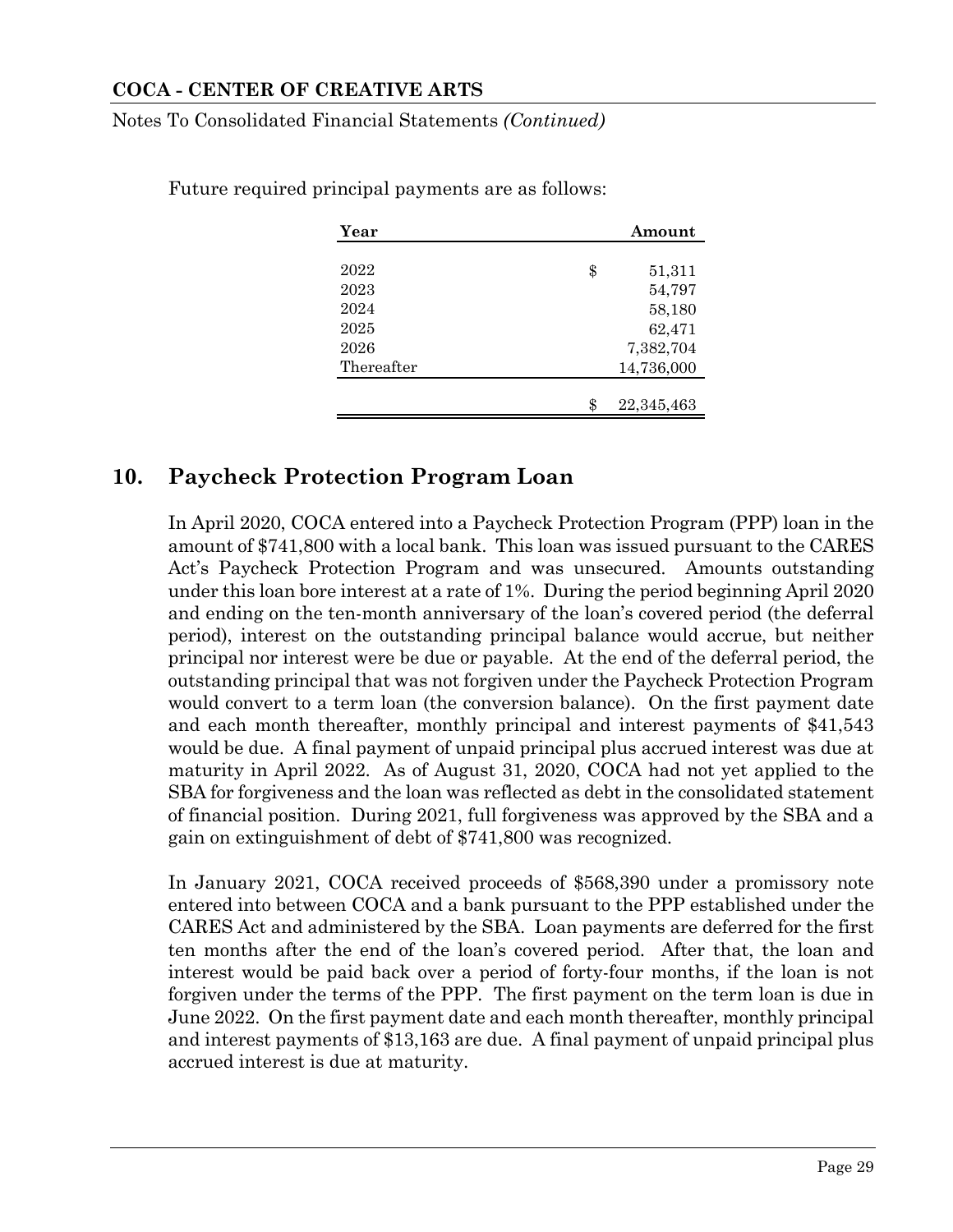Notes To Consolidated Financial Statements *(Continued)*

The loan bears interest at a fixed rate of 1% and may be prepaid at any time prior to the maturity date of January 30, 2026, without penalty. The loan contains customary provisions related to events of default, including, among others, failure to make payments, bankruptcy, breaches of representations, significant changes in ownership, and material adverse effects. The occurrence of an event of default may result in the collection of the borrowed amount plus accrued interest. COCA's obligations are not secured by any collateral or personal guarantees.

COCA intends to apply for forgiveness of all principal and interest, in an amount equal to the sum of qualified expenses under the PPP, on their second PPP loan. Notwithstanding COCA's expected eligibility for forgiveness, no assurance can be given that COCA will obtain forgiveness of all or any portion of the amounts due.

| Year | Amount        |
|------|---------------|
| 2022 | \$<br>81,755  |
| 2023 | 153,777       |
| 2024 | 155,322       |
| 2025 | 156,882       |
| 2026 | 20,654        |
|      |               |
|      | 568,390<br>\$ |

The scheduled maturities of the Paycheck Protection Program loan at August 31, 2021 are as follows: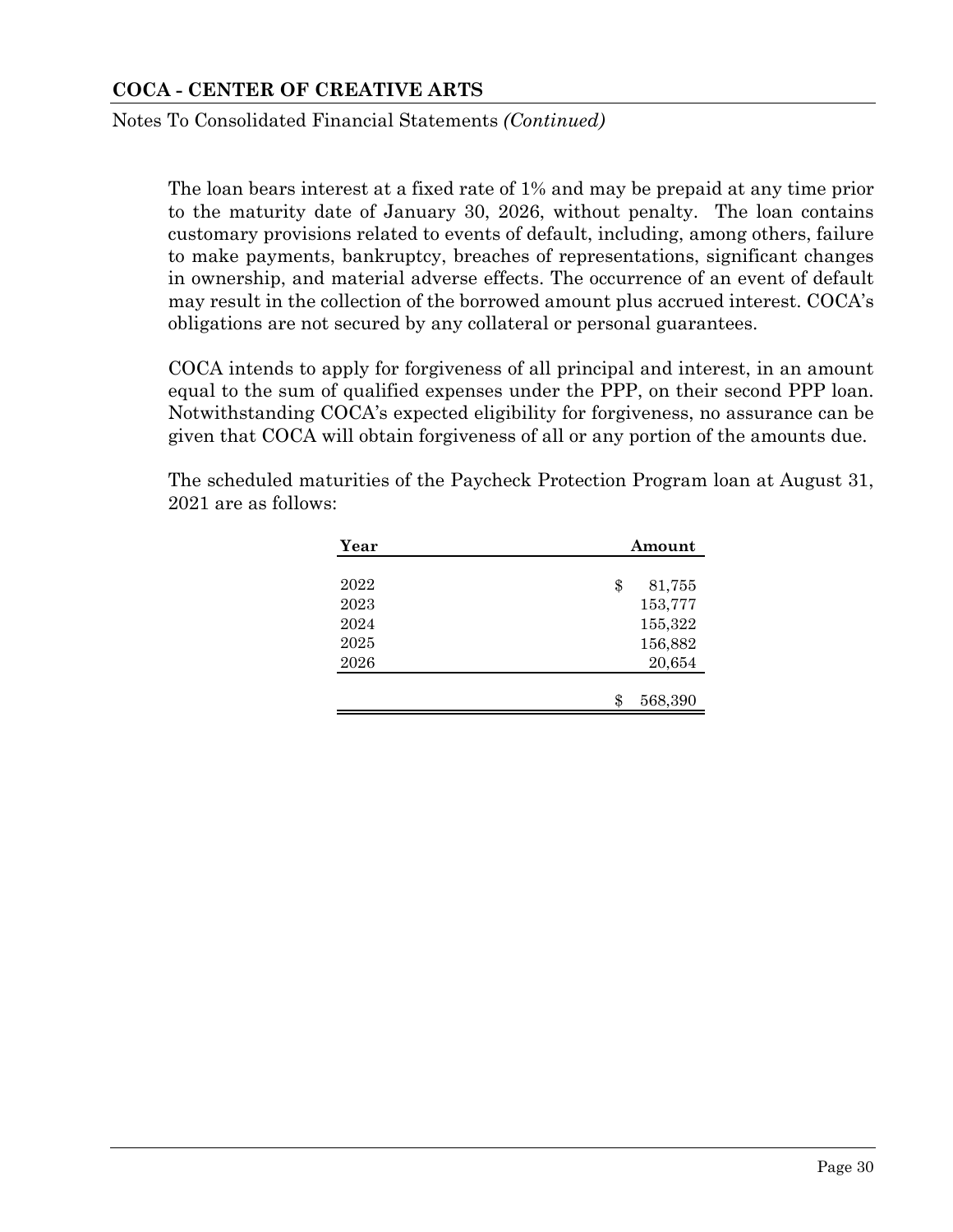Notes To Consolidated Financial Statements *(Continued)*

## **11. Net Assets With Donor Restrictions**

Net assets are subject to the following donor-imposed restrictions:

|                                      | 2021            |              |              |                          |    | 2020            |    |              |    |                          |    |           |
|--------------------------------------|-----------------|--------------|--------------|--------------------------|----|-----------------|----|--------------|----|--------------------------|----|-----------|
|                                      | <b>Time And</b> |              |              |                          |    | <b>Time And</b> |    |              |    |                          |    |           |
|                                      |                 | Purpose      |              | Perpetual                |    |                 |    | Purpose      |    | Perpetual                |    |           |
|                                      |                 | Restrictions |              | In Nature                |    | Total           |    | Restrictions |    | In Nature                |    | Total     |
| COCAbiz                              | \$              | 57,000       | $\mathbf{s}$ |                          | \$ | 57.000          | \$ | 44,500 \$    |    |                          | \$ | 44.500    |
| COCAedu                              |                 | 137,701      |              |                          |    | 137,701         |    | 265,456      |    |                          |    | 265,456   |
| Productions and exhibits             |                 | 398,999      |              |                          |    | 398,999         |    | 195,626      |    |                          |    | 195,626   |
| FLAME event                          |                 |              |              |                          |    |                 |    | 199,666      |    |                          |    | 199,666   |
| On-site                              |                 |              |              |                          |    |                 |    | 4,000        |    |                          |    | 4,000     |
| General operations/Leadership Circle |                 | 870,924      |              |                          |    | 870,924         |    | 399,239      |    |                          |    | 399,239   |
| Pre-professional support services    |                 | 64,971       |              |                          |    | 64,971          |    | 194,145      |    |                          |    | 194,145   |
| Camps                                |                 | 5,000        |              |                          |    | 5,000           |    | 10,000       |    |                          |    | 10,000    |
|                                      |                 | 1,534,595    |              | $\overline{\phantom{0}}$ |    | 1,534,595       |    | 1,312,632    |    | $\overline{\phantom{0}}$ |    | 1,312,632 |
|                                      |                 |              |              |                          |    |                 |    |              |    |                          |    |           |
| Donor-restricted endowment funds:    |                 |              |              |                          |    |                 |    |              |    |                          |    |           |
| COCA endowment                       |                 | 315,423      |              | 420,000                  |    | 735,423         |    | 189,880      |    | 420,000                  |    | 609,880   |
| Dorothy Pearlstein Dubinsky          |                 |              |              |                          |    |                 |    |              |    |                          |    |           |
| Garden endowment                     |                 | 20,545       |              | 25,000                   |    | 45,545          |    | 12,770       |    | 25,000                   |    | 37,770    |
| Ferring Family Faculty endowment     |                 | 5,560        |              | 6,765                    |    | 12,325          |    | 3,456        |    | 6,765                    |    | 10,221    |
| Grant Foundation endowment           |                 | 8,218        |              | 10,000                   |    | 18,218          |    | 5,108        |    | 10,000                   |    | 15,108    |
| Hillman Fund for Innovation          |                 | 88,287       |              | 263,150                  |    | 351,437         |    | 28,294       |    | 263,150                  |    | 291,444   |
| Janet and Bernard Becker             |                 |              |              |                          |    |                 |    |              |    |                          |    |           |
| Fund for Outreach                    |                 | 715,755      |              | 1,060,383                |    | 1,776,138       |    | 412,553      |    | 1,060,383                |    | 1,472,936 |
| Kathryn D. Cramer                    |                 |              |              |                          |    |                 |    |              |    |                          |    |           |
| scholarship endowment                |                 | 18,106       |              | 60,244                   |    | 78,350          |    | 4,615        |    | 60,244                   |    | 64,859    |
| Peter Witte endowment                |                 | 76,941       |              | 103,788                  |    | 180,729         |    | 46,120       |    | 103,596                  |    | 149,716   |
| Productions and exhibits endowment   |                 | 41,090       |              | 50,000                   |    | 91,090          |    | 25,541       |    | 50,000                   |    | 75,541    |
| Riven Family endowment               |                 | 35,652       |              | 58,000                   |    | 93.652          |    | 20,273       |    | 51.000                   |    | 71,273    |
| Rosalyn and Manny                    |                 |              |              |                          |    |                 |    |              |    |                          |    |           |
| Rosenthal endowment                  |                 | 82,181       |              | 100,000                  |    | 182,181         |    | 51,081       |    | 100,000                  |    | 151,081   |
| Scholarships and outreach endowment  |                 | 99,072       |              | 164,387                  |    | 263,459         |    | 56,198       |    | 162,648                  |    | 218,846   |
| William Randolph Hearst              |                 |              |              |                          |    |                 |    |              |    |                          |    |           |
| outreach endowment                   |                 | 274,317      |              | 300,000                  |    | 574,317         |    | 173,737      |    | 300,000                  |    | 473,737   |
| Wilma Messing scholarship endowment  |                 | 184,455      |              | 224,450                  |    | 408,905         |    | 114,650      |    | 224,450                  |    | 339,100   |
|                                      |                 | 1,965,602    |              | 2,846,167                |    | 4,811,769       |    | 1,144,276    |    | 2,837,236                |    | 3,981,512 |
|                                      | \$              | 3,500,197    | -\$          | 2,846,167                | \$ | 6,346,364       | \$ | 2,456,908    | \$ | 2,837,236                | \$ | 5,294,144 |

Net assets were released from donor-imposed restrictions as follows:

|                                      | 2021      | 2020             |
|--------------------------------------|-----------|------------------|
|                                      |           |                  |
| Create Our Future Campaign           | \$        | \$<br>24,874,072 |
| Capital project fund                 |           | 280,371          |
| COCAbiz                              | 44,500    | 45,750           |
| COCAedu                              | 231,524   | 330,575          |
| Productions and exhibits             | 245,369   | 176,884          |
| Create Our Future Campaign events    | 641,007   | 505,853          |
| On-site                              | 4,000     | 94,156           |
| General operations/Leadership Circle | 1,462,072 | 877,150          |
| Pre-professional support services    | 188,674   | 130,454          |
| Youth Opportunities Program          |           | 57,149           |
| Camps                                | 58,000    | 35,000           |
|                                      |           |                  |
|                                      | 2,875,146 | \$27.407.414     |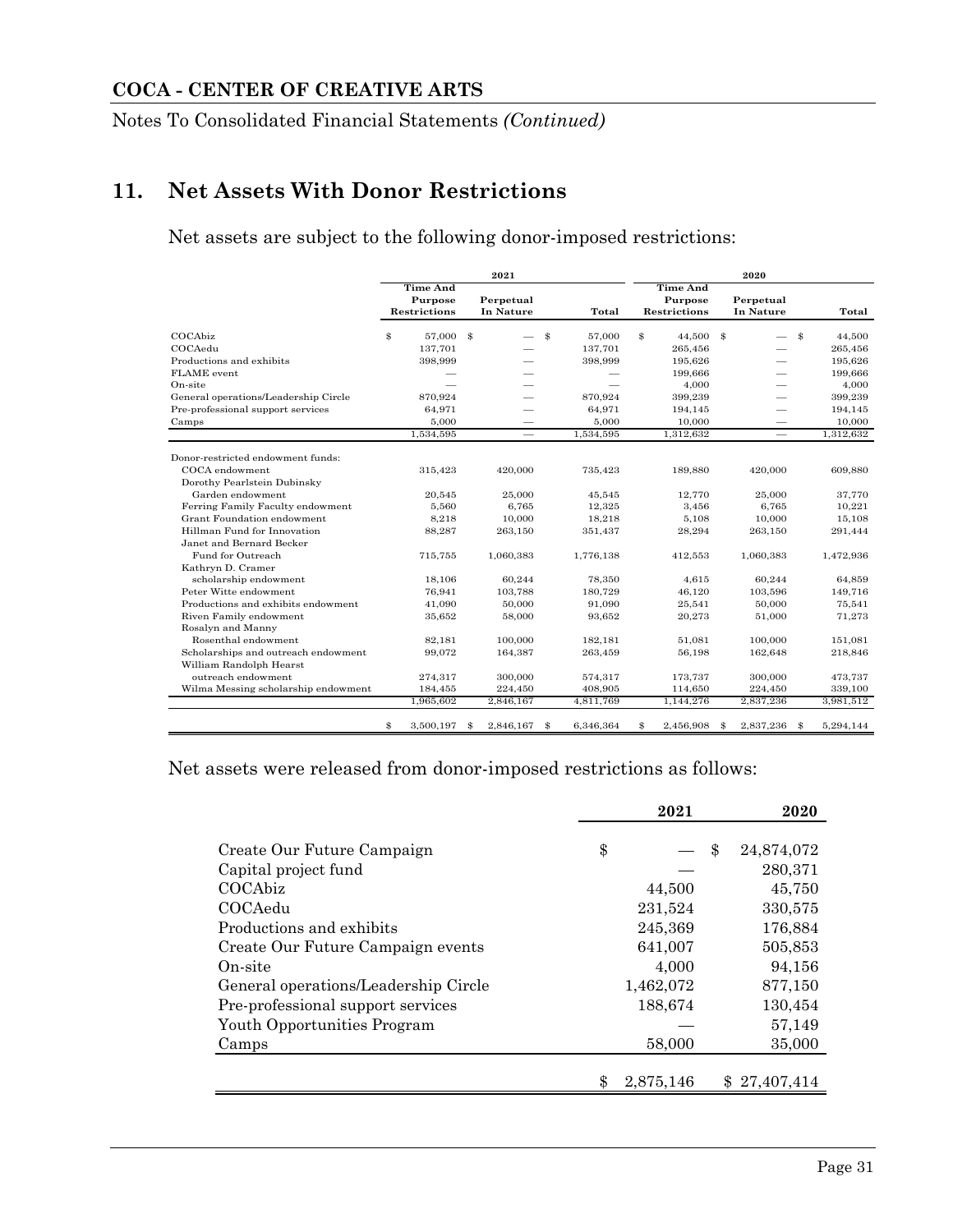Notes To Consolidated Financial Statements *(Continued)*

## **12. In-Kind Contributions**

Contributions and grants include in-kind contributions for travel, hospitality, and direct fundraising events production expenses of \$15,250 and \$550 for the years ended August 31, 2021 and 2020, respectively.

## **13. Endowment Funds**

COCA's endowment includes both donor-restricted endowment funds and funds designated by the Board of Directors to function as endowments. As required by accounting standards, assets associated with endowment funds, including funds designated by the Board of Directors to function as endowments, are classified and reported based on the existence or absence of donor-imposed restrictions.

The Board of Directors of COCA has interpreted the Uniform Prudent Management of Institutional Funds Act (UPMIFA) as requiring the preservation of the fair value of the original gift as of the gift date of the donor-restricted endowment funds absent explicit donor stipulations to the contrary. As a result of this interpretation, COCA classifies as investments in perpetuity (a) the original value of gifts donated to the donor-restricted endowment, (b) the original value of subsequent gifts to the donor-restricted endowment, and (c) accumulations to the donor-restricted endowment made in accordance with the direction of the applicable donor gift instrument at the time the accumulation is added to the fund. The remaining portion of the donor-restricted endowment fund that is not classified in investments in perpetuity is classified as unappropriated endowment earnings until those amounts are appropriated for expenditure by COCA in a manner consistent with the standard of prudence prescribed by UPMIFA. In accordance with UPMIFA, COCA considers the following factors in making a determination to appropriate or accumulate donor-restricted endowment funds:

- a) The duration and preservation of the funds;
- b) The purposes of COCA and the donor-restricted endowment funds;
- c) General economic conditions;
- d) The possible effect of inflation and deflation;
- e) The expected total return from income and appreciation of investments;
- f) Other resources of COCA; and
- g) The investment policies of COCA.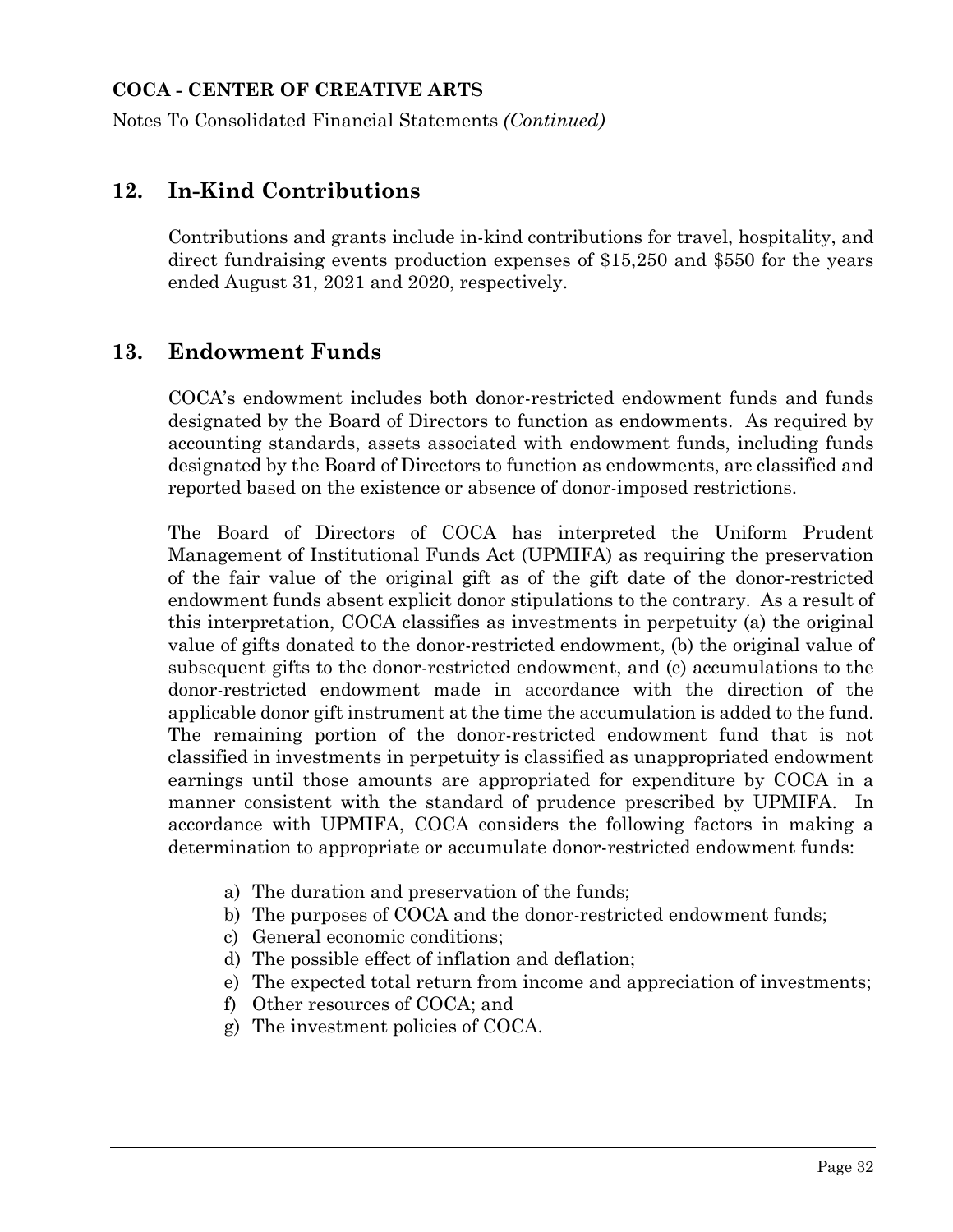#### Notes To Consolidated Financial Statements *(Continued)*

From time to time, the fair value of assets associated with individual donorrestricted endowment funds may fall below the level that the donor or UPMIFA requires COCA to retain as a fund of perpetual duration. In accordance with GAAP, deficiencies of this nature related to market fluctuations are reported in net assets with donor restrictions. There were no such deficiencies as of August 31, 2021 or 2020. The Board of Directors has adopted a policy such that, at the discretion of the Investment Committee, COCA may elect to expend funds from donor-restricted underwater endowment funds if deemed prudent to meet the endowment funds' objectives. The Board defines prudent as meaning not more than 7% of the fair value of a donor-restricted endowment fund may be encroached upon annually unless donor documents state otherwise.

COCA has adopted investment and spending policies for endowment assets that attempt to provide a predictable stream of funding to programs supported by its endowment while seeking to maintain the purchasing power of the endowment assets. Endowment assets include those assets of donor-restricted funds that COCA must hold in perpetuity as well as board-designated funds. Under this policy, as approved by the Board of Directors, the endowment assets are expected, over time, to provide an average rate of return to exceed the sum of the endowment's spending rate, anticipated inflation, investment management consulting fees, and administrative costs. To achieve the endowment objective, the endowment's assets are invested to generate appreciation and/or dividend and interest income and are diversified among several classes. Actual returns in any given year may vary from this amount.

To satisfy its long-term rate-of-return objectives, COCA relies on a total return strategy in which investment returns are achieved through both capital appreciation (realized and unrealized) and current yield (interest and dividends). COCA targets a diversified asset allocation that places a greater emphasis on equity-based investments to achieve its long-term return objectives within prudent risk constraints. Desired asset allocation ranges include 0% - 20% cash, 54% - 84% equity securities, 16% - 46% fixed income securities, 0% - 16% hedge funds, 0% - 16% real estate securities and 0% - 6% tangible assets.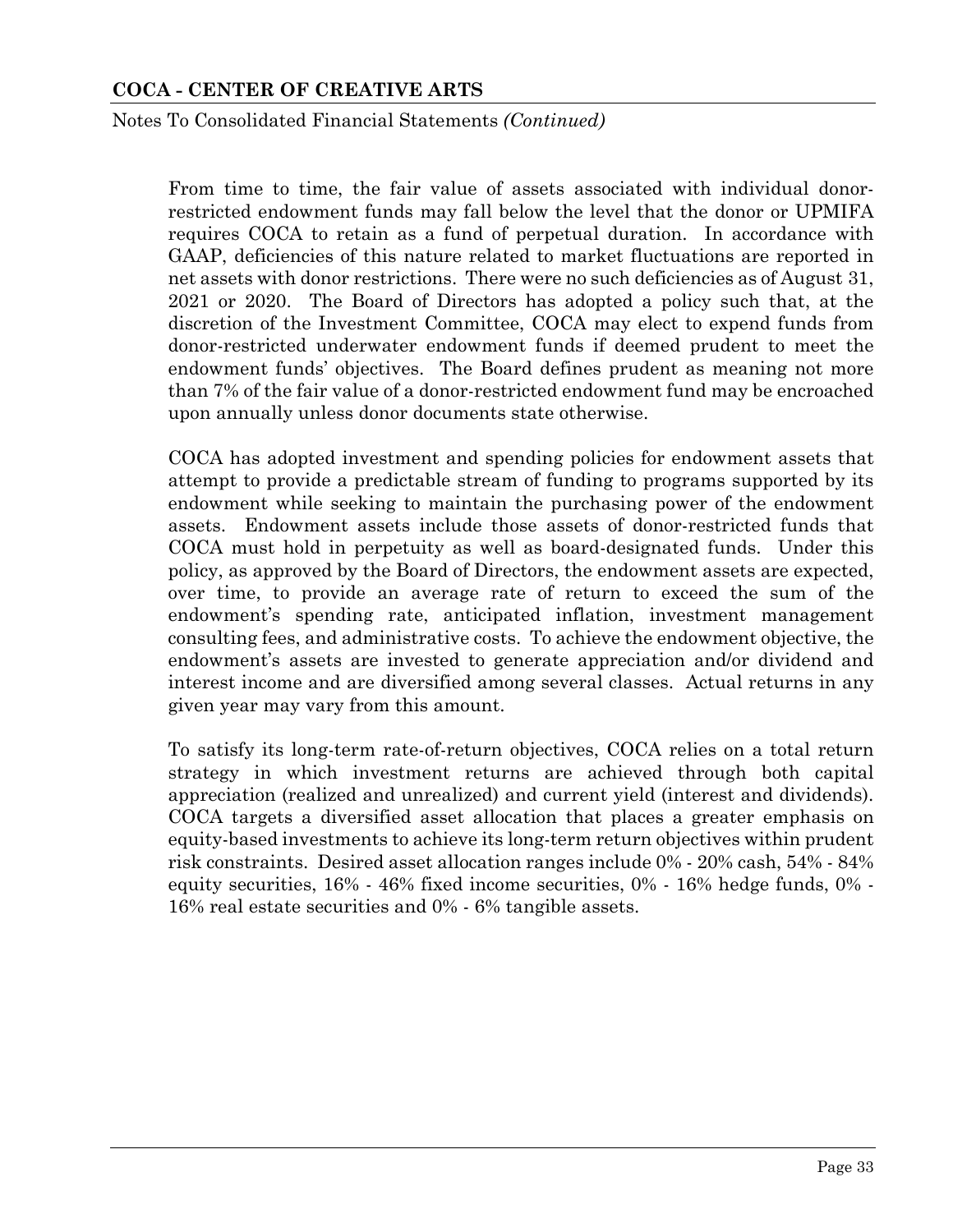Notes To Consolidated Financial Statements *(Continued)*

COCA's investment and spending policies are designed to release a substantial and stable flow of funds to the operating budget and to preserve the value of endowment assets against inflation. On an annual basis, the Investment Committee will review and determine a spending rule. This determination will be based on factors such as: a) the expected total return from income and appreciation; b) other resources of the organization; c) the need to make distributions and preserve capital; and d) the donor's intent. The Investment Committee will then present their recommendation of the annual appropriation of endowment assets to the Board of Directors for their approval. The Board of Directors adopted a spending rule such that 5% of the rolling average of the past five December 31 balances of endowment assets will be distributed beginning with the year ended August 31, 2019.

At August, 31, 2021 and 2020, COCA had the following endowment funds:

|                                                         | 2021                                    |             |    |                                |            |                   |    |           |  |  |  |  |  |
|---------------------------------------------------------|-----------------------------------------|-------------|----|--------------------------------|------------|-------------------|----|-----------|--|--|--|--|--|
|                                                         |                                         |             |    | <b>With Donor Restrictions</b> |            |                   |    |           |  |  |  |  |  |
|                                                         | Without<br>Donor<br><b>Restrictions</b> |             |    | Unappropriated<br>Endowment    |            | Investments<br>1n |    |           |  |  |  |  |  |
|                                                         |                                         |             |    | Earnings                       | Perpetuity |                   |    | Total     |  |  |  |  |  |
| Donor-restricted<br>endowment funds<br>Board-designated | \$                                      |             | \$ | 1,965,602                      | \$         | 2,840,158         | \$ | 4,805,760 |  |  |  |  |  |
| endowment funds                                         |                                         | 2,018,288   |    |                                |            |                   |    | 2,018,288 |  |  |  |  |  |
|                                                         |                                         | \$2,018,288 | \$ | 1,965,602                      | \$         | 2,840,158         | Я  | 6,824,048 |  |  |  |  |  |

|                                     | 2020                         |           |    |                                |                  |                             |               |           |  |  |  |  |
|-------------------------------------|------------------------------|-----------|----|--------------------------------|------------------|-----------------------------|---------------|-----------|--|--|--|--|
|                                     |                              |           |    | <b>With Donor Restrictions</b> |                  |                             |               |           |  |  |  |  |
|                                     |                              |           |    | Without                        |                  | Unappropriated<br>Endowment | Investments   |           |  |  |  |  |
|                                     | Donor<br><b>Restrictions</b> |           |    | Earnings                       | 1n<br>Perpetuity |                             |               | Total     |  |  |  |  |
| Donor-restricted<br>endowment funds | \$                           |           | \$ | 1,144,276                      | \$               | 2,826,476                   | $\mathcal{S}$ | 3,970,752 |  |  |  |  |
| Board-designated<br>endowment funds |                              | 1,653,463 |    |                                |                  |                             |               | 1,653,463 |  |  |  |  |
|                                     | \$                           | 1,653,463 | \$ | 1,144,276                      | \$               | 2,826,476                   | \$            | 5,624,215 |  |  |  |  |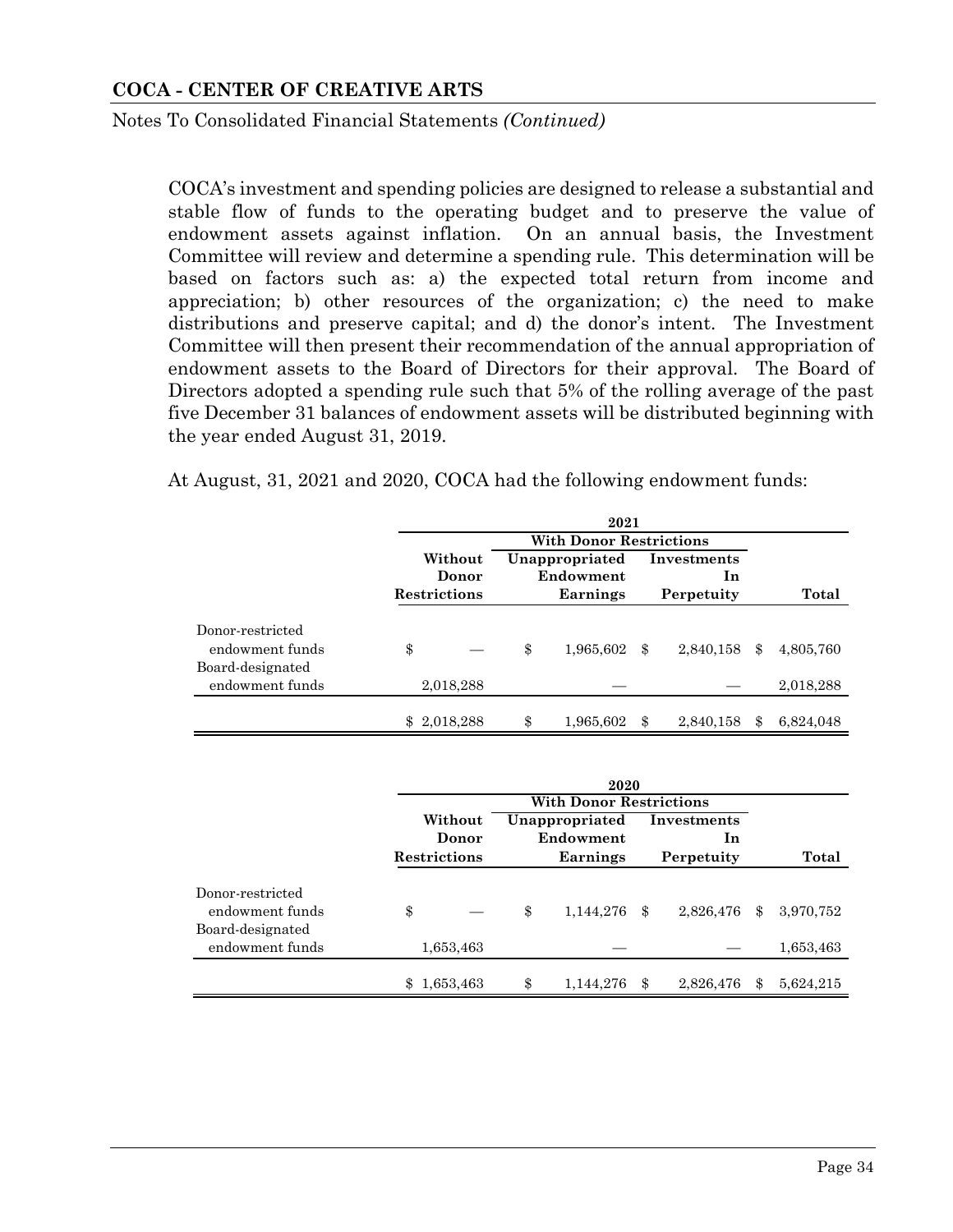## Notes To Consolidated Financial Statements *(Continued)*

Changes in these endowment funds for the years ended August 31, 2021 and 2020 are as follows:

|                                                         | Without                      | Unappropriated        |               | Investments      |                 |
|---------------------------------------------------------|------------------------------|-----------------------|---------------|------------------|-----------------|
|                                                         | Donor<br><b>Restrictions</b> | Endowment<br>Earnings |               | In<br>Perpetuity | Total           |
| Balance - September 1, 2019                             | 1,275,127<br>$\mathcal{S}$   | \$<br>915,603         | $\mathcal{S}$ | 2,810,357        | \$<br>5,001,087 |
| Net investment income and<br>investment gains           | 127,390                      | 364,617               |               |                  | 492,007         |
| Proceeds from contributions<br>restricted for endowment |                              |                       |               | 16,119           | 16,119          |
| Transfers to board-<br>designated endowment             | 305,000                      |                       |               |                  | 305,000         |
| Appropriation of endowment<br>assets for expenditure    | (54, 054)                    | (135, 944)            |               |                  | (189, 998)      |
| Balance - August 31, 2020                               | 1,653,463                    | 1,144,276             |               | 2,826,476        | 5,624,215       |
| Net investment income and<br>investment gains           | 401,878                      | 969,274               |               |                  | 1,371,152       |
| Proceeds from contributions<br>restricted for endowment |                              |                       |               | 13,682           | 13,682          |
| Transfers to board-<br>designated endowment             | 25,000                       |                       |               |                  | 25,000          |
| Appropriation of endowment<br>assets for expenditure    | (62,053)                     | (147, 948)            |               |                  | (210,001)       |
| Balance - August 31, 2021                               | \$2,018,288                  | \$<br>1,965,602       | \$            | 2,840,158        | \$<br>6,824,048 |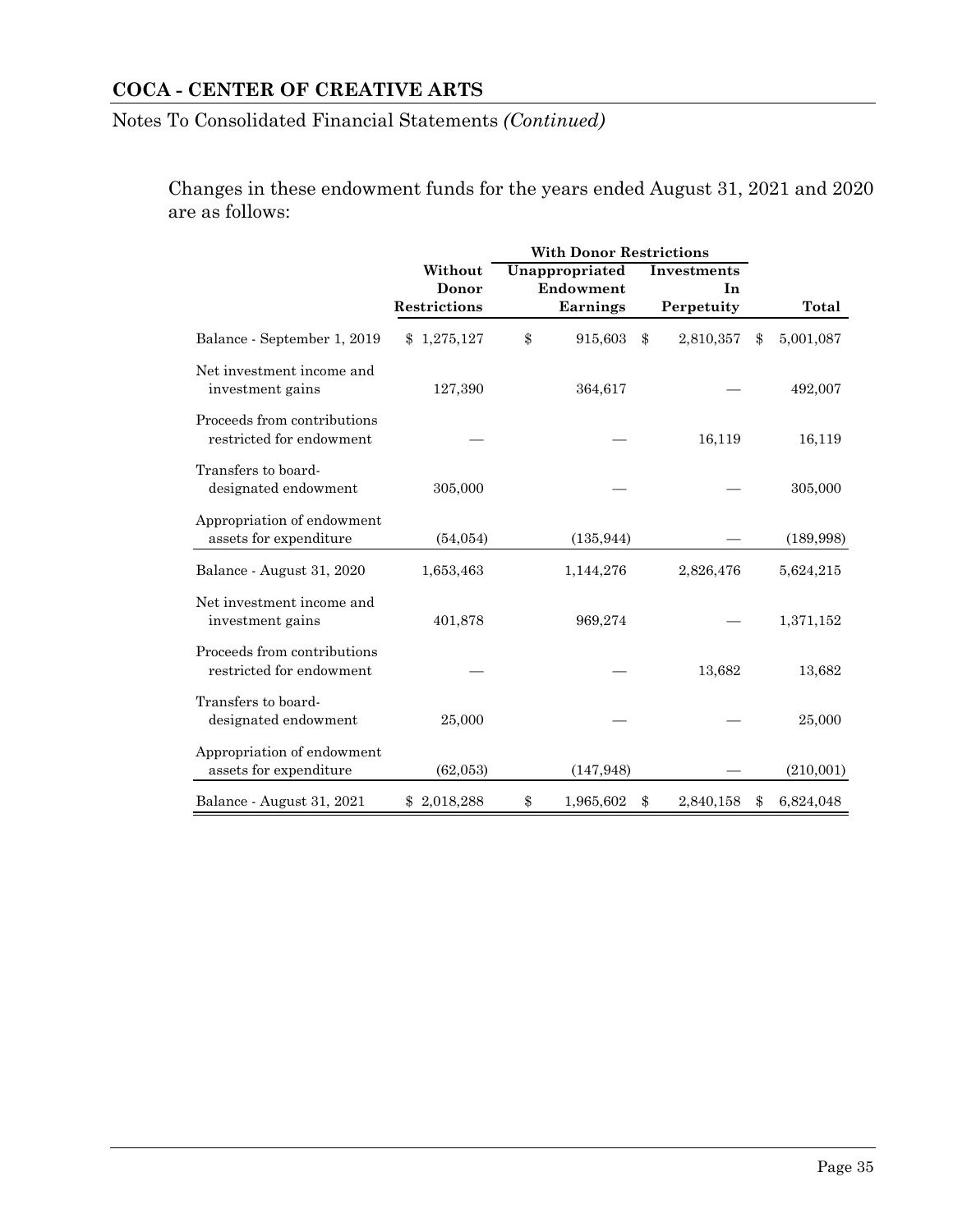Notes To Consolidated Financial Statements *(Continued)*

## **14. Commitments**

## **Parking Garage**

On December 22, 2017, COCA entered into an agreement with Washington University to lease a portion of a parking garage. The annual rent payments have been determined based on the initial period base rent commitment amortized on a straight-line basis over 30 years with an interest rate of 4%. The initial period base rent commitment is equal to \$6,970,216 plus 80.67% of the amount of capitalized interest incurred by Washington University during the period of construction of the garage, totaling \$6,993,301. Monthly rent payments began when the garage was placed in service on June 1, 2018 and will continue through June 1, 2049. In addition to the base rent, COCA will pay additional rent equal to its pro rata share of the operating expenses of the garage.

For the years ended August 31, 2021 and 2020, rent expense recognized under the lease totaled \$427,475 and \$390,893, respectively, and is included in building occupancy expense on the consolidated statements of functional expenses.

Minimum future lease payments for each of the next five years and in the aggregate thereafter are as follows:

| Year       | Amount        |  |
|------------|---------------|--|
|            |               |  |
| 2022       | \$<br>336,761 |  |
| 2023       | 417,983       |  |
| 2024       | 417,983       |  |
| 2025       | 417,983       |  |
| 2026       | 417,983       |  |
| Thereafter | 9,543,952     |  |
|            |               |  |
|            | 11,552,645    |  |

## **Facility**

Beginning in January 2020, COCA began leasing this expanded facility from the QALICB under a 25-year lease agreement, expiring December 31, 2044. In addition to the quarterly base rent, COCA will also pay for utilities, insurance, repairs and maintenance at the leased facility.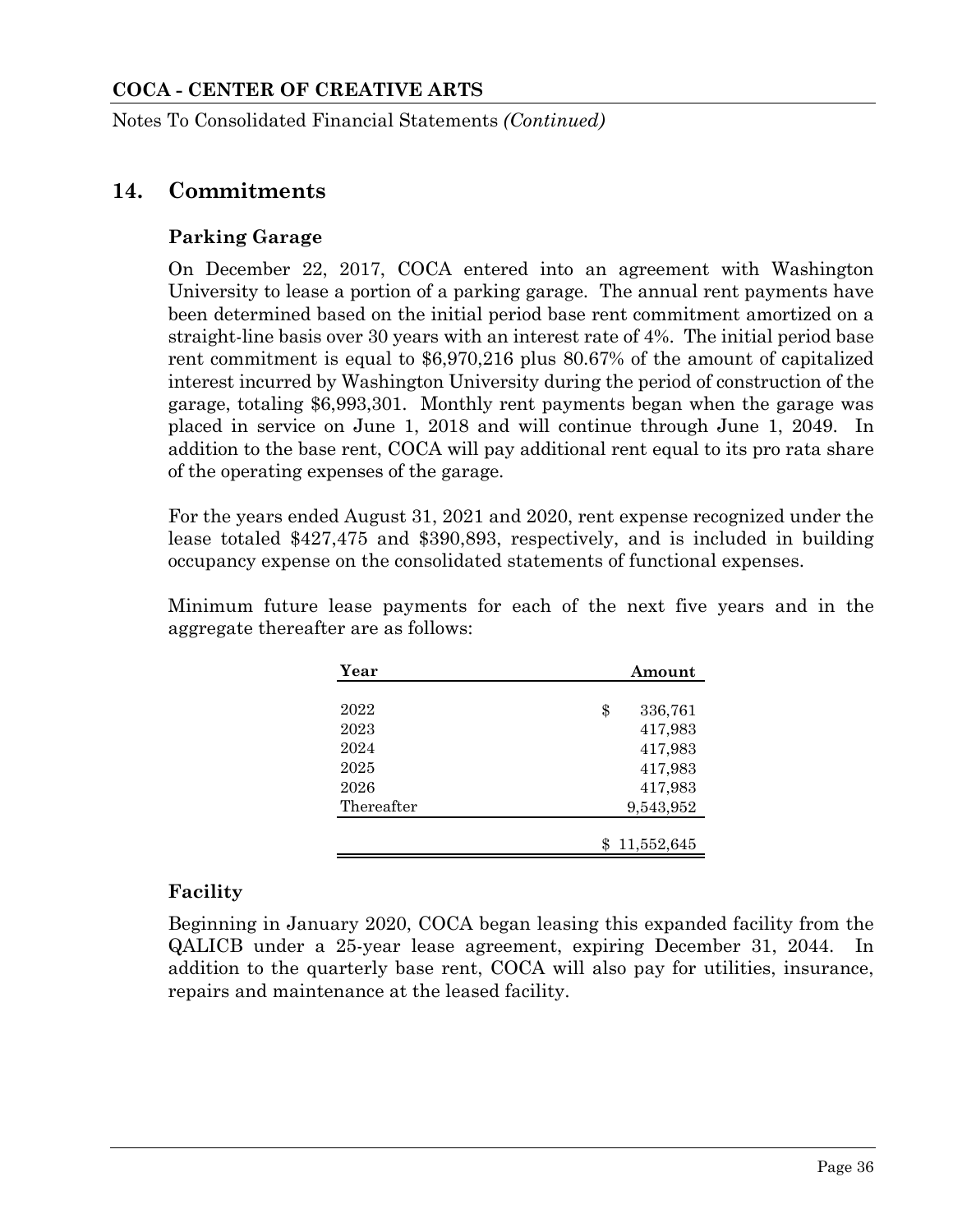Notes To Consolidated Financial Statements *(Continued)*

In addition, within this leased facility, COCA will sub-lease a studio to another not-for-profit organization under a 30-year lease agreement commencing after the facility expansion is placed in service, which occurred in August 2020, with the option to extend for one additional 30-year period. For the initial 30-year term, base rent will be based on the tenant's pro-rata share of the approved construction budget, payable in two equal installments. Base rent for the initial term is \$1,852,616. In addition to the base rent, the tenant will also pay additional rent equal to the tenant's pro-rata share (which amounts to 3.717%) of the operating expenses of the facility expansion as determined annually. The first installment was due 30 days after the execution of the lease agreement on February 9, 2019 and the second installment was due on the date the facility expansion is placed in service. At August 31, 2021 and 2020, \$1,816,594 and \$1,847,470, respectively, of pre-payments have been received but have not yet been recognized as income and are included in deferred revenue on the consolidated statement of financial position.

## **15. Contingencies**

The NMTC transaction includes a guaranty agreement on behalf of the Investment Fund and an Investment Fund Put and Call Agreement. The QALICB is a Qualified Active Low-Income Community Business. As a result, COCA, the Leverage Lender and the QALICB (collectively, the Guarantors) guarantee NMTC compliance in connection with the loans obtained from the sub-CDEs to prevent recapture of these credits. This guarantee will be up to the full amount of any recapture and/or lost credits, including interest and penalties thereon. In addition, the Guarantors have made other guarantees for the benefit of the Investment Fund, such as payment of the NMTC Guaranteed Amount and environmental indemnification. The maximum potential amount of future payments cannot readily be determined due to the nature of these guarantees.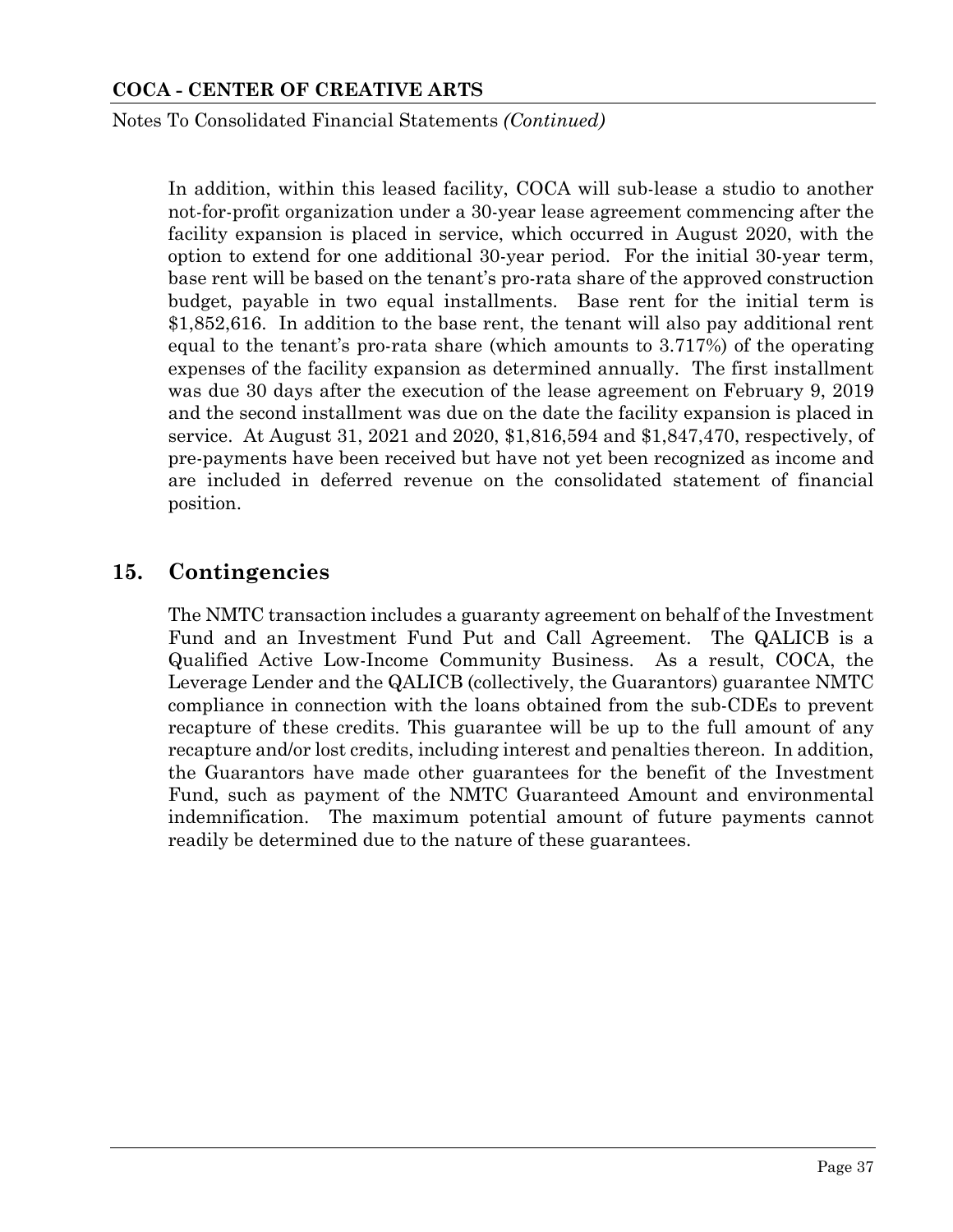Notes To Consolidated Financial Statements *(Continued)*

Following the earlier of (a) the seventh anniversary of the date of the last qualified equity investment made by the Investment Fund with respect to any qualified lowincome community investment in the QALICB, and (b) the date that a Recapture Event has occurred, the Investment Fund shall have the right and option, but not the obligation, to require the Leverage Lender to purchase all of the Investment Fund's interest in the sub-CDEs. The purchase price for the Investment Fund's interest shall be \$1,000 and any further amounts payable to the Investment Fund as defined in the Investment Fund Put and Call Agreement. The Investment Fund shall have 180 days to exercise its option. Provided the Investment Fund has not exercised its option, the Leverage Lender shall have the right and option, but not the obligation, to purchase all of the Investment Fund's interest for 180 days. If the Leverage Lender exercises its option, the purchase price for the Investment Fund's interest shall be an amount equal to the fair market value of the Investment Fund's interest as defined in the Investment Fund Put and Call Agreement. These options are expected to be exercised and will ultimately result in the Leverage Lender owning the Investment Fund's interest in the sub-CDEs, including the debt to the QALICB. This ownership acquisition will allow the Leverage Lender to "collapse" the NMTC deal, repaying all outstanding obligations with no additional capital outlay.

## **16. Concentrations**

For the year ended August 31, 2021, approximately 38% of total support was from two donors. In addition, at August 31, 2021, approximately 42% of gross promises to give were from one donor.

For the year ended August 31, 2020, approximately 12% of total support was from one donor. In addition, at August 31, 2020, approximately 49% of gross promises to give were from two donors.

## **17. Related Party Transactions**

Companies affiliated with members of COCA's Board of Directors were paid approximately \$629,000 and \$439,000 during the years ended August 31, 2021 and 2020, respectively, for legal services, catering for special events, and construction services.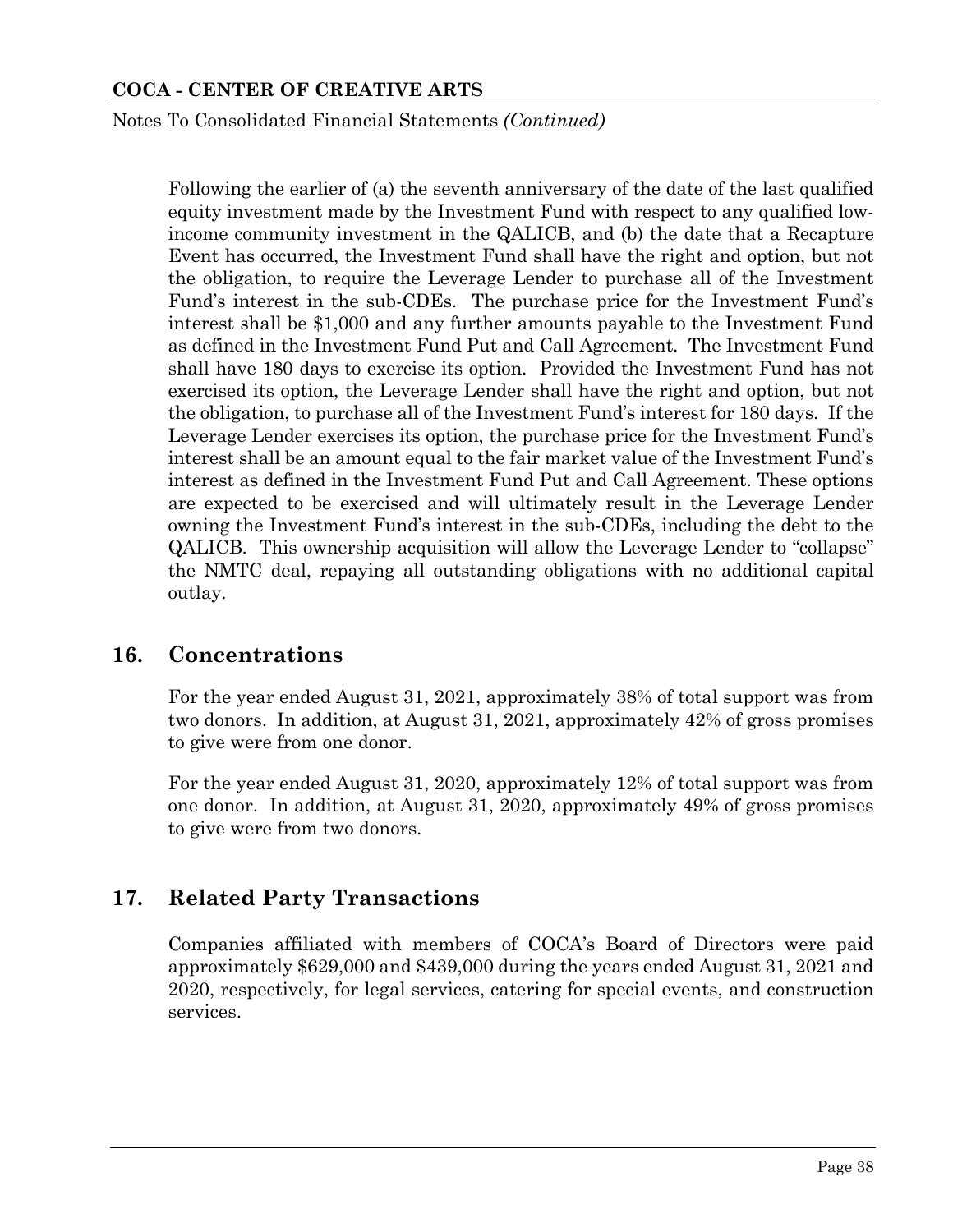Notes To Consolidated Financial Statements *(Continued)*

## **18. Liquidity And Availability Of Resources**

COCA has the following liquid assets available for general expenditures in the next year:

|                                                                                          | 2021                       | 2020                      |
|------------------------------------------------------------------------------------------|----------------------------|---------------------------|
| <b>Financial Assets</b>                                                                  |                            |                           |
| Cash and cash equivalents                                                                | $\mathbf{\$}$<br>4,554,798 | 3,220,259<br>$\mathbb{S}$ |
| Restricted cash                                                                          | 385,104                    | 467,535                   |
| Accounts receivable                                                                      | 1,316,165                  | 10,685                    |
| Promises to give                                                                         | 6,403,962                  | 9,594,869                 |
| Investments                                                                              | 6,830,057                  | 5,634,975                 |
| <b>Total Financial Assets</b>                                                            | 19,490,086                 | 18,928,323                |
| Less Amounts Not Available To Be Used For<br><b>General Expenditures Within One Year</b> |                            |                           |
| Amounts designated by the Board                                                          | 7,593,635                  | 10,608,341                |
| Amounts with contractual restrictions                                                    | 385,104                    | 467,535                   |
| Time and purpose donor restrictions                                                      | 2,184,367                  | 1,415,532                 |
| Amounts restricted for endowment                                                         | 2,846,167                  | 2,837,236                 |
| Total Amounts Not Available To Be Used                                                   |                            |                           |
| For General Expenditures Within One Year                                                 | 13,009,273                 | 15,328,644                |
|                                                                                          | 6,480,813<br>\$.           | 3,599,679<br>\$.          |

In addition to the liquid assets noted above, COCA also has access to a revolving line-of-credit of \$800,000 as described in Note 8 to provide any short-term liquidity needs.

The Board of Directors has designated a portion of net assets without donor restrictions for a capital building reserve and for endowment. These funds are invested for long-term appreciation and current income but remain available and may be spent at the discretion of the Board.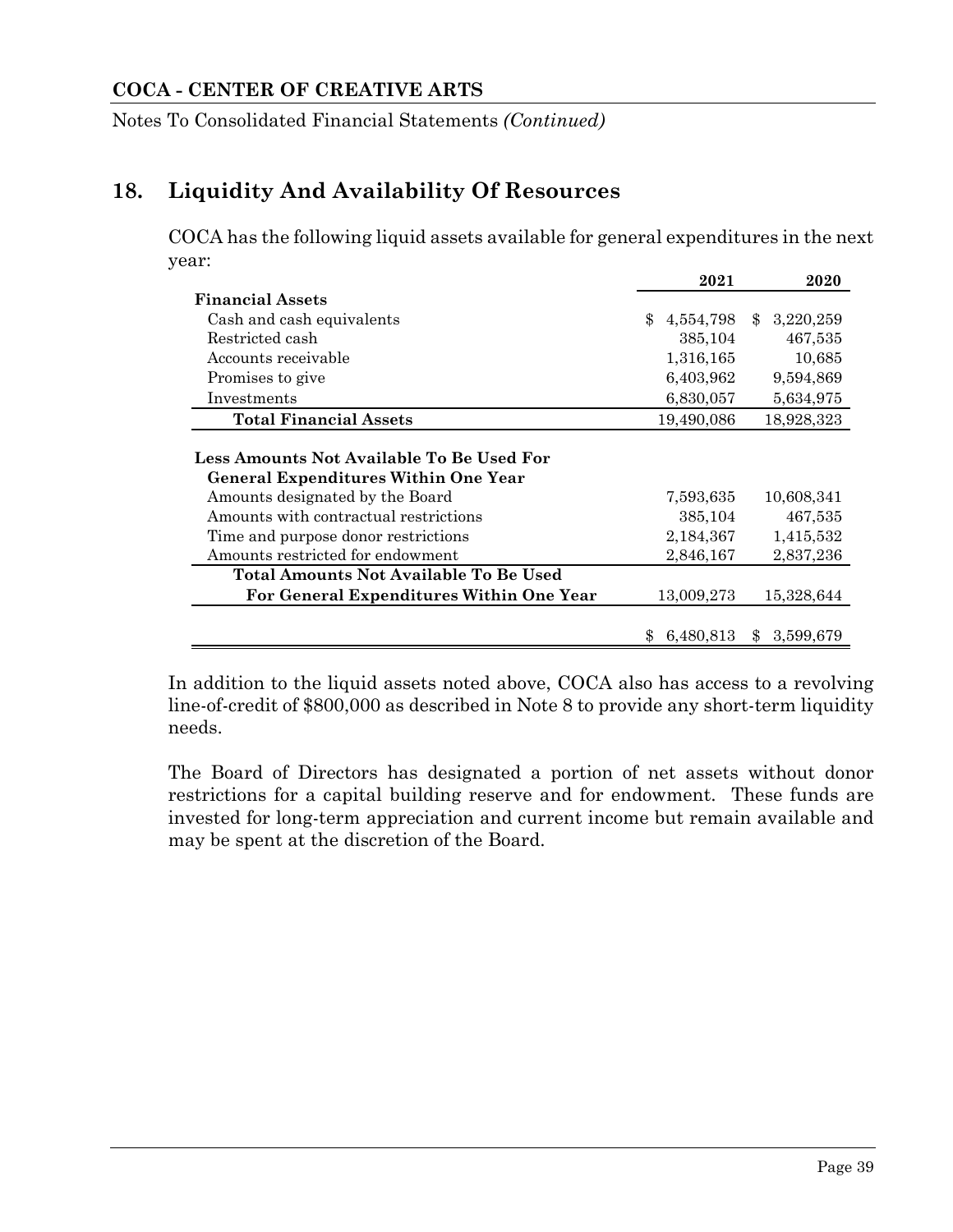Notes To Consolidated Financial Statements *(Continued)*

## **19. Risks And Uncertainties**

In January 2020, a novel strain of coronavirus (COVID-19) spread worldwide including the United States. In March 2020, the World Health Organization characterized COVID-19 as a pandemic, and the President declared the COVID-19 outbreak in the United States as a national emergency. In compliance with government mandates, since March 2020, COCA has had to modify its operations and programming, including the cancellation or postponement of in-person programming, which has affected COCA's support and revenue. During 2021, COCA was able to resume some programming but required additional protocols and reduced capacity. The continued outbreak of the COVID-19 virus is likely to have a further negative impact on the economy in 2022, thereby continuing to have an impact on COCA's revenue streams and fundraising for the foreseeable future. All of these factors could have a significant impact on COCA's consolidated financial results in 2022 and beyond. Given the dynamic nature of this outbreak, the extent to which the COVID-19 virus will impact COCA's results will depend on future developments, which remain highly uncertain and cannot be predicted at this time.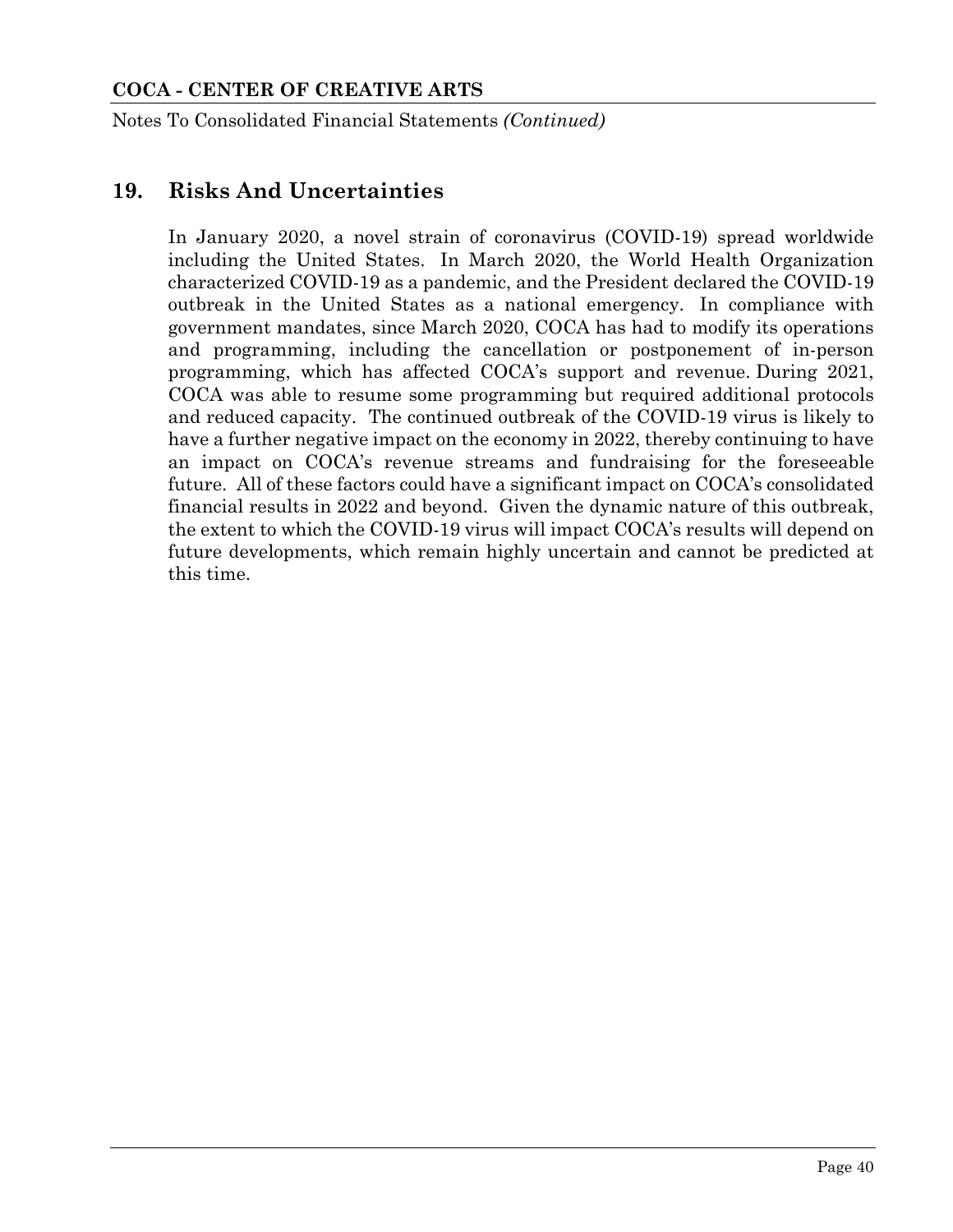

CERTIFIED PUBLIC ACCOUNTANTS & BUSINESS CONSULTANTS

### **Independent Auditors' Report On Supplementary Information**

Board of Directors COCA - Center of Creative Arts St. Louis, Missouri

We have audited the consolidated financial statements of COCA - Center of Creative Arts and affiliates (collectively, COCA) as of and for the years ended August 31, 2021 and 2020, and our report thereon dated February 15, 2022, which expressed an unmodified opinion on those consolidated financial statements, appears on pages 1 and 2. Our audits were conducted for the purpose of forming an opinion on the consolidated financial statements as a whole. The consolidating statements of financial position and activities and schedules of functional expenses, which are the responsibility of management, are presented for purposes of additional analysis and are not a required part of the consolidated financial statements. Such information has not been subjected to the auditing procedures applied in the audit of the consolidated financial statements and, accordingly, we do not express an opinion or provide any assurance on it.

RubinBrown LLP

February 15, 2022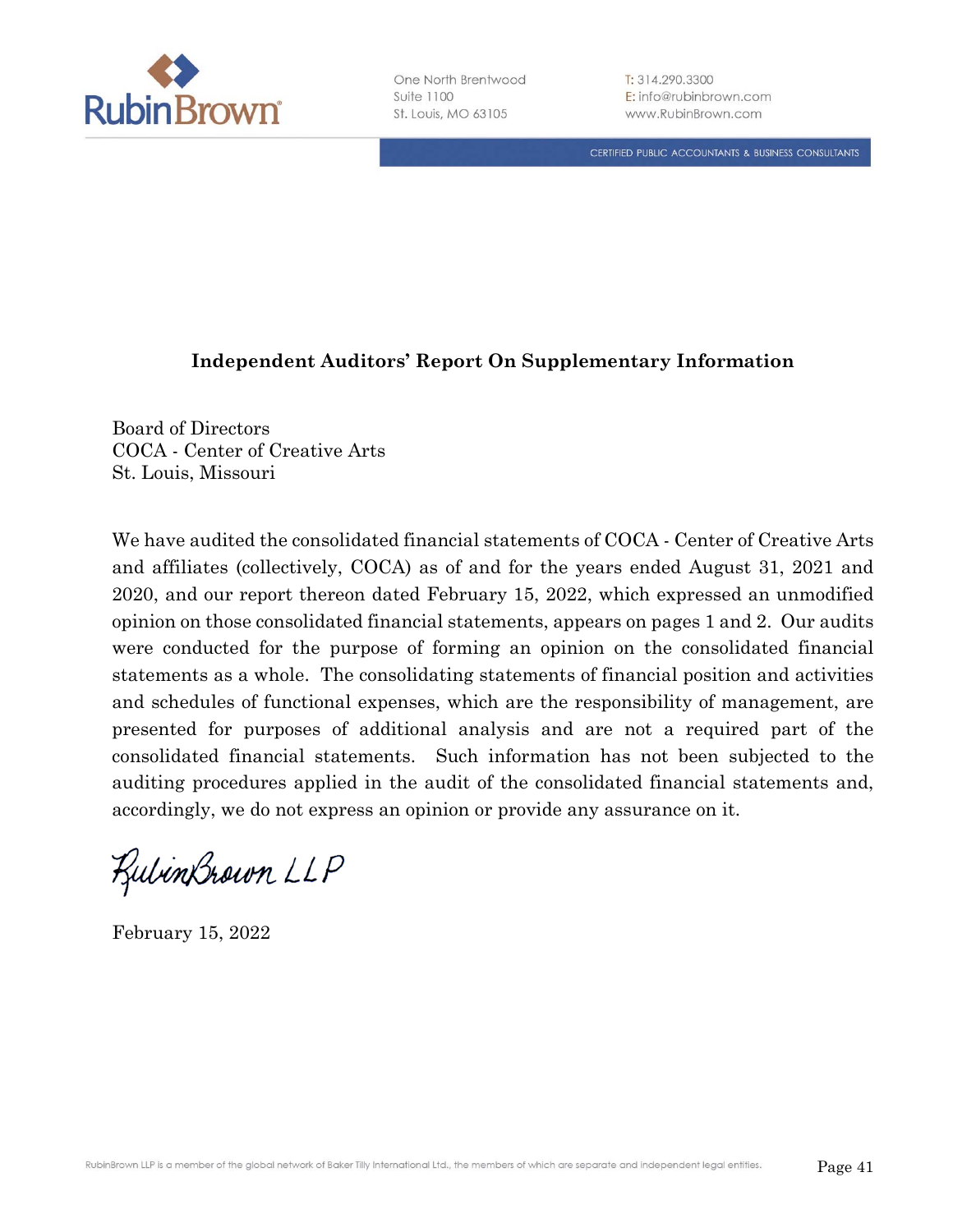## **CONSOLIDATING STATEMENT OF FINANCIAL POSITION August 31, 2021**

#### **Assets**

|                                                          |     |              |                          | Leverage     |                     |              |
|----------------------------------------------------------|-----|--------------|--------------------------|--------------|---------------------|--------------|
|                                                          |     | <b>COCA</b>  | <b>QALICB</b>            | Lender       | <b>Eliminations</b> | Total        |
|                                                          |     | 4,086,191    | \$<br>81,500 \$          |              | \$                  | 4,167,691    |
| Cash and cash equivalents<br>Cash and cash equivalents - | \$. |              |                          |              |                     | \$           |
| Board-designated reserve                                 |     | 387,107      |                          |              |                     | 387,107      |
| Restricted cash                                          |     |              | 385,104                  |              |                     | 385,104      |
| Accounts receivable                                      |     | 1,316,165    | 474,587                  |              | (474, 587)          | 1,316,165    |
| Promises to give                                         |     | 6,403,962    |                          |              |                     | 6,403,962    |
| Prepaid expenses                                         |     | 49,122       |                          |              |                     | 49,122       |
| Note and interest receivable                             |     |              | $\overline{\phantom{0}}$ | 10,498,869   |                     | 10,498,869   |
| Property and equipment                                   |     | 3,424,732    | 30,514,930               |              | (241, 444)          | 33,698,218   |
| Assets restricted and/or designated for                  |     |              |                          |              |                     |              |
| endowment                                                |     | 6,830,057    |                          |              |                     | 6,830,057    |
| <b>Total Assets</b>                                      |     | \$22,497,336 | \$31,456,121             | \$10.498.869 | \$<br>(716,031)     | \$63,736,295 |

#### **Liabilities And Net Assets**

| Liabilities                                     |                 |              |     |              |                 |              |
|-------------------------------------------------|-----------------|--------------|-----|--------------|-----------------|--------------|
| Long-term debt                                  | \$<br>5,651,919 | \$16,693,544 | -\$ |              | \$              | \$22,345,463 |
| Less: Unamortized debt issuance costs           |                 | (525, 041)   |     |              |                 | (525, 041)   |
| Long-term debt less unamortized                 |                 |              |     |              |                 |              |
| debt issuance costs                             | 5,651,919       | 16,168,503   |     |              |                 | 21,820,422   |
| Paycheck Protection Program loan                | 568,390         |              |     |              |                 | 568,390      |
| Accounts payable and accrued expenses           | 1,142,261       | 39,549       |     |              | (474, 587)      | 707,223      |
| Deferred revenue                                | 2,008,109       |              |     |              |                 | 2,008,109    |
| <b>Total Liabilities</b>                        | 9,370,679       | 16,208,052   |     |              | (474, 587)      | 25,104,144   |
| <b>Net Assets</b><br>Without Donor Restrictions |                 |              |     |              |                 |              |
| Undesignated                                    | 1,413,845       | 901,642      |     |              |                 | 2,315,487    |
| Board-designated endowment                      | 2,018,288       |              |     |              |                 | 2,018,288    |
| Board-designated capital building reserve       | 387,107         |              |     |              |                 | 387,107      |
| Board-designated debt service reserve           | 5,188,240       |              |     |              |                 | 5,188,240    |
| Investment in note and interest receivable      |                 |              |     | 10,498,869   |                 | 10,498,869   |
| Investment in property and equipment            | (2, 227, 187)   | 14,346,427   |     |              | (241, 444)      | 11,877,796   |
| <b>Total Without Donor Restrictions</b>         | 6,780,293       | 15,248,069   |     | 10,498,869   | (241, 444)      | 32,285,787   |
| With Donor Restrictions                         | 6,346,364       |              |     |              |                 | 6,346,364    |
| <b>Total Net Assets</b>                         | 13,126,657      | 15,248,069   |     | 10,498,869   | (241, 444)      | 38,632,151   |
| <b>Total Liabilities And Net Assets</b>         | \$22,497,336    | \$31,456,121 |     | \$10,498,869 | \$<br>(716,031) | \$63,736,295 |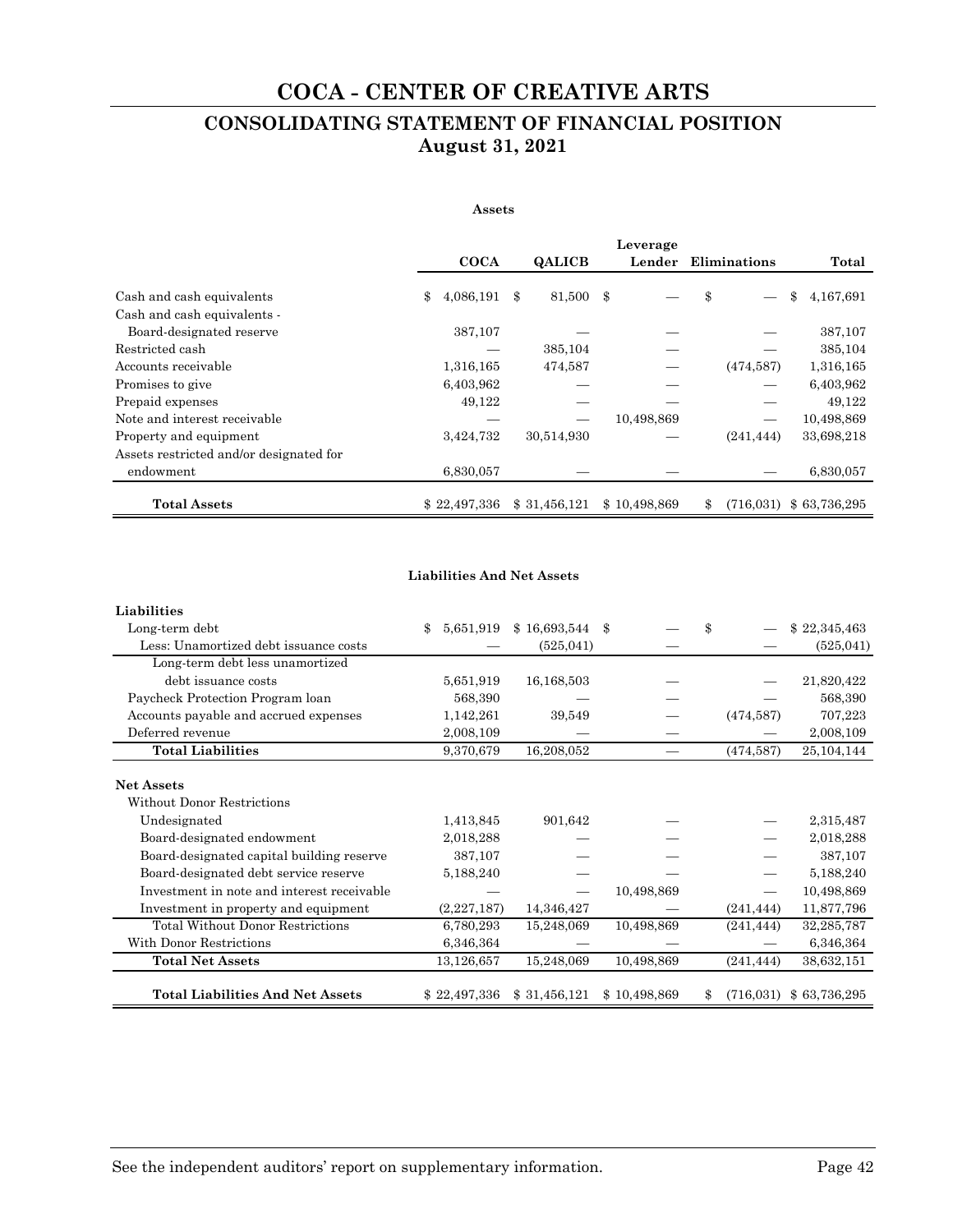## **CONSOLIDATING STATEMENT OF FINANCIAL POSITION August 31, 2020**

#### **Assets**

|                                         |                 |                          | Leverage     |                     |                              |
|-----------------------------------------|-----------------|--------------------------|--------------|---------------------|------------------------------|
|                                         | <b>COCA</b>     | <b>QALICB</b>            | Lender       | <b>Eliminations</b> | Total                        |
| Cash and cash equivalents               | 2,782,424<br>\$ | 90,428 \$<br>\$          |              | \$                  | 2,872,852<br>\$              |
| Cash and cash equivalents -             |                 |                          |              |                     |                              |
| Board-designated reserve                | 347,407         |                          |              |                     | 347,407                      |
| Restricted cash                         |                 | 467,535                  |              |                     | 467,535                      |
| Accounts receivable                     | 10,685          | 179,015                  |              | (179, 015)          | 10,685                       |
| Promises to give                        | 9,594,869       |                          |              |                     | 9,594,869                    |
| Prepaid expenses                        | 126,940         |                          |              |                     | 126,940                      |
| Note and interest receivable            |                 | $\overline{\phantom{0}}$ | 10,498,869   |                     | 10,498,869                   |
| Property and equipment                  | 3,614,241       | 31,322,038               |              | (241, 444)          | 34,694,835                   |
| Assets restricted and/or designated for |                 |                          |              |                     |                              |
| endowment                               | 5,634,975       |                          |              |                     | 5,634,975                    |
| <b>Total Assets</b>                     | \$22,111,541    | \$32,059,016             | \$10,498,869 | \$                  | $(420, 459)$ \$ 64, 248, 967 |

#### **Liabilities And Net Assets**

| Liabilities                                     |                 |              |              |                  |              |
|-------------------------------------------------|-----------------|--------------|--------------|------------------|--------------|
| Long-term debt                                  | \$<br>7,853,283 | \$16,736,000 | \$           | \$               | \$24,589,283 |
| Less: Unamortized debt issuance costs           |                 | (557, 393)   |              |                  | (557, 393)   |
| Long-term debt less unamortized                 |                 |              |              |                  |              |
| debt issuance costs                             | 7,853,283       | 16,178,607   |              |                  | 24,031,890   |
| Paycheck Protection Program loan                | 741,800         |              |              |                  | 741,800      |
| Accounts payable and accrued expenses           | 741,346         | 1,248,818    |              | (179, 015)       | 1,811,149    |
| Deferred revenue                                | 2,028,514       |              |              |                  | 2,028,514    |
| <b>Total Liabilities</b>                        | 11,364,943      | 17,427,425   |              | (179, 015)       | 28,613,353   |
| <b>Net Assets</b><br>Without Donor Restrictions |                 |              |              |                  |              |
| Undesignated                                    | (916, 845)      | 696,852      |              |                  | (219,993)    |
| Board-designated endowment                      | 1,653,463       |              |              |                  | 1,653,463    |
| Board-designated capital building reserve       | 347,407         |              |              |                  | 347,407      |
| Board-designated debt service reserve           | 8,607,471       |              |              |                  | 8,607,471    |
| Investment in note and interest receivable      |                 |              | 10,498,869   |                  | 10,498,869   |
| Investment in property and equipment            | (4,239,042)     | 13,934,739   |              | (241, 444)       | 9,454,253    |
| <b>Total Without Donor Restrictions</b>         | 5,452,454       | 14,631,591   | 10,498,869   | (241, 444)       | 30,341,470   |
| With Donor Restrictions                         | 5,294,144       |              |              |                  | 5,294,144    |
| <b>Total Net Assets</b>                         | 10,746,598      | 14,631,591   | 10,498,869   | (241, 444)       | 35,635,614   |
| <b>Total Liabilities And Net Assets</b>         | \$22,111,541    | \$32,059,016 | \$10,498,869 | \$<br>(420, 459) | \$64,248,967 |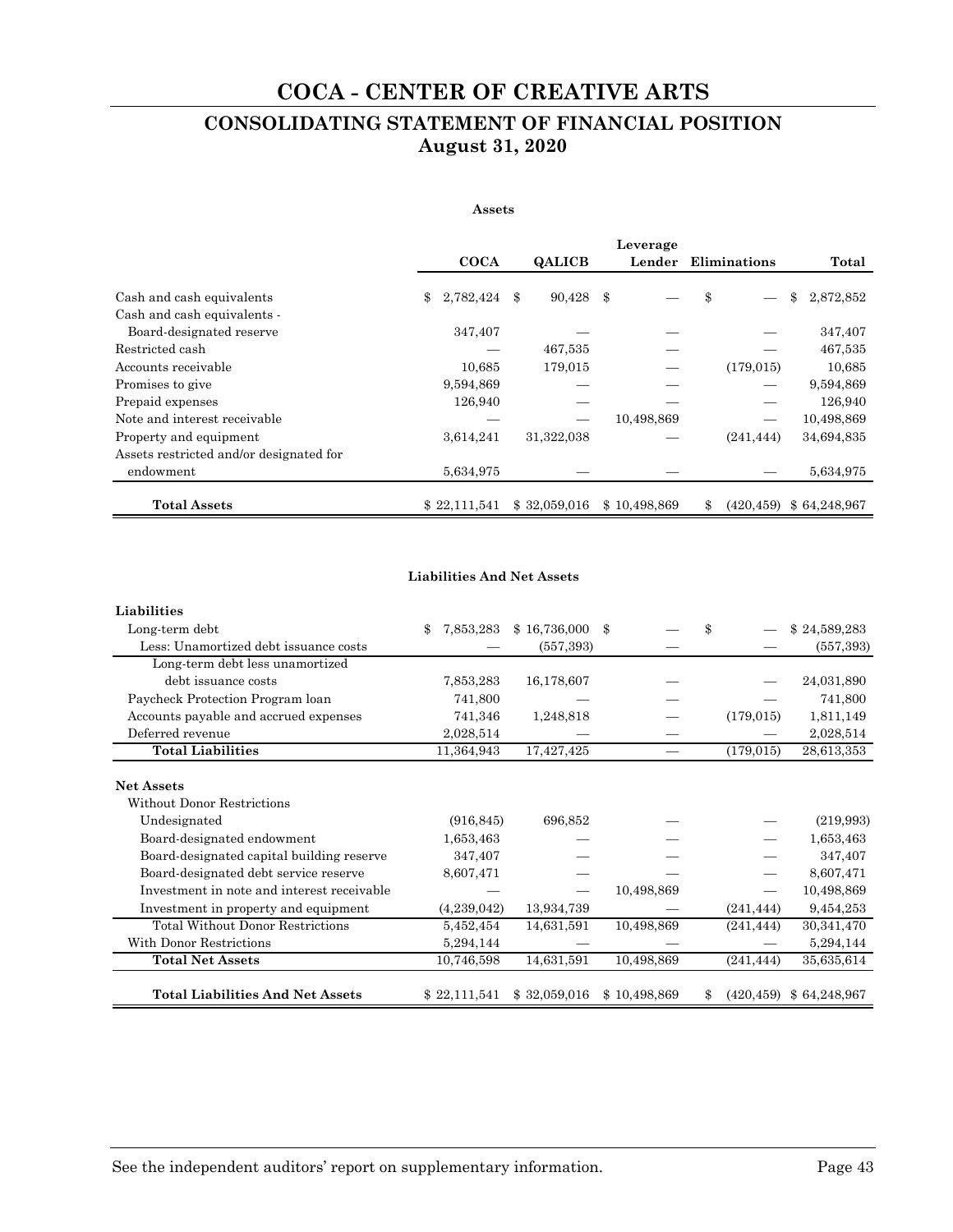## **CONSOLIDATING STATEMENT OF ACTIVITIES For The Year Ended August 31, 2021**

|                                                                              |                                      | COCA                              |                       |                                           |                          |                          |                            |
|------------------------------------------------------------------------------|--------------------------------------|-----------------------------------|-----------------------|-------------------------------------------|--------------------------|--------------------------|----------------------------|
|                                                                              | <b>Without Donor</b><br>Restrictions | <b>With Donor</b><br>Restrictions | Total                 | QALICB                                    | Leverage<br>Lender       | Eliminations             | Total                      |
| Support                                                                      |                                      |                                   |                       |                                           |                          |                          |                            |
| Contributions and grants - operations                                        | 132,425<br>$\mathbf{\hat{S}}$        | 2,750,250<br>\$                   | \$<br>2,882,675 \$    |                                           | \$                       | \$                       | \$<br>2,882,675            |
| Contributions and grants - Create Our                                        |                                      |                                   |                       |                                           |                          |                          |                            |
| Future Campaign                                                              | 295,500                              |                                   | 295,500               |                                           |                          |                          | 295,500                    |
| Bequests                                                                     | 826,557                              |                                   | 826,557               |                                           |                          |                          | 826,557                    |
| Adjustment to discount on long-term promises to give                         | 293,600<br>1,548,082                 | (61, 100)<br>2,689,150            | 232,500               |                                           |                          |                          | 232,500                    |
| Total contributions and grants                                               |                                      |                                   | 4,237,232             |                                           |                          |                          | 4,237,232                  |
| Fundraising event revenue                                                    | 776,491                              | 441,340                           | 1,217,831             |                                           |                          |                          | 1,217,831                  |
| Costs of direct benefits to donors<br>Net revenues from fundraising events   | (355, 387)<br>421,104                | 441,340                           | (355, 387)<br>862,444 | $\overline{\phantom{0}}$                  |                          | $\overline{\phantom{0}}$ | (355, 387)<br>862,444      |
|                                                                              |                                      |                                   |                       |                                           |                          |                          |                            |
| <b>Total Support</b>                                                         | 1,969,186                            | 3,130,490                         | 5,099,676             |                                           |                          |                          | 5,099,676                  |
| Revenue                                                                      |                                      |                                   |                       |                                           |                          |                          |                            |
| Program revenues:                                                            |                                      |                                   |                       |                                           |                          |                          |                            |
| Education (net of \$147,286 of scholarships)                                 | 670,218                              |                                   | 670,218               |                                           |                          |                          | 670,218                    |
| Camps                                                                        | 670,082                              |                                   | 670,082               |                                           |                          |                          | 670.082                    |
| COCAedu                                                                      | 55,270                               |                                   | 55,270                |                                           |                          |                          | 55,270                     |
| Productions and exhibits                                                     | 79,961                               |                                   | 79,961                |                                           |                          |                          | 79,961                     |
| COCAbiz                                                                      | 48,432                               |                                   | 48,432                |                                           |                          |                          | 48,432                     |
| Investment income appropriated for current operations                        | 62,053<br>72,099                     | 147,948                           | 210,001<br>72,099     | 295,572                                   |                          | (295, 572)               | 210,001<br>72,099          |
| Miscellaneous<br><b>Total Revenue</b>                                        | 1,658,115                            | 147,948                           | 1,806,063             | 295,572                                   |                          | (295, 572)               | 1,806,063                  |
|                                                                              |                                      |                                   |                       |                                           |                          |                          |                            |
| <b>Net Assets Released From Restrictions</b>                                 | 2,875,146                            | (2,875,146)                       |                       |                                           |                          |                          |                            |
| <b>Appropriation Of Endowment Investment Earnings</b>                        | 147,948                              | (147, 948)                        |                       |                                           |                          |                          |                            |
| <b>Total Support And Revenue</b>                                             | 6,650,395                            | 255,344                           | 6,905,739             | 295,572                                   |                          | (295, 572)               | 6,905,739                  |
| <b>Expenses And Losses</b>                                                   |                                      |                                   |                       |                                           |                          |                          |                            |
| Program:                                                                     |                                      |                                   |                       |                                           |                          |                          |                            |
| Education                                                                    | 2,184,742                            |                                   | 2,184,742             | 1,331,099                                 |                          | (295, 572)               | 3,220,269                  |
| Camps                                                                        | 718,605                              |                                   | 718,605               |                                           |                          |                          | 718,605                    |
| COCAedu                                                                      | 224,081                              |                                   | 224,081               |                                           |                          |                          | 224,081                    |
| Productions and exhibits                                                     | 935,825                              |                                   | 935,825               |                                           |                          |                          | 935,825                    |
| COCAbiz                                                                      | 176,125                              |                                   | 176,125               |                                           |                          |                          | 176,125                    |
| <b>Total Program Expenses</b>                                                | 4,239,378                            |                                   | 4,239,378             | 1,331,099                                 |                          | (295, 572)               | 5,274,905                  |
| Management and general<br>Fundraising:                                       | 1,554,068                            |                                   | 1,554,068             | 32,783                                    |                          |                          | 1,586,851                  |
| Development and fundraising events                                           | 770,450                              |                                   | 770,450               |                                           |                          |                          | 770,450                    |
| <b>Total Expenses</b>                                                        | 6,563,896                            |                                   | 6,563,896             | 1,363,882                                 |                          | (295, 572)               | 7,632,206                  |
| Loss on uncollectible promises to give                                       |                                      | 24,450                            | 24,450                |                                           |                          |                          | 24,450                     |
| <b>Total Expenses And Losses</b>                                             | 6,563,896                            | 24,450                            | 6,588,346             | 1,363,882                                 | $\overline{\phantom{0}}$ | (295, 572)               | 7,656,656                  |
| <b>Increase (Decrease) In Net Assets From Operations</b>                     | 86,499                               | 230,894                           | 317,393               | (1,068,310)                               |                          |                          | (750, 917)                 |
| <b>Other Gains and Income</b>                                                |                                      |                                   |                       |                                           |                          |                          |                            |
|                                                                              |                                      |                                   |                       |                                           |                          |                          |                            |
| Investment income in excess of amount<br>appropriated for current operations | 340,340                              | 821,326                           | 1,161,666             |                                           | 104,814                  |                          | 1,266,480                  |
| Gain on extinguishment of Paycheck                                           |                                      |                                   |                       |                                           |                          |                          |                            |
| Protection Program loan                                                      | 741,800                              |                                   | 741,800               |                                           |                          |                          | 741.800                    |
| Employee retention credit                                                    | 1,298,456                            | $\sim$                            | 1,298,456             |                                           |                          |                          | 1,298,456                  |
| Shuttered venue operators grant                                              | 440,718                              |                                   | 440,718               |                                           |                          |                          | 440,718                    |
| <b>Total Other Gains And Income</b>                                          | 2,821,314                            | 821,326                           | 3,642,640             |                                           | 104,814                  |                          | 3,747,454                  |
| Increase (Decrease) In Net Assets Before Transfers                           | 2,907,813                            | 1,052,220                         | 3,960,033             | (1,068,310)                               | 104,814                  |                          | 2,996,537                  |
| <b>Transfers Between Entities</b>                                            | (1,579,974)                          |                                   | (1,579,974)           | 1,684,788                                 | (104, 814)               |                          |                            |
|                                                                              |                                      |                                   |                       |                                           |                          |                          |                            |
| <b>Increase In Net Assets</b>                                                | 1,327,839                            | 1,052,220                         | 2,380,059             | 616,478                                   |                          |                          | 2,996,537                  |
| Net Assets - Beginning Of Year                                               | 5,452,454                            | 5,294,144                         | 10,746,598            | 14,631,591                                | 10,498,869               | (241, 444)               | 35,635,614                 |
| Net Assets - End Of Year                                                     | $\mathbb{S}$<br>6,780,293            | 6,346,364<br>\$                   |                       | $$13,126,657$ $$15,248,069$ $$10,498,869$ |                          | S                        | $(241, 444)$ \$ 38,632,151 |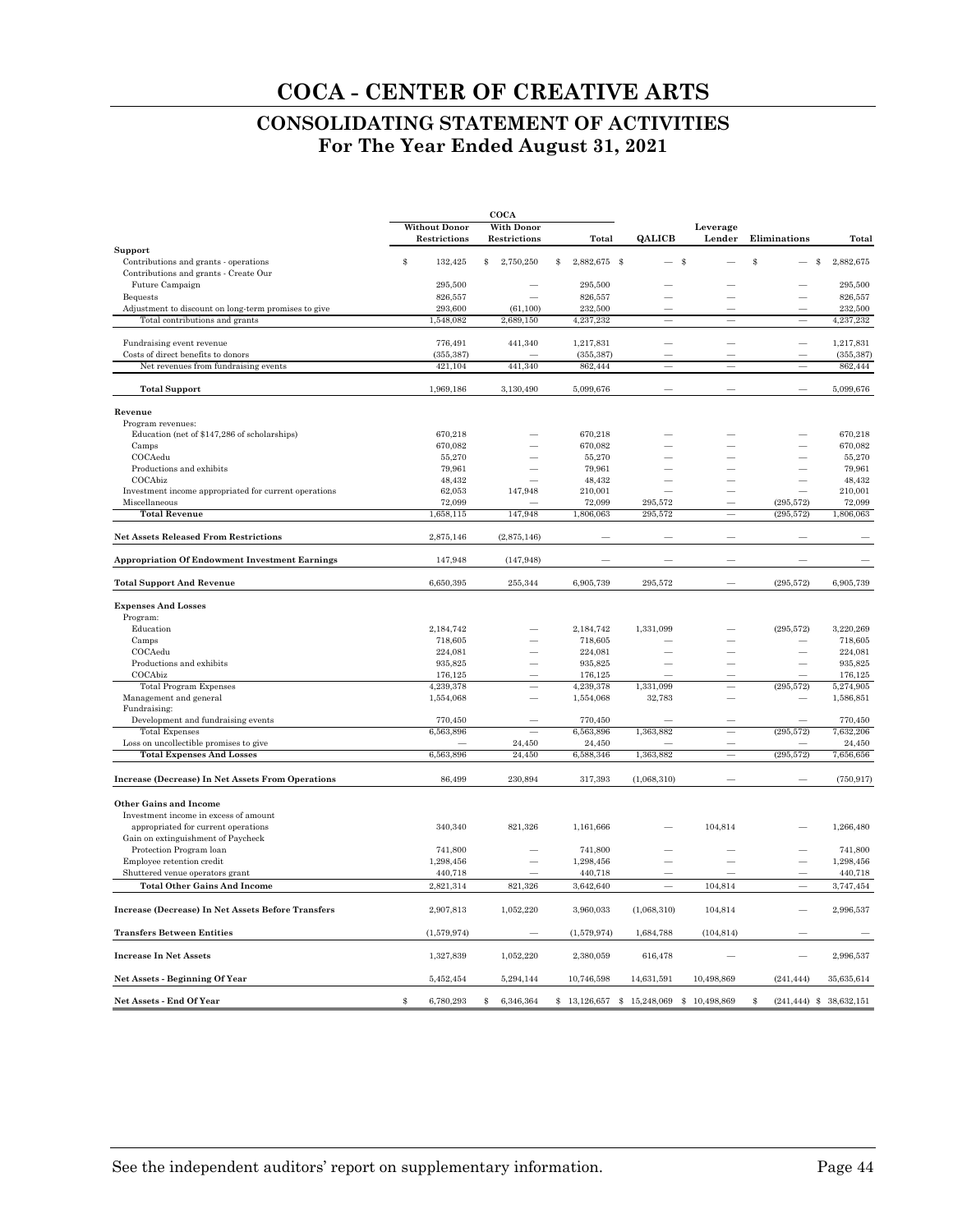## **CONSOLIDATING STATEMENT OF ACTIVITIES For The Year Ended August 31, 2020**

|                                                                                |                      | COCA              |                 |                           |                          |                                  |            |
|--------------------------------------------------------------------------------|----------------------|-------------------|-----------------|---------------------------|--------------------------|----------------------------------|------------|
|                                                                                | <b>Without Donor</b> | <b>With Donor</b> |                 |                           | Leverage                 |                                  |            |
|                                                                                | Restrictions         | Restrictions      | Total           | QALICB                    | Lender                   | Eliminations                     | Total      |
| Support                                                                        |                      |                   |                 |                           |                          |                                  |            |
| Contributions and grants - operations<br>Contributions and grants - Create Our | \$<br>68,306         | \$<br>1,547,424   | 1,615,730<br>\$ | \$<br>\$                  |                          | \$<br>S                          | 1,615,730  |
| Future Campaign                                                                | ÷,                   | 1,284,186         | 1,284,186       |                           |                          |                                  | 1,284,186  |
| Adjustment to discount on long-term promises to give                           |                      | 214,400           | 214,400         |                           |                          |                                  | 214,400    |
| Total contributions and grants                                                 | 68,306               | 3,046,010         | 3,114,316       |                           |                          |                                  | 3,114,316  |
|                                                                                |                      |                   |                 |                           |                          |                                  |            |
| Fundraising event revenue                                                      | 686.937              | 608,070           | 1.295.007       |                           |                          |                                  | 1.295.007  |
| Costs of direct benefits to donors                                             | (130, 291)           |                   | (130, 291)      |                           |                          |                                  | (130, 291) |
| Net revenues from fundraising events                                           | 556,646              | 608,070           | 1,164,716       | $\overline{\phantom{0}}$  | $\overline{\phantom{0}}$ | $\overline{\phantom{0}}$         | 1,164,716  |
| <b>Total Support</b>                                                           | 624,952              | 3,654,080         | 4,279,032       |                           |                          |                                  | 4,279,032  |
| Revenue                                                                        |                      |                   |                 |                           |                          |                                  |            |
| Program revenues:                                                              |                      |                   |                 |                           |                          |                                  |            |
| Education (net of \$198,023 of scholarships)                                   | 894,660              |                   | 894,660         |                           |                          |                                  | 894,660    |
| Camps                                                                          | 70,499               |                   | 70,499          |                           |                          |                                  | 70,499     |
| COCAedu                                                                        | 115,515              |                   | 115,515         |                           |                          |                                  | 115,515    |
| Productions and exhibits                                                       | 136,046              |                   | 136,046         |                           |                          |                                  | 136,046    |
| COCAbiz                                                                        | 76,416               |                   | 76,416          |                           |                          |                                  | 76,416     |
| Investment income appropriated for current operations                          | 54,054               | 135,944           | 189,998         |                           |                          |                                  | 189,998    |
| Miscellaneous                                                                  | 13,430               |                   | 13,430          | 179,015                   |                          | (179, 015)                       | 13,430     |
| <b>Total Revenue</b>                                                           | 1,360,620            | 135,944           | 1,496,564       | 179,015                   |                          | (179, 015)                       | 1,496,564  |
| <b>Net Assets Released From Restrictions</b>                                   | 20,800,874           | (20,800,874)      |                 |                           |                          |                                  |            |
| <b>Appropriation Of Endowment Investment Earnings</b>                          | 135,944              | (135, 944)        |                 |                           |                          |                                  |            |
| <b>Total Support And Revenue</b>                                               | 22,922,390           | (17, 146, 794)    | 5,775,596       | 179,015                   |                          | (179, 015)                       | 5,775,596  |
|                                                                                |                      |                   |                 |                           |                          |                                  |            |
| <b>Expenses And Losses</b><br>Program:                                         |                      |                   |                 |                           |                          |                                  |            |
| Education                                                                      | 2,008,273            |                   | 2,008,273       | 239.610                   |                          | (179, 015)                       | 2,068,868  |
| Camps                                                                          | 332,837              |                   | 332,837         |                           |                          |                                  | 332,837    |
| COCAedu                                                                        | 481,854              |                   | 481,854         |                           |                          |                                  | 481,854    |
| Productions and exhibits                                                       | 582,976              |                   | 582,976         |                           |                          |                                  | 582,976    |
| COCAbiz                                                                        | 198,228              |                   | 198,228         |                           |                          |                                  | 198,228    |
| <b>Total Program Expenses</b>                                                  | 3,604,168            |                   | 3,604,168       | 239,610                   |                          | (179, 015)                       | 3,664,763  |
| Management and general                                                         | 923,814              |                   | 923,814         | 53,927                    |                          |                                  | 977,741    |
| Fundraising:                                                                   |                      |                   |                 |                           |                          |                                  |            |
| Create Our Future Campaign                                                     | 257,740              |                   | 257,740         |                           |                          |                                  | 257,740    |
| Development and fundraising events                                             | 863,951              |                   | 863,951         |                           |                          |                                  | 863,951    |
| <b>Total Expenses</b>                                                          | 5,649,673            |                   | 5,649,673       | 293,537                   |                          | (179, 015)                       | 5,764,195  |
| Loss on uncollectible promises to give                                         |                      | 258,239           | 258,239         |                           |                          |                                  | 258,239    |
| <b>Total Expenses And Losses</b>                                               | 5,649,673            | 258,239           | 5,907,912       | 293,537                   |                          | (179, 015)                       | 6,022,434  |
| <b>Increase (Decrease) In Net Assets From Operations</b>                       | 17,272,717           | (17, 405, 033)    | (132, 316)      | (114, 522)                |                          |                                  | (246, 838) |
| <b>Other Gains and Income</b>                                                  |                      |                   |                 |                           |                          |                                  |            |
| Investment income in excess of amount                                          |                      |                   |                 |                           |                          |                                  |            |
| appropriated for current operations                                            | 87,730               | 228,673           | 316,403         |                           | 104,814                  |                                  | 421,217    |
| <b>Total Other Gains And Income</b>                                            | 87,730               | 228,673           | 316,403         |                           | 104,814                  | $\overline{\phantom{a}}$         | 421,217    |
| Increase (Decrease) In Net Assets Before Transfers                             | 17,360,447           | (17, 176, 360)    | 184,087         | (114, 522)                | 104,814                  |                                  | 174,379    |
| <b>Transfers Between Entities</b>                                              | (13,928,965)         |                   | (13,928,965)    | 14,033,779                | (104, 814)               |                                  |            |
| Increase (Decrease) In Net Assets                                              | 3,431,482            | (17, 176, 360)    | (13, 744, 878)  | 13,919,257                |                          |                                  | 174,379    |
| Net Assets - Beginning Of Year                                                 | 2,020,972            | 22,470,504        | 24,491,476      | 712,334                   | 10,498,869               | (241, 444)                       | 35,461,235 |
| Net Assets - End Of Year                                                       | \$<br>5,452,454      | 5,294,144<br>\$   | \$10,746,598    | \$14,631,591 \$10,498,869 |                          | $(241, 444)$ \$ 35,635,614<br>\$ |            |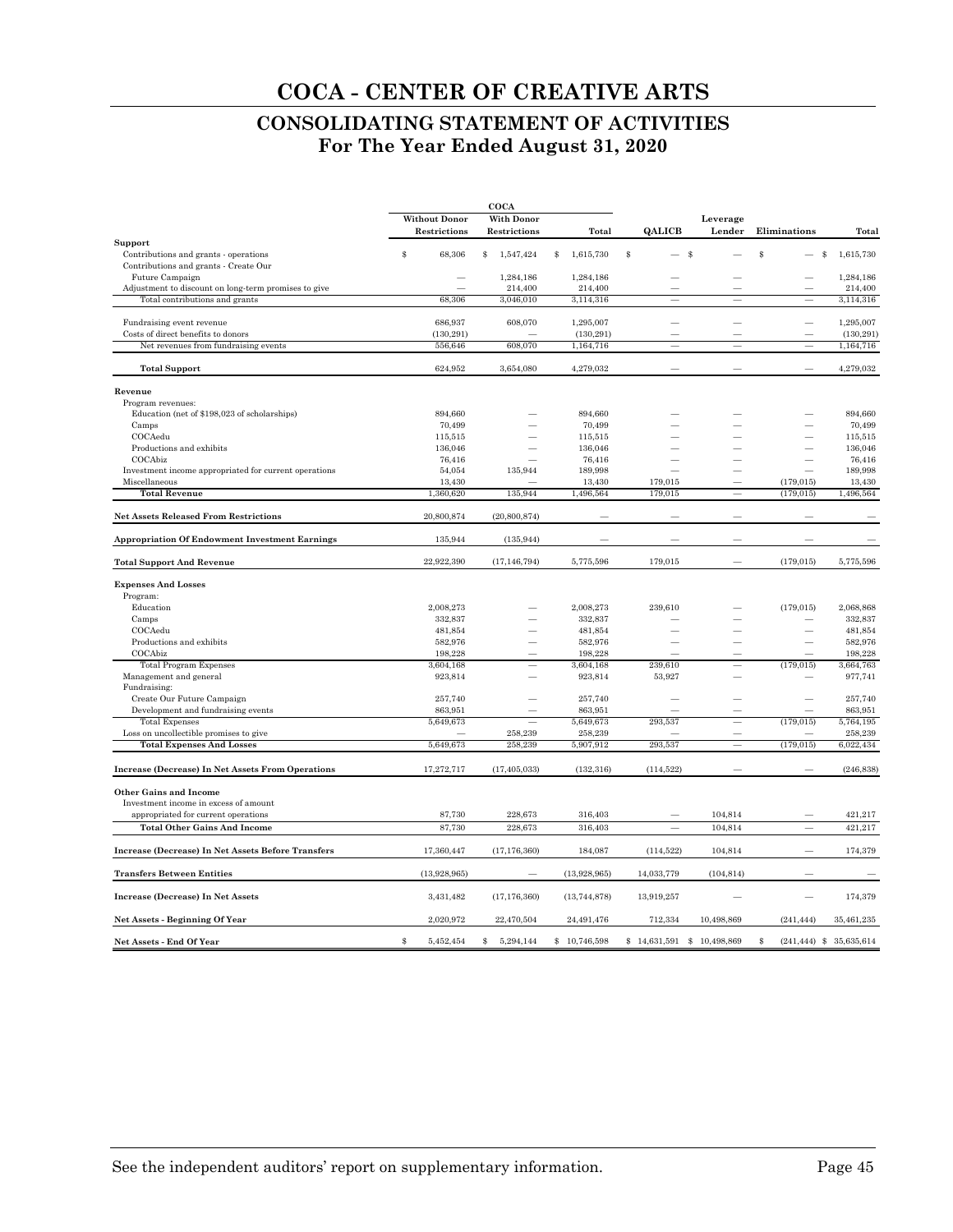## **SCHEDULE OF FUNCTIONAL EXPENSES - COCA For The Year Ended August 31, 2021**

|                       |               |                            |                          | Program     |                          |                                 |                                 |                          | Fundraising<br>Development |                            |
|-----------------------|---------------|----------------------------|--------------------------|-------------|--------------------------|---------------------------------|---------------------------------|--------------------------|----------------------------|----------------------------|
|                       |               |                            |                          | Productions |                          |                                 |                                 | Management               | <b>And Fundraising</b>     |                            |
|                       | Education     | Camps                      | COCAedu                  |             |                          | And Exhibits COCAbiz            | Total                           | And General              | Events                     | Total                      |
| Salaries and wages    | \$<br>897,615 | $$414,264$ \\$             | 161,785                  | \$          |                          |                                 | 251,798 \$ 119,305 \$ 1,844,767 | \$<br>639,687            | \$<br>579,688              | 3,064,142<br>$\mathbf{\$}$ |
| Consultants           | 19,499        | 11,000                     | 12,881                   |             | 237,829                  | 3,338                           | 284,547                         | 77                       | 7,500                      | 292,124                    |
| Health insurance      | 26,919        | 3,908                      | 5,575                    |             | $\overline{\phantom{0}}$ | 5,230                           | 41,632                          | 11,274                   | 16,373                     | 69,279                     |
| Payroll taxes         | 70,853        | 34,831                     | 12,458                   |             | 20,042                   | 9,436                           | 147,620                         | 45,684                   | 40,574                     | 233,878                    |
| Advertising and       |               |                            |                          |             |                          |                                 |                                 |                          |                            |                            |
| marketing             |               |                            |                          |             |                          |                                 |                                 | 125,740                  |                            | 125,740                    |
| Artist accommodations |               |                            |                          |             |                          |                                 |                                 |                          |                            |                            |
| and hospitality       |               | 1,263                      |                          |             | 5,028                    |                                 | 6,291                           |                          |                            | 6,291                      |
| Artist fees           |               |                            |                          |             | 14,500                   |                                 | 14,500                          |                          |                            | 14,500                     |
| Bad debt expense      |               |                            |                          |             |                          |                                 | $\overbrace{\qquad \qquad }^{}$ | 1,551                    | $\qquad \qquad -$          | 1,551                      |
| Building occupancy    | 676,922       | 102,011                    | 12,948                   |             | 178,026                  | 18,412                          | 988,319                         | 46,868                   | 8,923                      | 1,044,110                  |
| Depreciation          | 197,087       | 44,233                     | 5,623                    |             | 45,904                   | 7,995                           | 300,842                         | 15,242                   | 9,035                      | 325,119                    |
| Donor cultivation     |               |                            |                          |             |                          |                                 |                                 |                          | 8,392                      | 8,392                      |
| Event expenses        |               |                            |                          |             | $\overline{\phantom{0}}$ | 10                              | 10                              |                          | 50,544                     | 50,554                     |
| Insurance             | 35,101        | 8,178                      | 1,040                    |             | 14,051                   | 1,478                           | 59,848                          | 2,930                    | 1,670                      | 64,448                     |
| Interest              | 83,219        | 22,230                     | 2,826                    |             | 38,841                   | 4,018                           | 151,134                         | 7,661                    | 4,541                      | 163,336                    |
| Miscellaneous         | 16            | $\overline{\phantom{0}}$   |                          |             | $\overline{\phantom{0}}$ | $\overline{\phantom{m}}$        | 16                              | $\overline{\phantom{0}}$ |                            | 16                         |
| Office                | 667           | 737                        | 120                      |             | 6,398                    | 125                             | 8,047                           | 56,930                   | 3,151                      | 68,128                     |
| Postage and shipping  |               | $\overline{\phantom{0}}$   | $\overline{\phantom{m}}$ |             | $\overline{\phantom{0}}$ | $\overline{\phantom{m}}$        |                                 | 1,585                    | 865                        | 2,450                      |
| Professional fees     |               | $\overline{\phantom{0}}$   | $\overline{\phantom{m}}$ |             |                          |                                 |                                 | 486,473                  | $\overline{\phantom{m}}$   | 486,473                    |
| Program supplies      | 27,054        | 40,759                     | 4,302                    |             | 44,484                   | 407                             | 117,006                         |                          | 967                        | 117,973                    |
| Service charges       |               |                            |                          |             |                          | $\hspace{0.1mm}-\hspace{0.1mm}$ |                                 | 65,522                   | 6,624                      | 72,146                     |
| Technology            | 72,601        | 19,394                     | 2,465                    |             | 59,155                   | 3,516                           | 157,131                         | 31,146                   | 27,472                     | 215,749                    |
| Training              | 7,794         |                            | 50                       |             | 773                      | $\overline{\phantom{m}}$        | 8,617                           | 10,048                   | 867                        | 19,532                     |
| Transportation        | 1,650         | $\overline{\phantom{0}}$   | $\overline{\phantom{a}}$ |             |                          | $\hspace{0.1mm}-\hspace{0.1mm}$ | 1,650                           | $\,206$                  | 37                         | 1,893                      |
| Utilities             | 67,745        | 15,797                     | 2,008                    |             | 18,996                   | 2,855                           | 107,401                         | 5,444                    | 3,227                      | 116,072                    |
|                       |               | $$2,184,742$ $$718,605$ \$ | 224,081                  | \$          |                          | 935,825 \$ 176,125              | \$4,239,378                     | \$<br>1,554,068          | \$                         | 770,450 \$6,563,896        |

See the independent auditors' report on supplementary information. Page 46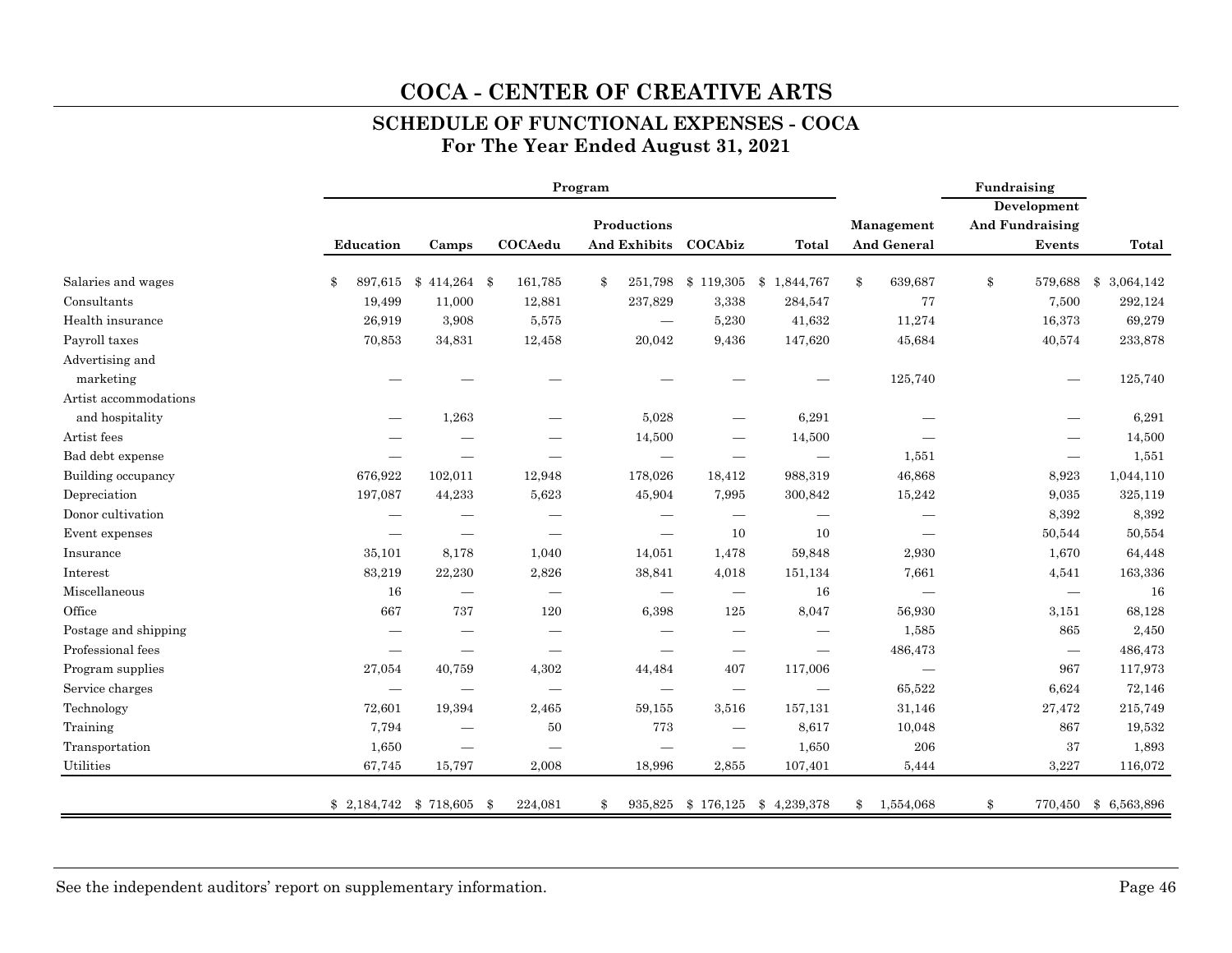## **SCHEDULE OF FUNCTIONAL EXPENSES - COCA For The Year Ended August 31, 2020**

| Create Our<br>Development<br>Productions<br><b>Future</b><br><b>And Fundraising</b><br>Management<br>COCAedu<br><b>And Exhibits</b><br>COCAbiz<br>And General<br>Education<br>Total<br>Campaign<br>Events<br>Camps<br>\$<br>$$121,351$ \$<br>342,384<br>\$137,804<br>466,740 \$<br>Salaries and wages<br>927,297<br>\$297,071<br>\$1,825,907<br>209,579<br>599,702 \$<br>\$<br>\$<br>Consultants<br>49,477<br>17,710<br>18,913<br>2,000<br>149,990<br>454<br>21,999<br>61,890<br>10,000<br>Health insurance<br>55,707<br>5,008<br>38,594<br>1,792<br>7,241<br>3,523<br>4,557<br>15,851<br>19,573<br>Payroll taxes<br>67,344<br>26,166<br>10,128<br>11,143<br>44,641<br>9,280<br>23,151<br>136,069<br>37,703<br>Advertising and<br>marketing<br>72,505<br>Artist accommodations<br>and hospitality<br>234<br>558<br>12,266<br>296<br>13,354 |                                 |           |
|--------------------------------------------------------------------------------------------------------------------------------------------------------------------------------------------------------------------------------------------------------------------------------------------------------------------------------------------------------------------------------------------------------------------------------------------------------------------------------------------------------------------------------------------------------------------------------------------------------------------------------------------------------------------------------------------------------------------------------------------------------------------------------------------------------------------------------------------|---------------------------------|-----------|
|                                                                                                                                                                                                                                                                                                                                                                                                                                                                                                                                                                                                                                                                                                                                                                                                                                            |                                 |           |
|                                                                                                                                                                                                                                                                                                                                                                                                                                                                                                                                                                                                                                                                                                                                                                                                                                            |                                 |           |
|                                                                                                                                                                                                                                                                                                                                                                                                                                                                                                                                                                                                                                                                                                                                                                                                                                            | Total                           | Total     |
|                                                                                                                                                                                                                                                                                                                                                                                                                                                                                                                                                                                                                                                                                                                                                                                                                                            | 809,281<br>\$                   | 3,101,928 |
|                                                                                                                                                                                                                                                                                                                                                                                                                                                                                                                                                                                                                                                                                                                                                                                                                                            | 31,999                          | 182,443   |
|                                                                                                                                                                                                                                                                                                                                                                                                                                                                                                                                                                                                                                                                                                                                                                                                                                            | 24,581                          | 96,139    |
|                                                                                                                                                                                                                                                                                                                                                                                                                                                                                                                                                                                                                                                                                                                                                                                                                                            | 55,784                          | 229,556   |
|                                                                                                                                                                                                                                                                                                                                                                                                                                                                                                                                                                                                                                                                                                                                                                                                                                            |                                 |           |
|                                                                                                                                                                                                                                                                                                                                                                                                                                                                                                                                                                                                                                                                                                                                                                                                                                            |                                 | 72,505    |
|                                                                                                                                                                                                                                                                                                                                                                                                                                                                                                                                                                                                                                                                                                                                                                                                                                            |                                 |           |
|                                                                                                                                                                                                                                                                                                                                                                                                                                                                                                                                                                                                                                                                                                                                                                                                                                            |                                 | 13,354    |
| Artist fees<br>3,200<br>3,200<br>$\hspace{0.1mm}-\hspace{0.1mm}$                                                                                                                                                                                                                                                                                                                                                                                                                                                                                                                                                                                                                                                                                                                                                                           |                                 | 3,200     |
| Bad debt expense<br>3,403<br>$\hspace{0.1mm}-\hspace{0.1mm}$                                                                                                                                                                                                                                                                                                                                                                                                                                                                                                                                                                                                                                                                                                                                                                               | $\hspace{0.1mm}-\hspace{0.1mm}$ | 3,403     |
| 38,630<br>Building occupancy<br>591,240<br>38,436<br>65,285<br>21,651<br>800,191<br>38,242<br>83,579                                                                                                                                                                                                                                                                                                                                                                                                                                                                                                                                                                                                                                                                                                                                       | 38,242                          | 877,063   |
| Depreciation<br>95,614<br>9,131<br>9,131<br>20,825<br>14,117<br>3,665<br>143,352<br>9,237                                                                                                                                                                                                                                                                                                                                                                                                                                                                                                                                                                                                                                                                                                                                                  | 9,131                           | 161,720   |
| Donor cultivation<br>15,201<br>—<br>-<br>-                                                                                                                                                                                                                                                                                                                                                                                                                                                                                                                                                                                                                                                                                                                                                                                                 | 15,201                          | 15,201    |
| 271<br>271<br>Event expenses<br>81,095<br>$\overline{\phantom{m}}$<br>سند ا<br>_                                                                                                                                                                                                                                                                                                                                                                                                                                                                                                                                                                                                                                                                                                                                                           | 81,095                          | 81,366    |
| 3,306<br>Insurance<br>42,247<br>10,365<br>6,131<br>13,419<br>3,021<br>75,183<br>8,707                                                                                                                                                                                                                                                                                                                                                                                                                                                                                                                                                                                                                                                                                                                                                      | 3,306                           | 87,196    |
| 9,673<br>924<br>1,428<br>370<br>934<br>924<br>Interest<br>2,107<br>14,502                                                                                                                                                                                                                                                                                                                                                                                                                                                                                                                                                                                                                                                                                                                                                                  | 924                             | 16,360    |
| Miscellaneous<br>(1,228)<br>(1,228)<br>$\overbrace{\phantom{1232211}}$<br>$\overline{\phantom{m}}$<br>$\hspace{0.1mm}-\hspace{0.1mm}$<br>$\overline{\phantom{m}}$<br>$\overbrace{\phantom{1232211}}$                                                                                                                                                                                                                                                                                                                                                                                                                                                                                                                                                                                                                                       |                                 | (1,228)   |
| Office<br>954<br>2,471<br>96<br>1,966<br>5,487<br>32,731<br>3,107<br>$\hspace{0.1mm}-\hspace{0.1mm}$                                                                                                                                                                                                                                                                                                                                                                                                                                                                                                                                                                                                                                                                                                                                       | 3,107                           | 41,325    |
| Postage and shipping<br>3,371<br>7,671<br>4,601<br>17,268<br>2,449<br>535<br>14,026<br>11<br>—                                                                                                                                                                                                                                                                                                                                                                                                                                                                                                                                                                                                                                                                                                                                             | 17,279                          | 35,906    |
| Professional fees<br>98,467<br>10,000<br>$\overline{\phantom{m}}$<br>$\overline{\phantom{m}}$<br>$\hspace{0.1mm}-\hspace{0.1mm}$<br>$\hspace{0.1mm}-\hspace{0.1mm}$                                                                                                                                                                                                                                                                                                                                                                                                                                                                                                                                                                                                                                                                        | 10,000                          | 108,467   |
| Program supplies<br>20,602<br>20,030<br>6,179<br>32,703<br>361<br>79,875<br>1,088<br>$\overbrace{\phantom{1232211}}$                                                                                                                                                                                                                                                                                                                                                                                                                                                                                                                                                                                                                                                                                                                       | 1,088                           | 80,963    |
| Service charges<br>78,984<br>8,355<br>$\hspace{0.1mm}-\hspace{0.1mm}$<br>$\hspace{0.1mm}-\hspace{0.1mm}$<br>$\hspace{0.1mm}-\hspace{0.1mm}$                                                                                                                                                                                                                                                                                                                                                                                                                                                                                                                                                                                                                                                                                                | 8,355                           | 87,339    |
| Technology<br>77,772<br>38,973<br>19,008<br>13,176<br>40,410<br>7,121<br>157,487<br>4,554                                                                                                                                                                                                                                                                                                                                                                                                                                                                                                                                                                                                                                                                                                                                                  | 4,554                           | 201,014   |
| Training<br>5,162<br>1,837<br>2,391<br>9,390<br>8,529<br>554<br>$\overline{\phantom{m}}$<br>$\hspace{0.1mm}-\hspace{0.1mm}$<br>_                                                                                                                                                                                                                                                                                                                                                                                                                                                                                                                                                                                                                                                                                                           | 554                             | 18,473    |
| 229<br>Transportation<br>6,044<br>4,185<br>416<br>10,645<br>155<br>$\overline{\phantom{m}}$<br>$\overline{\phantom{0}}$                                                                                                                                                                                                                                                                                                                                                                                                                                                                                                                                                                                                                                                                                                                    | 155                             | 11,029    |
| Utilities<br>73,876<br>2,832<br>7,136<br>16,090<br>7,055<br>10,907<br>110,760<br>7,055                                                                                                                                                                                                                                                                                                                                                                                                                                                                                                                                                                                                                                                                                                                                                     | 7,055                           | 124,951   |
| 257,740<br>\$<br>\$2,008,273<br>\$332,837<br>481,854<br>$$582,976$ $$198,228$<br>\$3,604,168<br>\$<br>923,814 \$<br>863,951<br>- \$                                                                                                                                                                                                                                                                                                                                                                                                                                                                                                                                                                                                                                                                                                        | $$1,121,691$ $$5,649,673$       |           |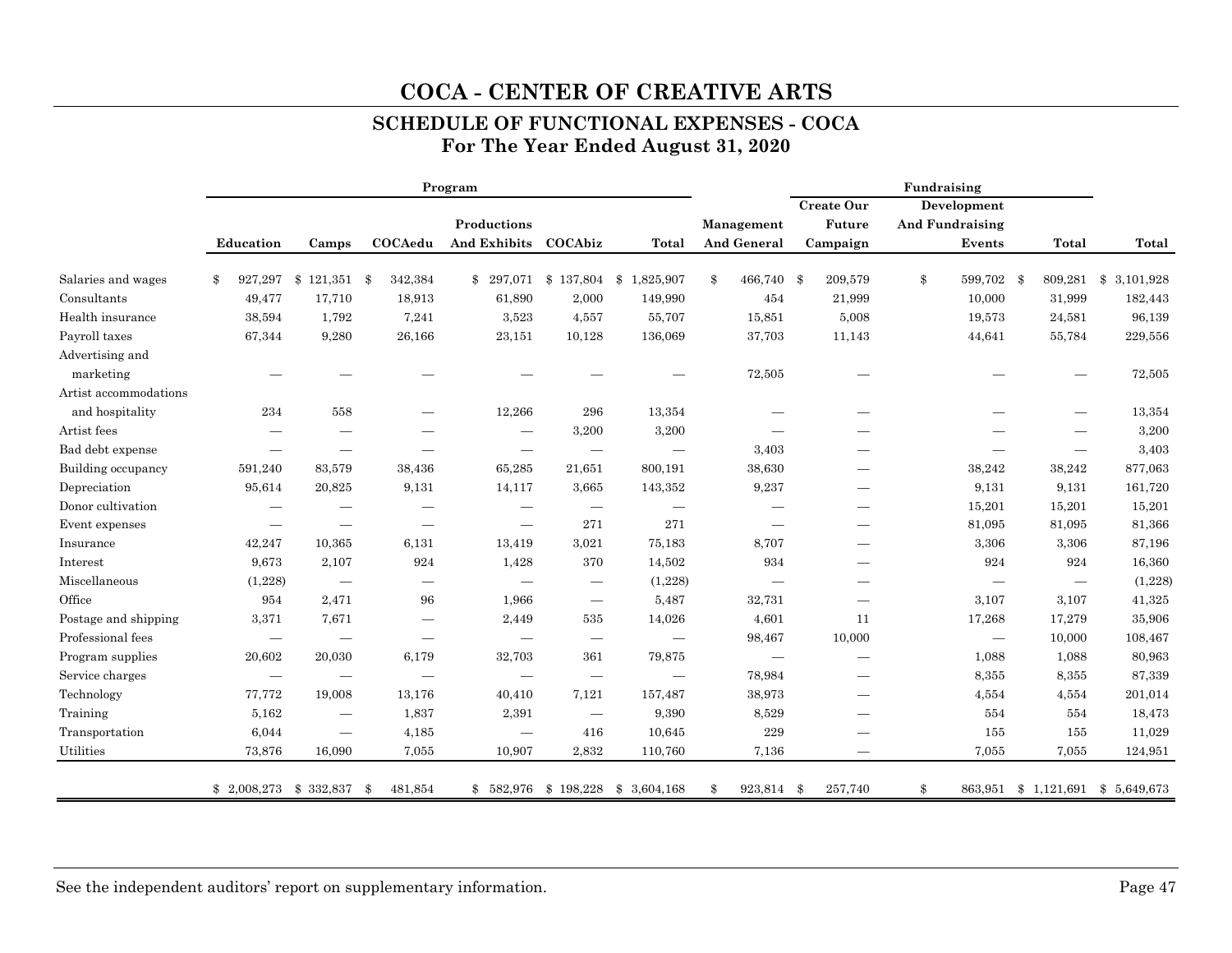## **COCA - CENTER OF CREATIVE ARTS SCHEDULE OF FUNCTIONAL EXPENSES - QALICB**

**For The Year Ended August 31, 2021** 

|                       |             |       |         | Program              |                        |                    | Fundraising<br>Development |                  |
|-----------------------|-------------|-------|---------|----------------------|------------------------|--------------------|----------------------------|------------------|
|                       |             |       |         | Productions          |                        | Management         | <b>And Fundraising</b>     |                  |
|                       | Education   | Camps | COCAedu | And Exhibits COCAbiz | <b>Total</b>           | <b>And General</b> | Events                     | Total            |
| Salaries and wages    | \$          | \$    |         | \$                   | \$                     | \$                 | \$<br>\$                   |                  |
| Consultants           |             |       |         |                      |                        |                    |                            |                  |
| Health insurance      |             |       |         |                      |                        |                    |                            |                  |
| Payroll taxes         |             |       |         |                      |                        |                    |                            |                  |
| Advertising and       |             |       |         |                      |                        |                    |                            |                  |
| marketing             |             |       |         |                      |                        |                    |                            |                  |
| Artist accommodations |             |       |         |                      |                        |                    |                            |                  |
| and hospitality       |             |       |         |                      |                        |                    |                            |                  |
| Artist fees           |             |       |         |                      |                        |                    |                            |                  |
| Bad debt expense      |             |       |         |                      |                        |                    |                            |                  |
| Building occupancy    |             |       |         |                      |                        |                    |                            |                  |
| Depreciation          | 997,052     |       |         |                      | 997,052                |                    |                            | 997,052          |
| Donor cultivation     |             |       |         |                      |                        |                    |                            |                  |
| Event expenses        |             |       |         |                      |                        |                    |                            |                  |
| Insurance             |             |       |         |                      |                        |                    |                            |                  |
| Interest              | 334,047     |       |         |                      | 334,047                |                    |                            | 334,047          |
| Miscellaneous         |             |       |         |                      |                        |                    |                            |                  |
| Office                |             |       |         |                      |                        |                    |                            |                  |
| Postage and shipping  |             |       |         |                      |                        |                    |                            |                  |
| Professional fees     |             |       |         |                      |                        | 31,481             |                            | 31,481           |
| Program supplies      |             |       |         |                      |                        |                    |                            |                  |
| Service charges       |             |       |         |                      |                        | 1,302              |                            | 1,302            |
| Technology            |             |       |         |                      |                        |                    |                            |                  |
| Training              |             |       |         |                      |                        |                    |                            |                  |
| Transportation        |             |       |         |                      |                        |                    |                            |                  |
| Utilities             |             |       |         |                      |                        |                    |                            |                  |
|                       | \$1,331,099 | \$    | \$      | \$                   | \$<br>$-$ \$ 1,331,099 | \$<br>32,783       | \$                         | $-$ \$ 1,363,882 |

See the independent auditors' report on supplementary information. Page 48